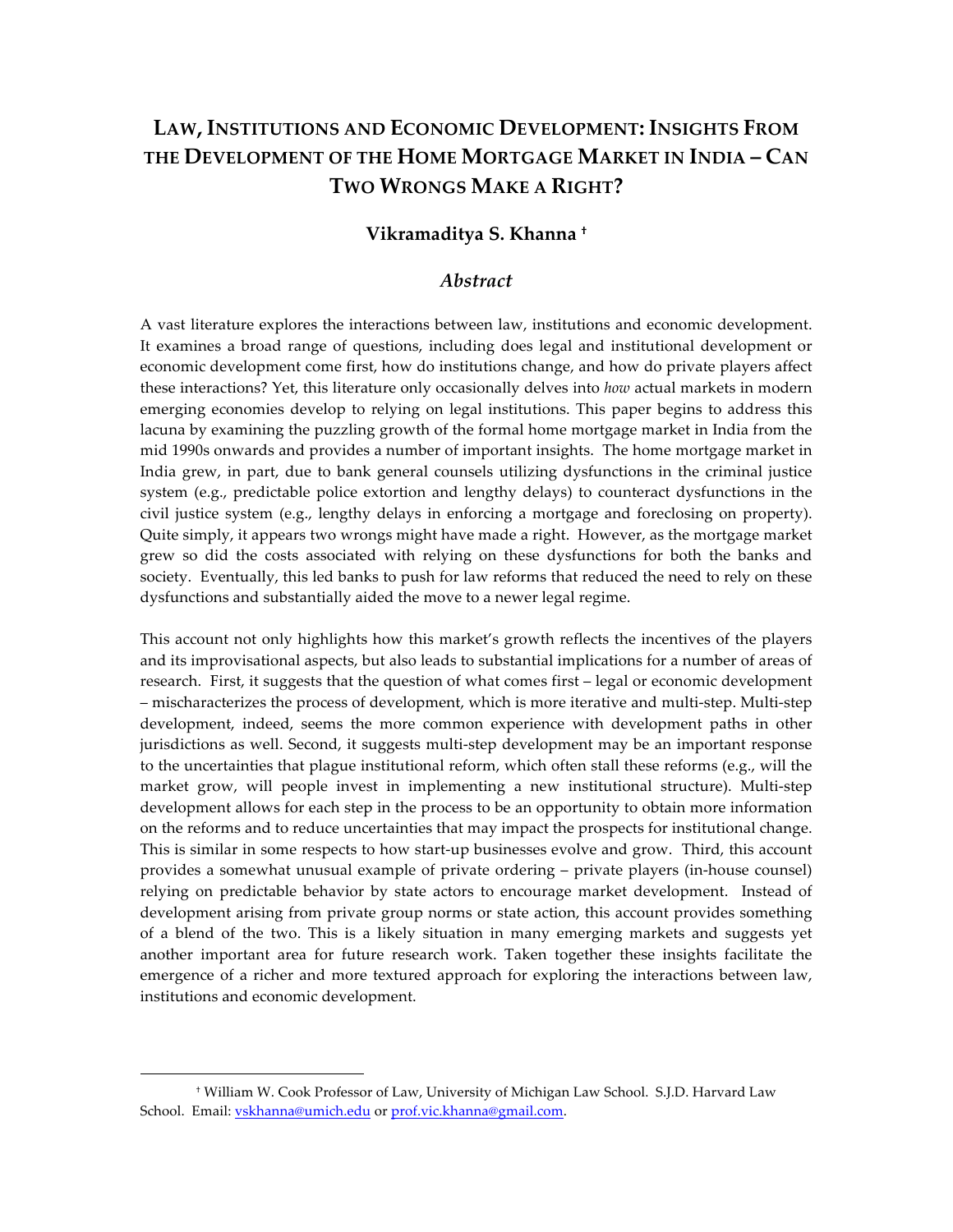# **LAW, INSTITUTIONS AND ECONOMIC DEVELOPMENT: INSIGHTS FROM THE DEVELOPMENT OF THE HOME MORTGAGE MARKET IN INDIA – CAN TWO WRONGS MAKE A RIGHT?**

# **Vikramaditya S. Khanna †**

# **Table of Contents**

| I. | <b>INTRODUCTION</b>                                                   | 1  |
|----|-----------------------------------------------------------------------|----|
|    | II. THE DEVELOPMENT OF THE FORMAL HOME MORTGAGE MARKET                |    |
|    | <b>IN INDIA UNTIL 1994</b>                                            | 8  |
|    | A. Delays in Enforcing Mortgages in Indian Courts                     | 11 |
|    | <b>B.</b> Credit Risk Assessments                                     | 15 |
|    | III. EARLY STAGES OF GROWTH IN THE HOME MORTGAGE MARKET (1994 – 2003) | 17 |
|    | A. Liberalization                                                     | 17 |
|    | B. The Mighty Section 138                                             | 19 |
|    | C. Institutional Matters Relating to Operationalizing the Section 138 |    |
|    | <b>Bounced Check Strategy</b>                                         | 22 |
|    | IV. REFORMS SUPPORTING GROWTH OF THE HOME MORTGAGE MARKET             |    |
|    | <b>AFTER 2002</b>                                                     | 26 |
|    | A. Is Section 138 Enough?                                             | 26 |
|    | <b>B.</b> The Rise of SARFAESI                                        | 28 |
|    | V. INSIGHTS FROM THE GROWTH OF THE HOME MORTGAGE MARKET               | 34 |
|    | A. Interactions Amongst Law, Institutions and Growth                  | 34 |
|    | 1. The "what comes first" debate                                      | 34 |
|    | 2. Multi-step development, institutional change, and uncertainty      | 36 |
|    | B. Implications for Private Ordering                                  | 41 |
|    | C. Implications for Other Research Questions                          | 44 |
|    | <b>VI. CONCLUSION</b>                                                 | 45 |
|    | Appendix A - Requirements for a Successful Section 138 Case           | 47 |

<sup>†</sup> William W. Cook Professor of Law, University of Michigan Law School. S.J.D. Harvard Law School. Email: vskhanna@umich.edu or prof.vic.khanna@gmail.com.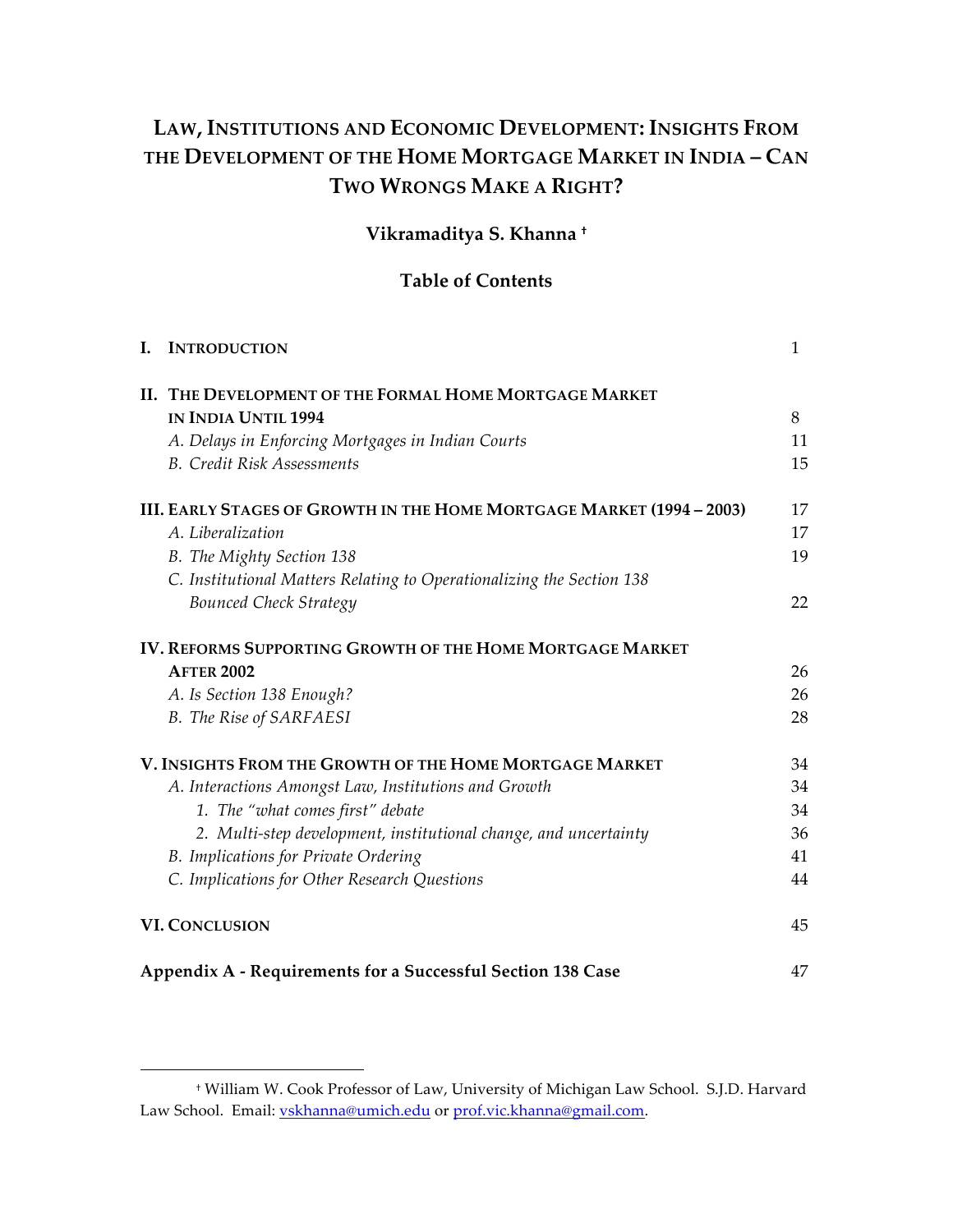# **LAW, INSTITUTIONS AND ECONOMIC DEVELOPMENT: INSIGHTS FROM THE DEVELOPMENT OF THE HOME MORTGAGE MARKET IN INDIA – CAN TWO WRONGS MAKE A RIGHT?**

#### **Vikramaditya S. Khanna†**

#### **© Vikramaditya S. Khanna, 2018. All rights reserved.**

#### **I. INTRODUCTION**

The interactions between law, institutions, and economic development have garnered a great deal of research interest over the last few decades. A central question in this literature is what comes first – legal and institutional development or greater economic growth? Some scholars argue that law and institutions can facilitate economic growth in many ways, with a number of studies highlighting the law's role in protecting property rights and enforcing contractual obligations.<sup>1</sup> Others argue that causation runs in the opposite

<sup>†</sup> William W. Cook Professor of Law, University of Michigan Law School. S.J.D. Harvard Law School. Email: vskhanna@umich.edu or prof.vic.khanna@gmail.com. I thank the William W. Cook Fund for research support. My thanks to Kate Andrias, Shyam Balganesh, Michael Barr, Sugato Bhattacharya, Dick Craswell, Alicia Davis, Dhammika Dharmapala, John Donohue, Adam Feibelman, Merritt Fox, Jeff Gordon, Zohar Goshen, Don Herzog, Jim Hines, Devesh Kapur, Pavan Mamidi, Thomas Merrill, William Miller, Curtis Milhaupt, Mitch Polinsky, Adam Pritchard, Veronica Santarosa, Eric Talley, \_\_\_\_ and participants at the Stanford Law School Law & Economics Workshop, Columbia Law School Law & Economics Workshop, University of Pennsylvania Center for the Advanced Study of India, Conference on *Behavioral Law & Justice: Aspects of Negotiations and Decision-Making*, Tulane Law School Regulation Workshop, and the University of Michigan Law School for discussions, comments and suggestions, and to Ajitesh Kir, Neil Tiwari, Joseph Moses, Travis Miller and\_\_\_ for excellent research assistance. I also thank the general counsels and other officers at banks in India who kindly provided their time and insights that were invaluable in completing this research. IRB approval #24144.

<sup>1</sup> *See, e.g.,* DOUGLASS NORTH AND ROBERT THOMAS, THE RISE OF THE WESTERN WORLD: A NEW ECONOMIC HISTORY (1973); DOUGLASS NORTH, STRUCTURE AND CHANGE IN ECONOMIC HISTORY (1981); DOUGLASS NORTH INSTITUTIONS AND ECONOMIC GROWTH: AN HISTORICAL INTRODUCTION (1989)[*hereinafter* INSTITUTIONS]; DOUGLASS NORTH, CONSTITUTIONS AND COMMITMENT: THE EVOLUTION OF INSTITUTIONS GOVERNING PUBLIC CHOICE IN SEVENTEENTH-CENTURY ENGLAND (1989)[*hereinafter* CONSTITUTIONS]; DOUGLASS NORTH, INSTITUTIONS, INSTITUTIONAL CHANGE AND ECONOMIC PERFORMANCE (1990)[*hereinafter* INSTITUTIONAL CHANGE]; Douglass North, *Institutions*, 5 JOURNAL OF ECONOMIC PERSPECTIVES 97 – 112 (1991)[*hereinafter Overview Institutions*]; Douglass North, *Economic Performance through Time*, 84 AMERICAN ECONOMIC REVIEW 359 – 368 (1994)[*hereinafter Economic Performance*]; DOUGLASS NORTH, UNDERSTANDING THE PROCESS OF ECONOMIC CHANGE (2005)[*hereinafter* ECONOMIC CHANGE];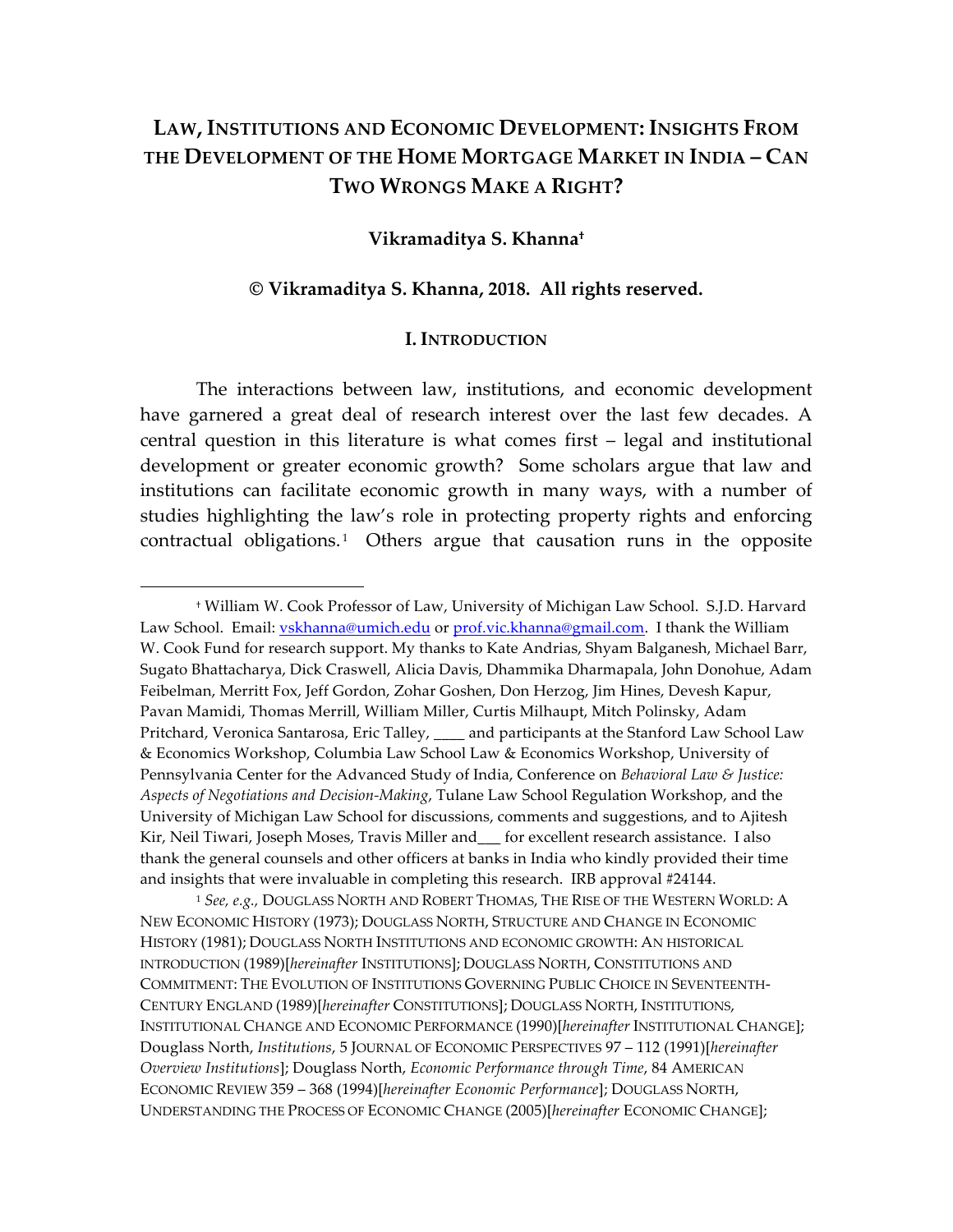direction (from economic growth to law) with greater economic growth creating the impetus and political support for enacting laws and reforming institutions. 2 This debate, however, has generally involved only limited examination of *how*  the development of actual markets takes place. Yet, the process of development is of great importance because, in many instances, that is where apparently welldesigned reform efforts fail. Moreover, emerging markets have often experienced growth before reforms were enacted or fully implemented. This suggests that a greater understanding of the process of development and the role of the law is important in (i) developing richer and more nuanced theoretical frameworks, (ii) exploring how institutions and markets *transition* from one state of affairs to another and what may facilitate or impede that process, <sup>3</sup> and (iii) appreciating the role of key players, and private ordering more generally, in the growth and emergence of markets.<sup>4</sup> This paper explores these issues by examining the

DARON ACEMOGLU, RECENT DEVELOPMENTS IN GROWTH THEORY (2004)[*hereinafter* GROWTH]; DARON ACEMOGLU, INTRODUCTION TO MODERN ECONOMIC GROWTH (2008)[*hereinafter*  INTRODUCTION]; DARON ACEMOGLU AND JAMES A. ROBINSON, WHY NATIONS FAIL: THE ORIGINS OF POWER, PROSPERITY AND POVERTY (2012); Daron Acemoglu, Simon Johnson and James A. Robinson, *Reversal of Fortune: Geography and Institutions in the Making of the Modern World Income Distribution*, 117 QUARTERLY JOURNAL OF ECONOMICS 1231-1294 (2002); YUEN YUEN ANG, HOW CHINA ESCAPED THE POVERTY TRAP (2016).

<u> 1989 - Andrea San Andrea San Andrea San Andrea San Andrea San Andrea San Andrea San Andrea San Andrea San An</u>

<sup>2</sup> *See* Seymour Martin Lipset, *Some Social Requisites of Democracy: Economic Development and Political Legitimacy*, 53 AMERICAN POLITICAL SCIENCE REVIEW 69 – 105 (1959); RONALD INGLEHART AND CHRISTIAN WELZEL, MODERNIZATION, CULTURAL CHANGE, AND DEMOCRACY: THE HUMAN DEVELOPMENT SEQUENCE (2005).

<sup>3</sup> *See, e.g.,* Avner Greif, *Coercion and Exchange: How did Markets Evolve? in* INSTITUTIONS, INNOVATION AND INDUSTRIALIZATION: ESSAYS IN ECONOMIC HISTORY AND DEVELOPMENT (Avner Greif, Lynne Kiesling, and John V.C. Nye Eds, 2012); Avner Greif and David D. Laitin, *A Theory of Endogenous Institutional Change*, 98 AMERICAN POLITICAL SCIENCE REVIEW 633 – 652 (2004); ANG, *supra* note 1; John Wallis, *Constitutions, Corporations, and Corruption: American States and Constitutional Change, 1842 to 1852*, 65 JOURNAL OF ECONOMIC HISTORY 211 – 256 (2005); CURTIS J. MILHAUPT AND KATHARINA PISTOR, LAW AND CAPITALISM: WHAT CORPORATE CRISES REVEAL ABOUT LEGAL SYSTEM AND ECONOMIC DEVELOPMENT AROUND THE WORLD (2008); Daron Acemoglu, Georgy Egorov, and Konstantin Sonin, *Dynamics and Stability of Constitutions, Coalitions and Clubs*, 102 AMERICAN ECONOMIC REVIEW 1446 – 1476 (2012).

<sup>4</sup> *See, e.g.,* ROBERT C. ELLICKSON, ORDER WITHOUT LAW: HOW NEIGHBORS SETTLE DISPUTES (1991); Lisa Bernstein, *Opting Out of the Legal System: Extralegal Contractual Relations in the Diamond Industry*, 21 JOURNAL OF LEGAL STUDIES 115 – 157 (1992); Avner Greif, *Reputation and Coalitions in Medieval Trade: Evidence on the Maghribi Traders* 49 JOURNAL OF ECONOMIC HISTORY 857- 882 (1989)[*hereinafter Reputation*]; Avner Greif, *Contract Enforceability and Economic Institutions in Early Trade: The Maghribi Traders' Coalition*, 83 AMERICAN ECONOMIC REVIEW 525 – 548 (1993)[*hereinafter Enforceability*]; Avner Greif, *The Birth of Impersonal Exchange: The Community Responsibility System and Impartial Justice*, 20 JOURNAL OF ECONOMIC PERSPECTIVES 221 – 236 (2006)[*hereinafter Impersonal*]; Eric Feldman, *The Tuna Court: Law and Norms in the World's Premier Fish Market*, 94 CALIFORNIA LAW REVIEW 313 (2006); Richard H. McAdams, *The Origin,*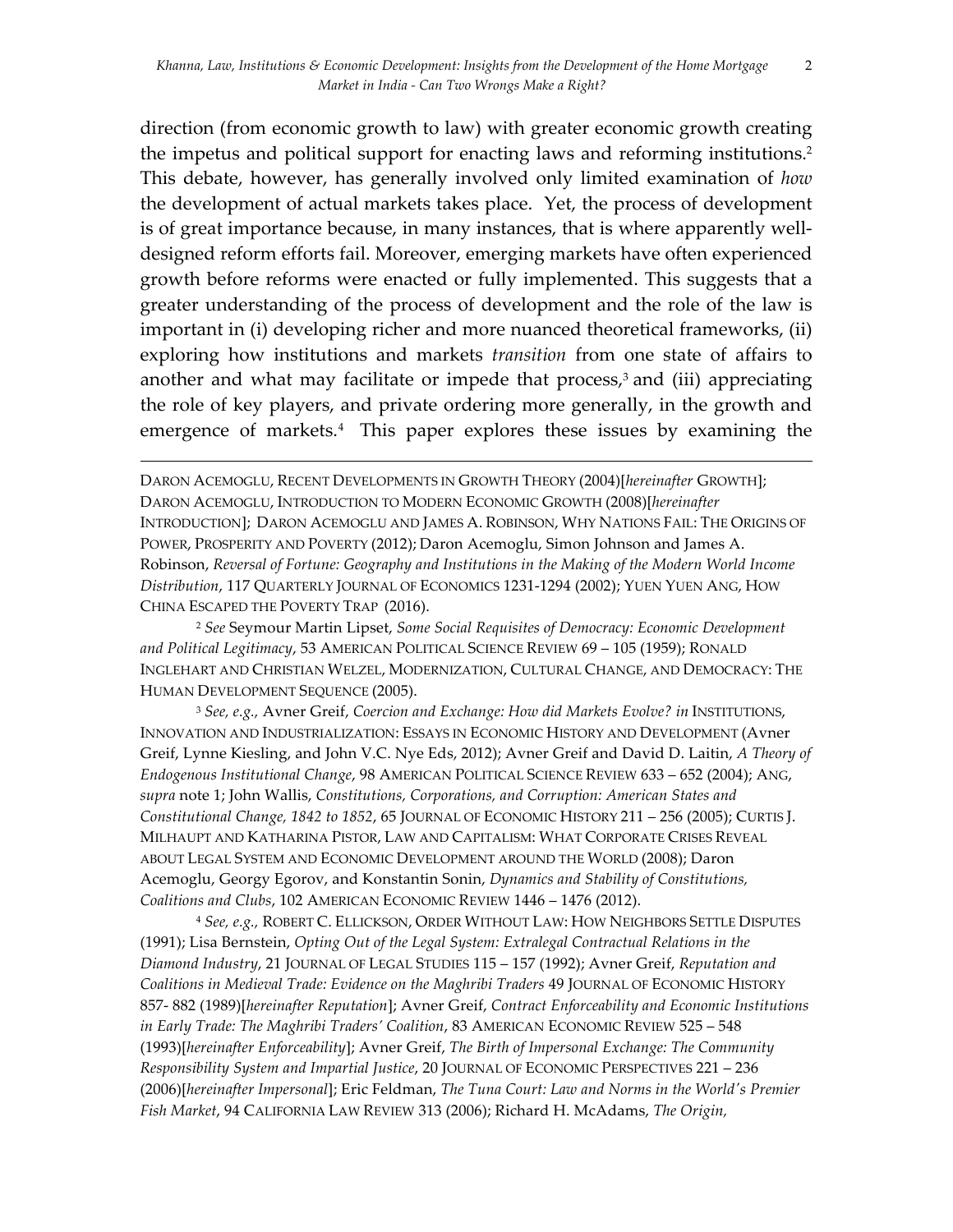development of the formal home mortgage market (HMM) in India during a key transitional period from about 1994 to 2003. This examination provides a number of insights that, in turn, make substantial contributions to the literature.

The development of the HMM market was more complicated and improvisational than either of the standard law and development accounts noted above indicate, but still reflected the incentives the players faced. The formal HMM in India languished for many years because of a cocktail of problems ranging from inadequate financing for the housing sector, issues with land titles, challenges in making credit risk assessments, and difficulties in enforcing mortgages and foreclosing on property in India. Indeed, until the early 2000s, enforcing a mortgage could typically take around 15 to 20 years in the slow moving Indian judicial system. This would have substantially reduced the attractiveness of a mortgage for a bank or other lender. In spite of this decades long malaise, and few legal changes addressing mortgage enforcement or land titles, the HMM in India started to grow in the mid 1990s. Indeed, legal changes arose, or became effective, only in the mid 2000s when the HMM had already increased, conservatively, by around 1000% (albeit from a small base). <sup>5</sup> Although the HMM continued to grow after the law reforms in the mid 2000s, that still leaves the early growth of the HMM (from about 1994 to 2003) in need of greater explanation. That is the starting point for my inquiry.

However, because there is little extant data on what steps were taken by banks and lenders, I conduct a series of semi-structured interviews with legal officers and collection officers in the home loans (or home finance) groups at the major Indian banks during the relevant time period (1994 to 2003). This provides us with a better understanding of how and why these players became more comfortable entering the HMM. The key interview findings are that although there were important market changes (e.g., more young urban professionals

<u> 1989 - Andrea Santa Andrea Andrea Andrea Andrea Andrea Andrea Andrea Andrea Andrea Andrea Andrea Andrea Andr</u>

*Development, and Regulation of Norms*, 96 MICHIGAN LAW REVIEW 338 (1997); John McMillan and Christopher Woodruff, *Private Order Under Dysfunctional Public Order* 98 MICHIGAN LAW REVIEW 2421 – 2458 (2000); Curtis J. Milhaupt and Mark D. West, *The Dark Side of Private Ordering: An Institutional and Empirical Analysis of Organized Crime*, 67 UNIVERSITY OF CHICAGO LAW REVIEW 41 – 98 (2000); Barak D. Richman, *An Autopsy of Cooperation: Diamond Dealers and the Limits of Trust-Based Exchange*, Draft on file with author (2016)[*hereinafter Cooperation*]; Barak D. Richman, *Firms, Courts, and Reputation Mechanisms: Towards a Positive Theory of Private Ordering*, 104 COLUMBIA LAW REVIEW 2328 - 2367 (2004)[*hereinafter Reputation*].

<sup>5</sup> *See* NATIONAL HOUSING BANK, REPORT ON TREND AND PROGRESS OF HOUSING IN INDIA (2013) [*hereinafter* NHB]; Piyush Tiwari, *Mortgage Market, Character and Trends: India, in* INTERNATIONAL ENCYCLOPEDIA OF HOUSING AND HOME (Susan J. Smith, Marja Elsinga, Lorna Fox O'Mahony, Ong Seow Eng, Susan Wachter, Anthony B. Sanders, eds.), Vol. 4., 451–458 (2012).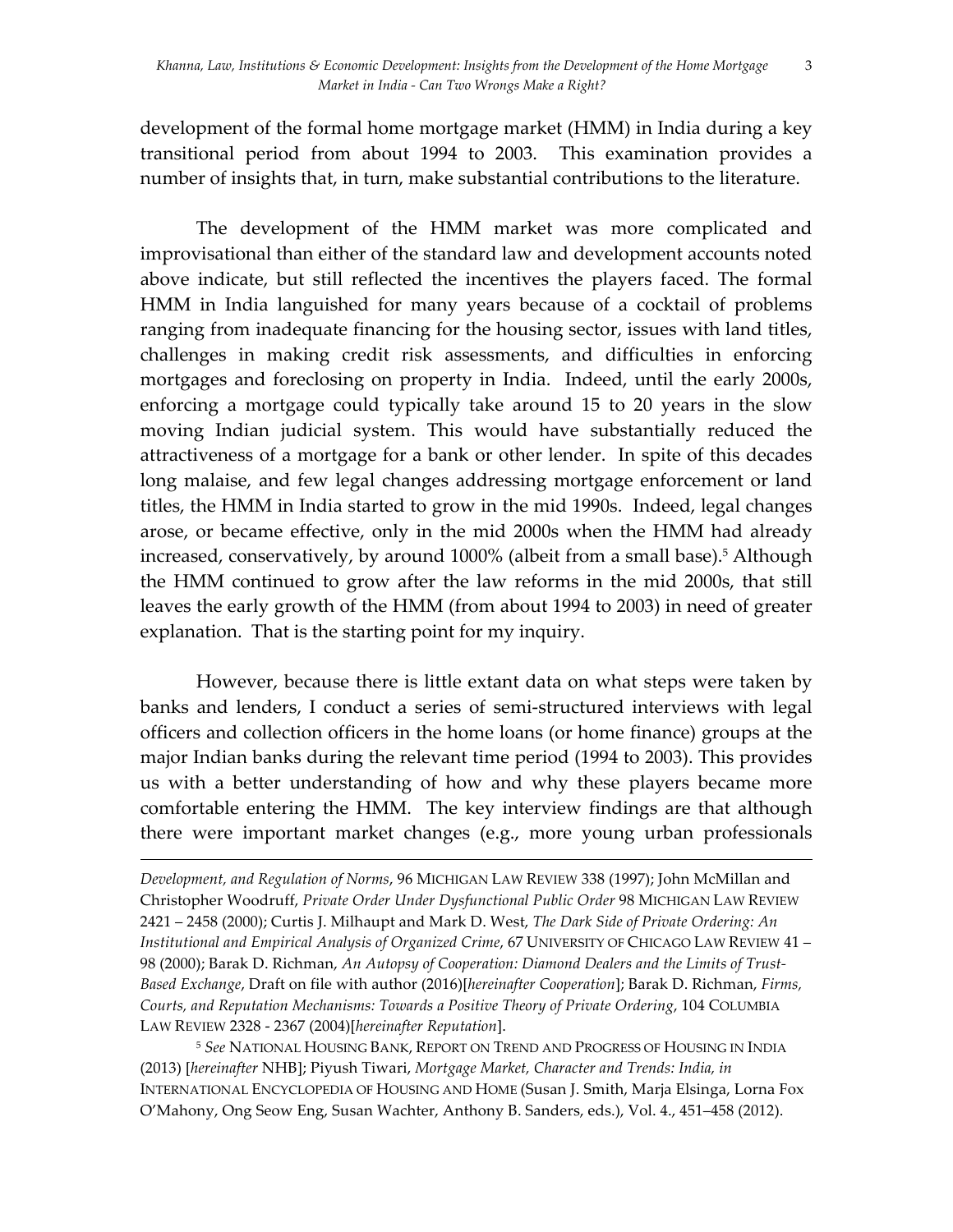4

seeking housing loans), the in-house departments of mortgage lenders increasingly utilized a strategy that relied on some criminal law provisions to enhance the likelihood that borrowers would pay.

In particular, lenders would regularly require that, at the beginning of the mortgage, borrowers sign post-dated checks for all the mortgage payments over the life of the mortgage and give them to the lender. If the borrower failed to honor any of those checks, then that would amount to a bounced check, which in 1988 became a criminal offense under Section 138 of the Negotiable Instruments Act, 1881. Lenders would then take steps to initiate a criminal case. Of course, even these cases would take some time to wind their way through the Indian judicial system (and the perceived likelihood of conviction was low), but they could be used to impose a series of costs on borrowers including harassment, inconvenience, and an increased likelihood of having to pay extortion or bribes to police officers. This made defaulting on a home mortgage loan less attractive. Thus, lenders relied on dysfunctions in the Indian criminal justice system to address problems (weak mortgage enforcement) related to dysfunctions in the Indian civil justice system. Simply put, perhaps two wrongs made a right.

Although the HMM grew, reliance on the Section 138 bounced check strategy generated substantial collateral effects. In particular, at their peak, the number of Section 138 cases (which included check bouncing for mortgages and other kinds of debts) represented around 15% of *all litigation* (civil and criminal) in the Indian courts. It seemed like Section 138 had become the primary method of debt collection in the formal sector. This astonishing number of cases significantly contributed to the delays in the Indian judicial system and served to further worsen police corruption.

However, this was not the final scene in the growth of the HMM. By the early 2000s there were moves afoot to enact new laws that made it easier for secured creditors (such as mortgage lenders) to enforce their mortgages and foreclose on property in a timely matter. Although these laws were hardly global "best practices", they were supported by banks and other lenders and came into effect by 2003. This raises the question of why lenders would lobby for a new law if use of Section 138 was sufficient to obtain their ends. Interviews indicated that lenders found Section 138 useful at the beginning of the growth in the HMM, but as the market grew continued reliance on Section 138 presented some problems. In particular, the staggering number of Section 138 cases led to (i) increased judicial delays which affected banks in their other litigation, (ii)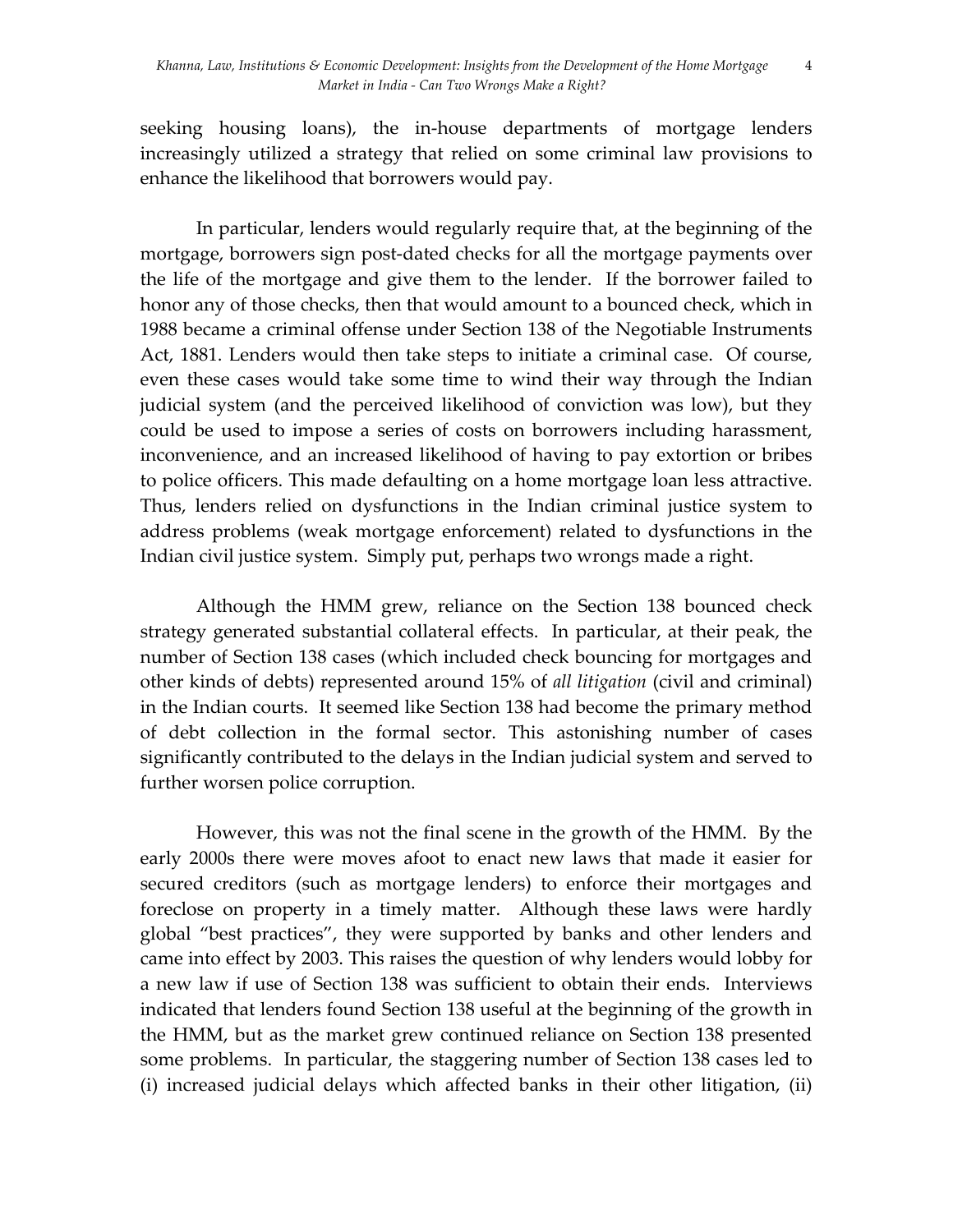5

intense pressure within in-house and collections departments which were unable to keep up with these suits and their other increasing compliance obligations, and (iii) increasing concerns that police were starting to demand payments from lenders (i.e., banks) to initiate and pursue such cases. This last point would have raised additional corruption concerns for Indian and Foreign lenders, which were subject to both Indian and foreign anti-corruption laws (e.g., the Foreign Corrupt Practice Act, 1977). The combined effect of these concerns and the need to scale up the market seemed important in leading to the push for these new laws.

With these new laws came less need for secured lenders to rely on Section 138. Indeed, as the HMM has continued to grow we now witness bank general counsels in India calling for the de-criminalization of Section 138. This is quite an intriguing development, which underscores the transitory nature of the reliance on Section 138. As new laws were enacted the key players started moving away from Section 138 so much so that now they would prefer to have it de-criminalized so that the delays it causes in the general judicial system (which affects these lenders too) can be reduced.<sup>6</sup>

The remarkable use and then turnaround on Section 138 raises a number of fascinating issues – many of which are discussed in the paper. In this Introduction I focus on a few with substantial implications for the law, institutions and economic development literature.

First, the HMM in India provides an example of how development actually occurs. It suggests that the "law first" and "growth first" accounts both do not fully capture what happened in the HMM in India. The analysis suggests instead that the HMM grew in an improvisational manner in its early stages which was followed by more formal legal changes. This suggests that there may be multiple stages in the developmental process – first, an early growth phase where players improvise by relying on existing tools and structures (or informal norms) to attempt to obtain growth and then, if the first stage appears successful, moves to change towards more formal structures to enable greater growth. This is consistent with other accounts of actual market development and legal reform across numerous countries (e.g., Nigeria, South Korea, the United States, China), yet there is little exploration of why this multi-stage development pattern is so common.

<sup>6</sup> This has elements of the argument in Greif, *Impersonal*, *supra* note 4 about certain systems sowing the seeds of their own destruction.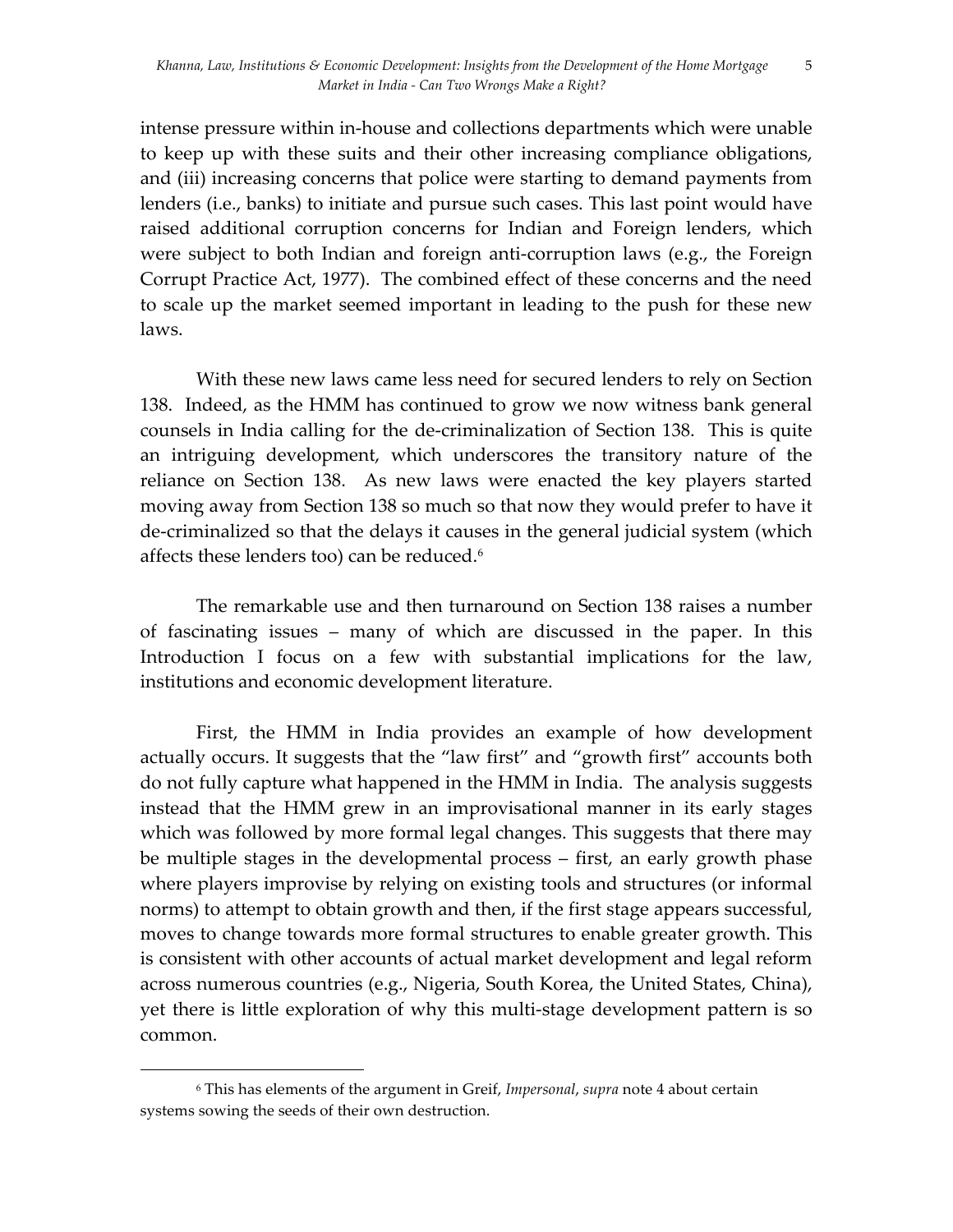I argue that one reason for this is that in the early growth phases there may be considerable uncertainty about whether the market will grow, what laws might work best, what enforcement structures are appropriate, whether people will comply and at what cost. This uncertainty may result in legislators, regulators, and others being unwilling to invest the time and resources to create or implement such structures or institutions. Thus, involved parties may find they need to rely on existing tools used in interesting ways to initially spur market development. If the market grows then one can imagine that legislators and others might consider it worthwhile to explore what types of laws and institutions may be useful in helping the market grow further and invest in creating and implementing them.<sup>7</sup> Each of these stages then provides an opportunity for information to accrue about the market's development and its prospects that help to reduce the uncertainties associated with the reform process one way or the other. Recognizing the role of multi-step development in addressing the uncertainties of reform opens up new avenues of inquiry as well as new strategies for targeting these concerns.

This account also resembles how speculative economic and political ventures tend to develop – early stages are improvisational and appear to involve a great deal of "muddling" through, but once there is some measure of success (or "proof of concept") then people may become more inclined to invest to scale up and grow further. 8 This also suggests the process of development requires more on-going vigilance than appears to have been discussed in the literature thus far. Indeed, this presents a more back-and-forth or iterative vision of the interaction between law and development. In light of this, it would be

<sup>7</sup> The multi-step development process has analogs in the development experiences of other countries and at different times in history. *See* MILHAUPT AND PISTOR, *supra* note 3 discussing examples in the US, Germany, Russia, South Korea, China, and Japan, ANG, *supra* note 1 discussing examples in China, Greif, *supra* note 3 discussing examples in medieval Mediterranean trade, and Wallis, *supra* note 3 discussing examples in the 19th Century United States.

<sup>8</sup> For works exploring incremental reform, "muddling" through, and informational cascades *see, e.g.,* Daron Acemoglu and Matthew O. Jackson, *Social Norms and the Enforcement of Laws*, STANFORD LAW AND ECONOMICS OLIN WORKING PAPER NO. 466 (2015). Available at SSRN: http://ssrn.com/abstract=2443427; CASS R. SUNSTEIN, WHY NUDGE?: THE POLITICS OF LIBERTARIAN PATERNALISM (2014); Charles E. Lindblom, *The Science of 'Muddling' Through*, 19 PUBLIC ADMINISTRATION REVIEW 79 – 88 (1959); Sushil Bikhchandani, David Hirshleifer, and Ivo Welch, *A Theory of Fads, Fashion, Custom, and Cultural Change as Informational Cascades*, 100 JOURNAL OF POLITICAL ECONOMY 992-1026 (1992). For research on institutional and political change see Acemoglu, Egorov and Sonin, *supra* note 3.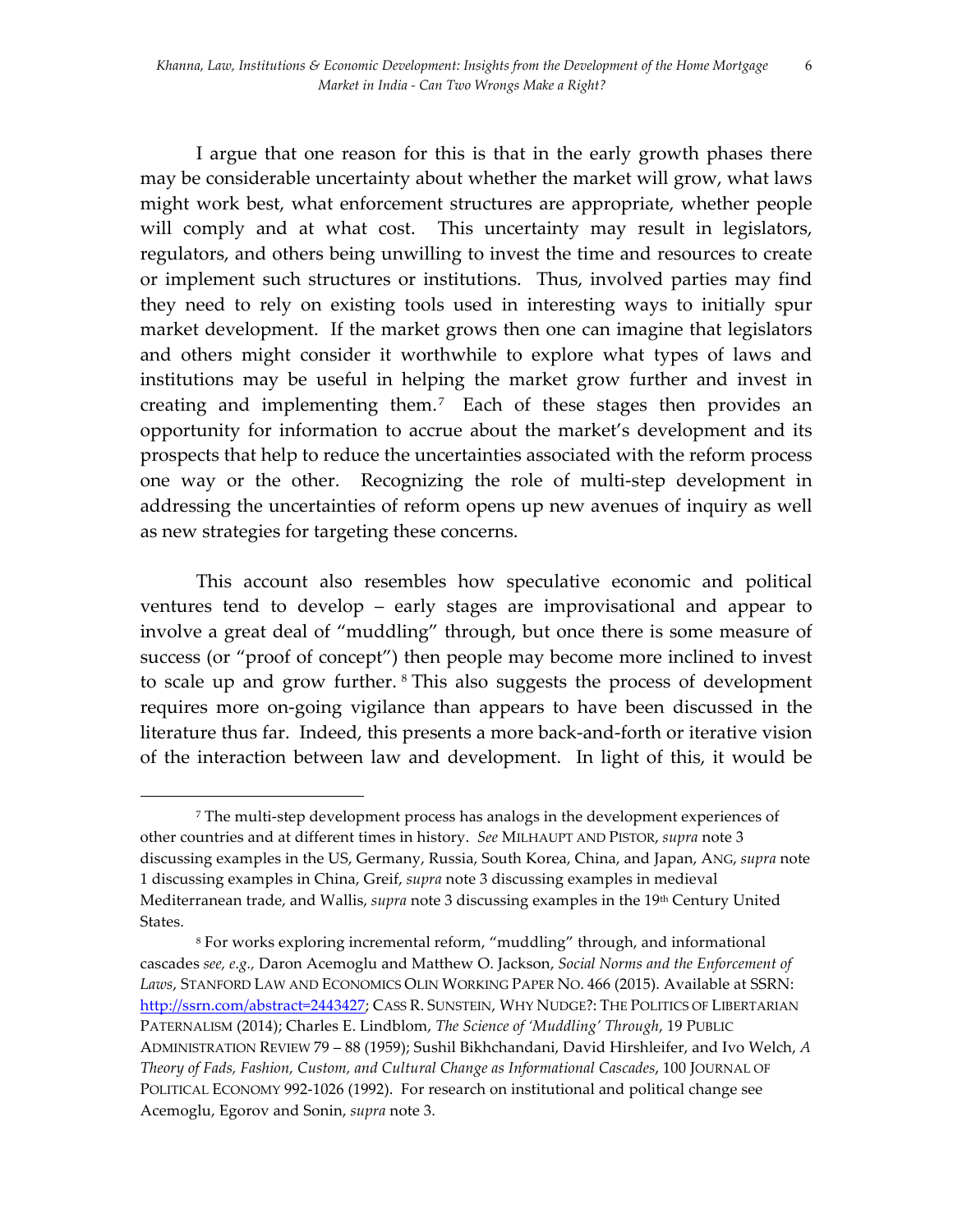valuable to explore other settings where markets appear to have grown to provide us with greater information about managing the crucial transitional phases in development.

Second, the development of the HMM provides an example of lawyers (the in-house departments at lenders) facilitating the growth of a market. The important role of in-house counsel illustrates how these "transaction cost engineers" can play a critical role in market development.<sup>9</sup> Although this is interesting by itself, it also opens up a window to examine what the development of the HMM may tell us about private ordering. Much of the private ordering literature examines markets or situations where close-knit communities, social norms and reputational mechanisms are important, such as whaling,<sup>10</sup> property disputes,<sup>11</sup> inter-regional Medieval trade,<sup>12</sup> diamond markets,<sup>13</sup> and organized crime.14 This has then led to the debate often being framed as a choice between markets driven by norms versus those driven by rule of law. 15 The HMM in India provides an example that seems to sit somewhere along a continuum between these two extremes. It represents an example of a market developing due to a form of private ordering that relies on an inappropriately (or poorly) functioning state player (the police) without the typical close-knit communities witnessed in the private ordering literature. It represents a hybrid that is likely to be all too common in many emerging economies and provides us with a way to examine when different points on the continuum between reliance on norms and reliance on rule of law may prove important to understanding, and spurring, market development.

Part II begins by describing the evolution of the HMM in India until 1994 and focuses on what factors hampered its growth. Part III explores the

<sup>9</sup> This phrase comes from Ronald J. Gilson, *Value Creation by Business Lawyers: Legal Skills and Asset Pricing*, 94 YALE LAW JOURNAL 239 – 313 (1984).

<sup>10</sup> *See* Robert C. Ellickson, *A Hypothesis of Wealth-Maximizing Norms: Evidence from the Whaling Industry*, 5 JOURNAL OF LAW ECONOMICS & ORGANIZATION 83 – 97 (1989).

<sup>11</sup> *See* Robert C. Ellickson, *Of Coase and Cattle: Dispute Resolution Among Neighbors in Shasta County*, 38 STANFORD LAW REVIEW 623 – 687 (1986); ELLICKSON, *supra* note 4.

<sup>12</sup> *See* Greif, *Enforceability, supra* note 4.

<sup>13</sup> *See* Bernstein, *supra* note 4. Richman, *supra* note 4.

<sup>14</sup> *See, e.g.,* DIEGO GAMBETTA, THE SICILIAN MAFIA: THE BUSINESS OF PRIVATE PROTECTION (1993)[*hereinafter* MAFIA]; DIEGO GAMBETTA, CODES OF THE UNDERWORLD: HOW CRIMINALS COMMUNICATE (2009)[*hereinafter* CODES]; Milhaupt and West, *supra* note 4.

<sup>15</sup> *See* Kevin E. Davis and Michael Trebilcock, *The Relationship Between Law and Development: Optimists Versus Skeptics*, 61 AMERICAN JOURNAL OF COMPARATIVE LAW 895 – 946 (2008).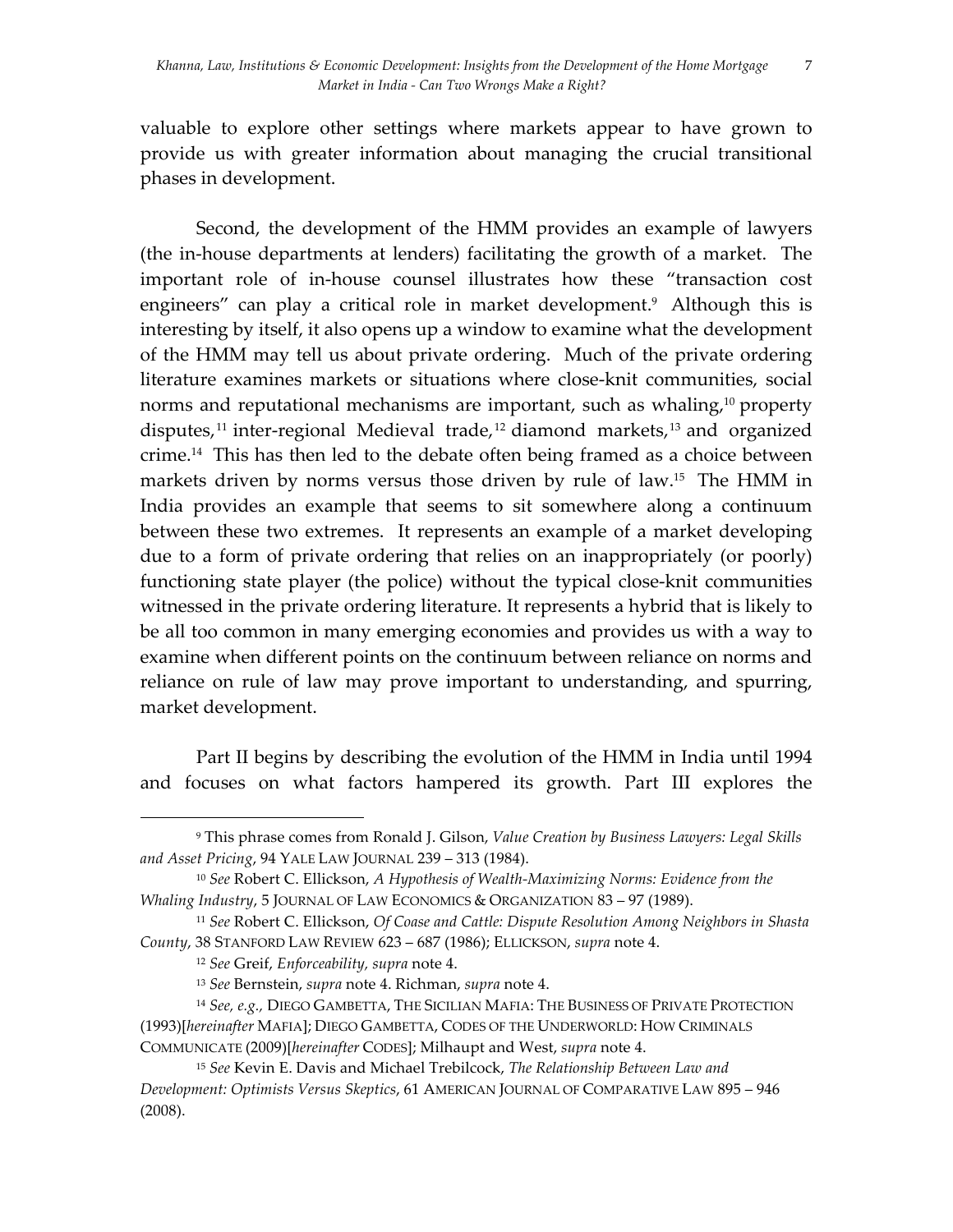8

development of the HMM between 1994 and 2003 through a series of semistructured interviews with participants in the banks and lending agencies during this critical time period. In particular, this Part examines the increase in housing demand and the use of the Section 138 bounced check strategy to enhance the likelihood of payment. Part IV explores the development of the HMM after 2003 by focusing on the new laws enacted and made effective around 2003. These new laws did not require reliance on Section 138, but still benefited the HMM. In particular, this Part examines why lenders began to support new laws when the Section 138 approach seemed to be working and why the 2003 reforms came when they did. Part V discusses the implications that this case study may provide for a number of areas of scholarly inquiry. Part VI concludes.

### **II. THE DEVELOPMENT OF THE FORMAL HOME MORTGAGE MARKET IN INDIA UNTIL 1994**

The formal HMM in India is now a star performer registering a growth rate of roughly 15% to 20% per year over the last few years. 16 Indeed, the HMM has grown spectacularly since 1994 with India's mortgage-to-GDP ratio now sitting around 10% - which reflects a rise of over 2000%.17 Although still quite small by global standards and focused primarily on urban environments,<sup>18</sup> the HMM's stunning rise has made it the envy of most other banking and financial products. 19

However, as recently as the early 1990s, the formal HMM was largely moribund and had been for decades (registering a mortgage-to-GDP ratio of somewhere between 0.33% to 0.50%). 20 Indeed, the most recent treatise on

<sup>16</sup> *See* Swati Pandey and Aditi Shah, *Indian banks seek refuge in home loans, crowd onto HDFC's mortgage turf*, REUTERS (Jan. 21, 2014); Press Trust of India, *Home loan growth may rise to 17-19% in FY19: Report,* THE ECONOMIC TIMES (June 13, 2018); Pooka Thakur and Anto Antony, *India 15% Loan Growth Led by Cautious Buyers: Mortgages*, BLOOMBERG (2012); Deepak Mohanty, *Perspectives on Housing Finance in India*, RBI MONTHLY BULLETIN, May 2013; NHB, *supra* note 5.

<sup>17</sup> *See* NHB, *supra* note 5; Tiwari, *supra* note 5.

<sup>&</sup>lt;sup>18</sup> The mortgage to GDP ratios of other countries are substantially higher with the US near 65%, Western Europe in the 45%-50%, range and East Asia ranging from about 20% to 30%. *See* NHB, *supra* note 5; Tiwari, *supra* note 5.

<sup>19</sup> *See* Pandey and Shah, *supra* note 16; Thakur and Antony, *supra* note 16; NHB, *supra* note 16.

<sup>20</sup> *See* NHB, *supra* note 5. With such a low level of penetration the housing stock in India is substantially under-provided and leads to a host of well-documented problems. In light of this, encouraging the housing market is an issue on which the Government, development agencies and banks have been attempting to make progress. These percentages of course reflect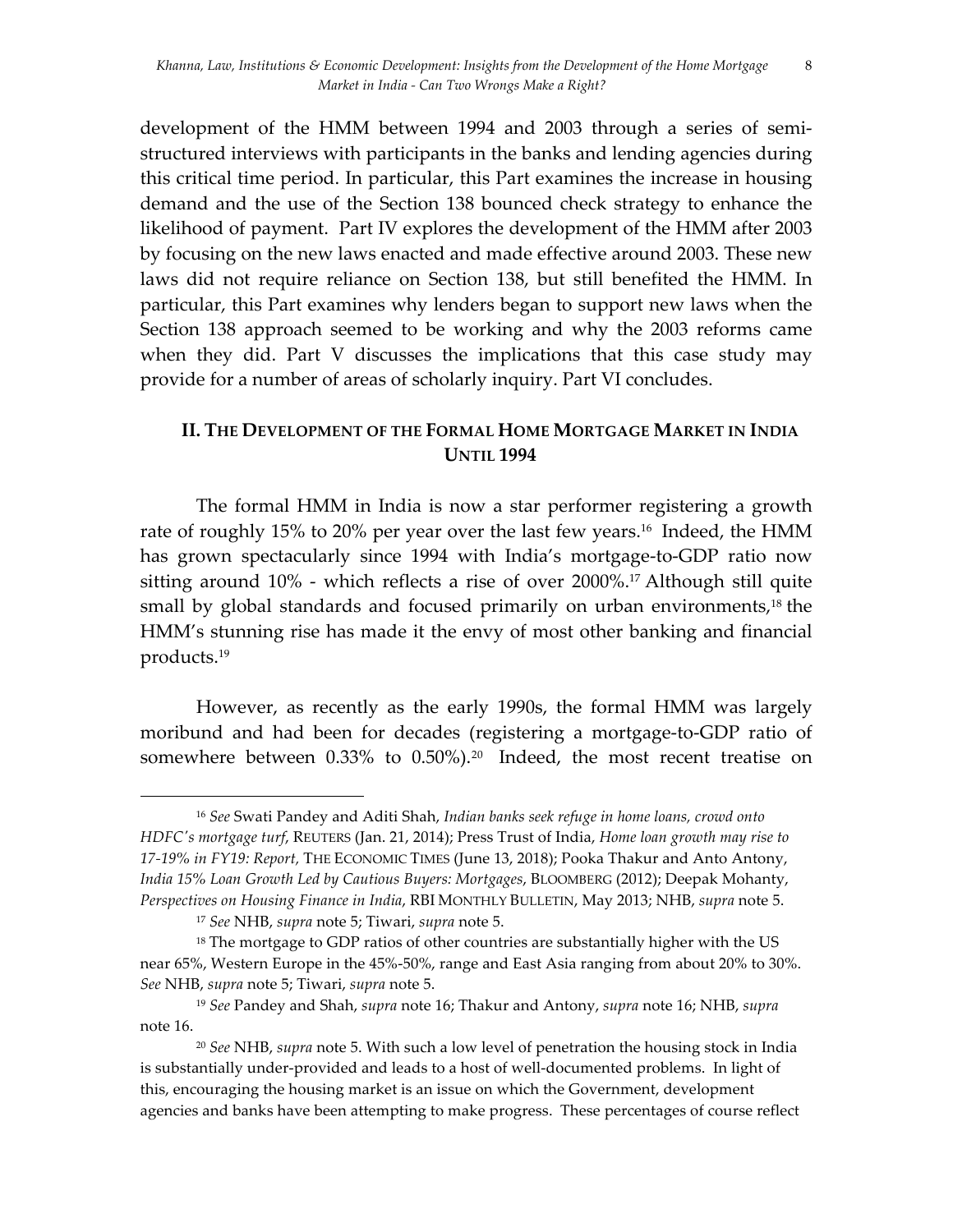9

Mortgage Law in India is, *still*, from 1877. <sup>21</sup> To understand how this turnaround occurred it is important to explore why the HMM was so weak in the first place and what steps had been taken to try to improve it.

Although there has been a persistent shortage of housing stock in India since its Independence in  $1947<sup>22</sup>$  the anemic state of the HMM was largely due to difficulties in obtaining home loan financing. In light of this, and the wellknown concerns that arise when people do not have housing, policy reform has been targeted at trying to increase the amount of available financing. <sup>23</sup>

In particular, the Government of India created entities in the 1970s which were tasked with supporting the housing sector. The Housing and Urban Development Corporation (HUDCO) was to assist lower income households in obtaining financing to purchase a home and the Housing Development Finance Corporation (HDFC) was to assist moderate to higher income households in purchasing a home. Although these entities had some moderate success in raising financing, the HMM barely grew until the early 1990s. <sup>24</sup> During this time, lenders were reluctant to provide financing for purchasing a home and when they did they would frequently charge very high interest rates (above 17% per annum) and would rarely provide a loan for more than 33% of the total value of the home.<sup>25</sup> Thus, if a typical home cost  $1,000,000$  Indian Rupees (INR) the lender would probably provide up to INR 330,000 at a very high interest rate and a short repayment schedule with the borrower having to arrange for the other INR 670,000 either from personal savings or from family, friends or other informal sources. This situation, unsurprisingly, led to little growth in the formal HMM

<u> 1989 - Andrea San Andrea San Andrea San Andrea San Andrea San Andrea San Andrea San Andrea San Andrea San An</u>

- <sup>22</sup> *See* JOSHI, *supra* note 20.
- <sup>23</sup> *See* NHB, *supra* note 5.
- <sup>24</sup> *See* NHB, *supra* note 5; Tiwari, *supra* note 5.
- <sup>25</sup> *See* Tiwari, *supra* note 5; Interview Respondents (IR) # 3, 6, 7.

only formal financing for homes and not the role of informal finance. *See* MANOJ JOSHI, HDFC: THE INDIAN HOUSING & SERVICES PROVIDER (2006)*.* For general discussions on growth in India see Kaushik Basu and A. Maertens, *The Pattern and Causes of Economic Growth in India*, 23 OXFORD REVIEW OF ECONOMIC POLICY 143 – 167 (2007), K. Kochhar, U. Kumar, Raghuram Rajan, A. Subramanian and I. Tokatlidis, *India's Pattern of Development: What Happened, What Follows?*, 53 JOURNAL OF MONETARY ECONOMICS 981 – 1019 (2006); Ashok Kotwal, Bharat Ramaswami and Wilima Wadhwa, *Economic Liberalization and Indian Economic Growth: What's the Evidence?*, 49 JOURNAL OF ECONOMIC LITERATURE 1152 – 1199 (2011).

<sup>21</sup> *See* RASHBEHARY GHOSH, THE LAW OF MORTGAGES IN INDIA (1877).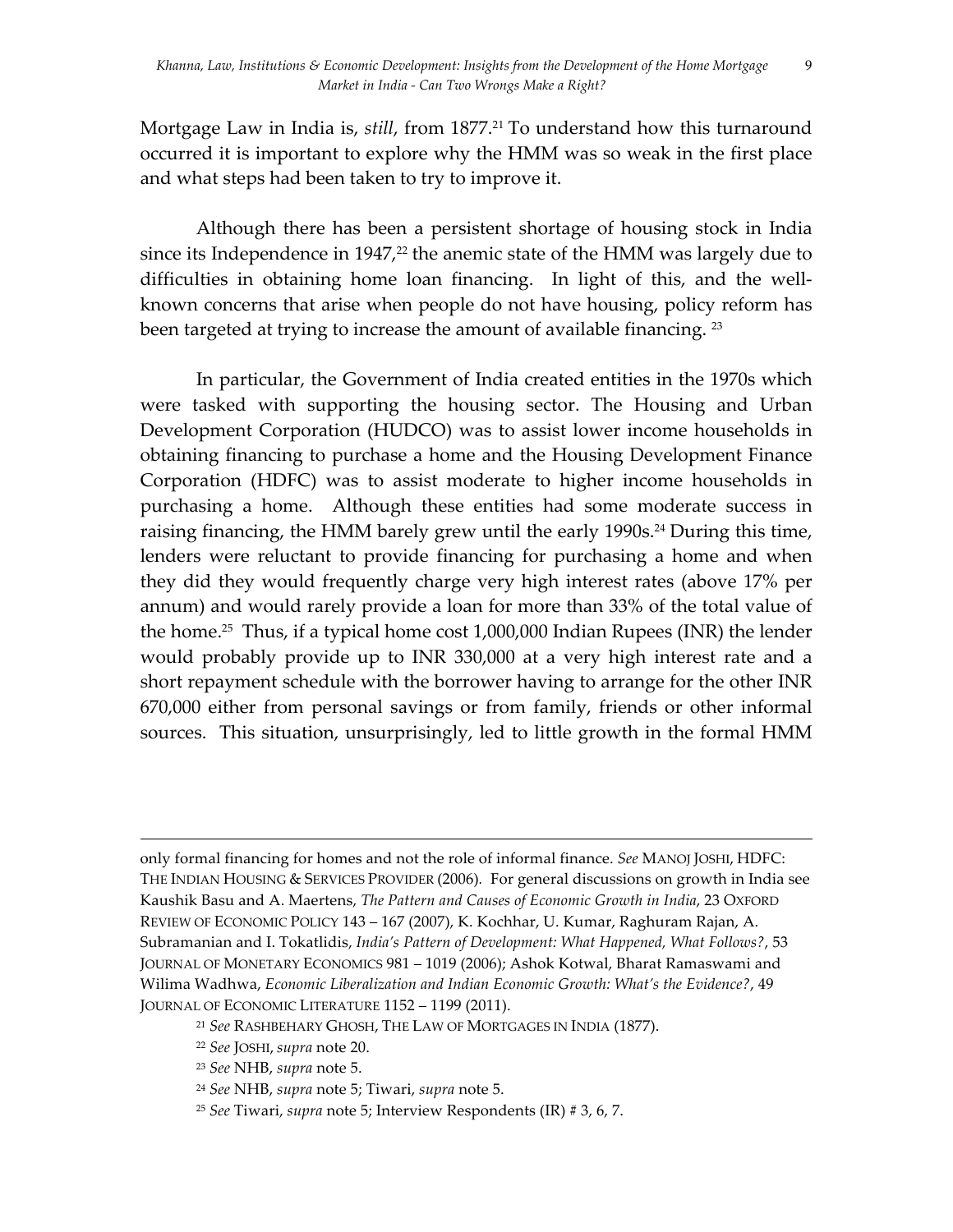and a typical age for a borrower being in their 50s (an age when people might have accumulated larger savings).<sup>26</sup>

There were a number of reasons for lenders' reluctance, but the primary ones related to difficulties in enforcing mortgages and challenges in assessing credit risk. First, if a borrower defaulted then enforcing a mortgage in a timely manner (i.e., obtaining the property subject to a mortgage) was a lengthy process. This was due, in part, to the delays in the Indian civil justice system and to problems associated with land titling in India. These concerns left lenders with little effective legal recourse. Second, credit risk assessment was very difficult prior to the mid 2000s because there were no credit rating agencies and information about individuals' income and net worth was opaque.

Although these issues are explored in the next few sections, it is noteworthy that these twin concerns did not necessarily impede the informal credit markets in India in the same way. Informal credit is well known in India and generally relies on the lender being intimately familiar with the borrower and his (and his family's) financial position.<sup>27</sup> This aids in assessing credit risk. Moreover, this proximity also provides the lender with ways to shame and otherwise sanction the borrower for failure to pay. However, this level of

<sup>&</sup>lt;sup>26</sup> These low amounts of loans relative to the value of the property (usually called low "loan-to-value" ratios) would have made the HMM unattractive to borrowers too. It probably appeared simpler to just save a little more rather than work with a bank or mortgage lender.

It is also noteworthy that tenants were quite protected in India (for a recent discussion see Timothy J. Besley, Jessica Leight, Rohini Pande, and Vijayendra Rao, *Long-Run Impacts of Land Regulation: Evidence from Tenancy Reform in India*, 118 JOURNAL OF DEVELOPMENT ECONOMICS 72 – 87 (2016)) so that tenants might be able to afford to wait to save enough money for purchasing a home on their own given that the chance of eviction or significant rent increases were low. This situation may be changing soon as the Government of India has proposed substantial reforms to the Tenancy laws (see Moushumi Das Gupta, *New law framed to do away with tenancy troubles, rental housing all set to grow*, HINDUSTAN TIMES, June 17, 2015. Available at:

http://www.hindustantimes.com/india/new-law-framed-to-do-away-with-tenancy-troublesrental-housing-all-set-to-grow/story-uwG8C50cXjOL7zgNckctpM.html.). Further, the prevalence of large multi-generational housing at this time would have reduced the immediate need to seek out your own home.

<sup>27</sup> *See* Thomas A. Timberg and C.V. Aiyar, *Informal Credit Markets in India*, 33 ECONOMIC DEVELOPMENT AND CULTURAL CHANGE 43 – 59 (1984); Kaivan Munshi, *Labor and Credit Networks in Developing Economies, in* HANDBOOK OF SOCIAL ECONOMICS (Jess Benhabib, Alberto Bissin, and Matthew O. Jackson, Eds., 2010)*.*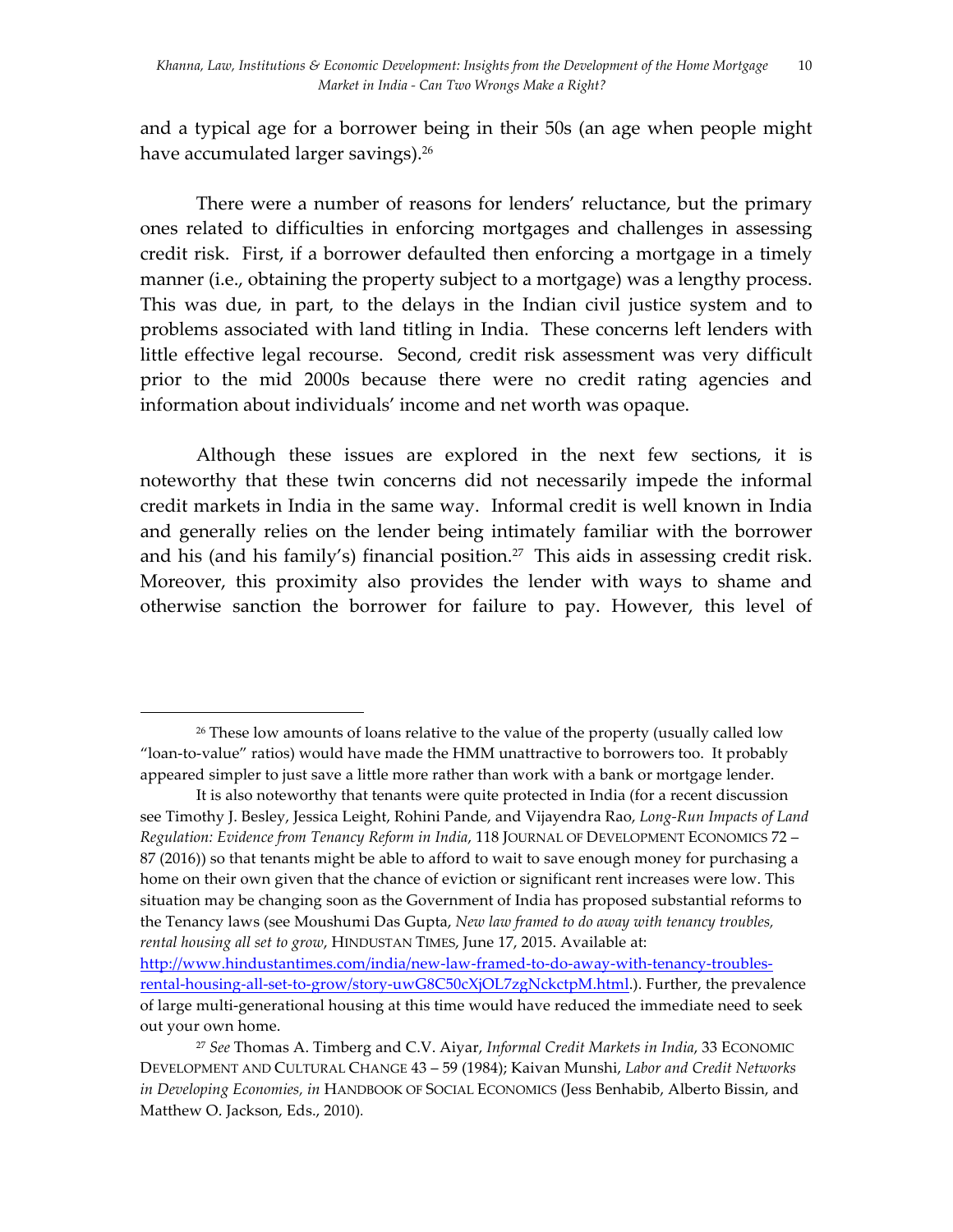familiarity works to also limit the scope of informal credit markets so that they tend to be very local and thus limit the total amount of credit available.<sup>28</sup>

# *A. Delays in Enforcing Mortgages in Indian Courts.*

 

It is well known that the Indian judicial system is plagued with delays, but those delays seem especially pronounced in cases involving property or contracts and mortgages involve both.<sup>29</sup> A lender from the formal sector would have had to enforce a mortgage at this time by relying primarily on Section 69 of the Transfer of Property Act, 1882 (ToP). Although this section allowed for the sale of property (in case of default) without court intervention, it was severely limited by its own terms.<sup>30</sup> For example, if either the lender or the borrower were a "Hindu, Muhammadan or Buddhist [or a member of any other race, sect, tribe or class from time to time specified in this behalf by [the State Government], in the Official Gazette]" then Section 69 would not be available. This excludes well over 95% of the Indian public from using Section 69.31

<sup>29</sup> *See* Vikramaditya Khanna, *Causes and Implications of the Delays in the Indian Judicial System*, Draft (2018). There are many Law Commission of India reports discussing the delays and concerns raised by them. *See, e.g.,* LAW COMMISSION OF INDIA, REFORM OF JUDICIAL ADMINISTRATION, at 64 (Sept. 1958), *available at* http://lawcommissionofindia.nic.in/1- 50/Report14Vol1.pdf; LAW COMMISSION OF INDIA, DELAY AND ARREARS IN HIGH COURTS AND OTHER APPELLATE COURTS, at 1 (May 1979), *available at* http://lawcommissionofindia.nic.in/51- 100/Report79.pdf; LAW COMMISSION OF INDIA, THE HIGH COURT ARREARS – A FRESH LOOK, at 16 (Jan. 1988), *available at* http://lawcommissionofindia.nic.in/101-169/Report124.pdf; LAW COMMISSION OF INDIA, REFORMS IN THE JUDICIARY – SOME SUGGESTIONS, at 26 (Aug. 2009), *available at* http://lawcommissionofindia.nic.in/reports/report230.pdf; LAW COMMISSION OF INDIA, ARREARS AND BACKLOG: CREATING ADDITIONAL JUDICIAL (WO)MANPOWER, at 1 (July 2014), *available at* http://lawcommissionofindia.nic.in/reports/Report245.pdf.

<sup>28</sup> *See* Timberg and Aiyar, *supra* note 27; Munshi, *supra* note 27; Raymond J. Fisman, Daniel Paravisini, and Vikrant Vig, *Cultural Proximity and Loan Outcomes*, *forthcoming* AMERICAN ECONOMIC REVIEW*.* NBER Working Paper No. w18096 (2016). Available at SSRN: https://ssrn.com/abstract=2062729 (discussing the role of cultural proximity even in the formal lending sector).

<sup>30</sup> *See* SIR DINSHAH FARDUNJI MULLA, MULLA ON THE TRANSFER OF PROPERTY ACT, 1882 (1985).

<sup>&</sup>lt;sup>31</sup> It appears that Section 69 of the ToP may be of benefit to people of British (or non-Indian) origin, the British Crown as lender, or people purchasing property in the British presidencies or affiliated parts of the Subcontinent. This seems to underscore the fact that the ToP was legislation enacted during the colonial era.

Alternatively, to rely on this provision the mortgagee (the lender) had to be the Government or the property had to be in certain cities only.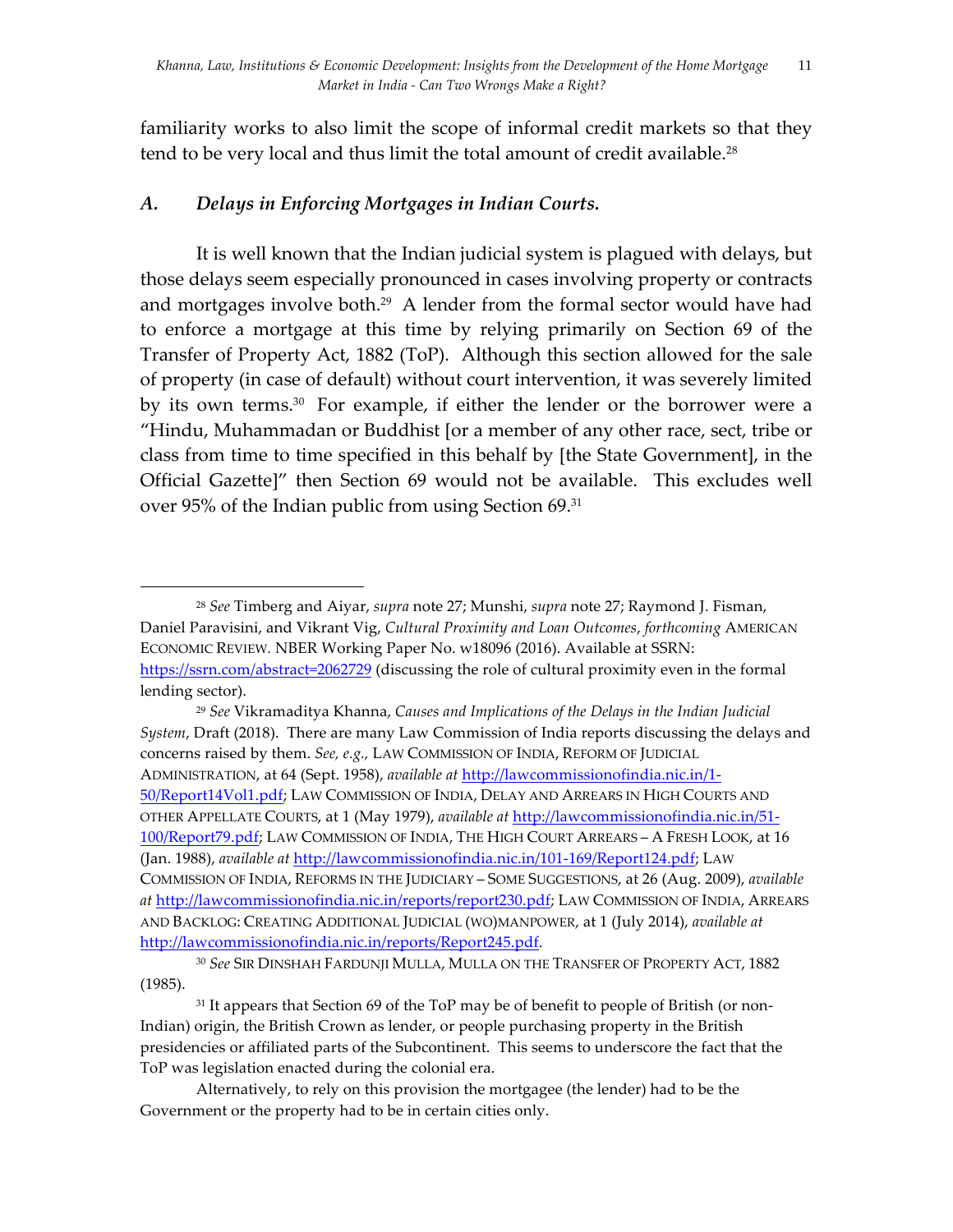If Section 69 of the ToP was not available, then lenders had to go through the court system to obtain a court order to foreclose on the property, seize it and sell it. Given the problems with land titling and ownership in India (discussed below) and the general delays in litigation this meant many lenders could expect lengthy delays in enforcing a mortgage against a defaulting borrower.

Land titling was challenging because even though land law varies state by state in India, most states do not have a binding land registry system.<sup>32</sup> Thus, in many instances the way that a person proves she owns a parcel of land is by showing a deed with her name as the owner on it. If a dispute should arise the court is to determine whether that deed is valid.<sup>33</sup> Some of these deeds may date from quite some time ago (e.g., during the British Raj) and sometimes there may not be a deed. Without a deed the courts may have to rely on receipts for payment of taxes or dues that typically accompany being a property holder as proof of ownership. Worse yet, even if there was a deed it may not provide much detail on the boundaries of the property because substantial parts of India are not precisely surveyed.34 All these concerns would serve to lengthen adjudication in an already delay-ridden system.

Further, other factors related to ownership claims in India would have exacerbated these effects. For example, under Indian law people can hold property for the benefit of their joint family (the Hindu Undivided Family (HUF)), which bears some similarities to a joint tenancy. <sup>35</sup> Holding property in

<sup>32</sup> *See* T.C.A. Anant and N.L. Mitra, *The Role of Law and Legal Institutions in Asian Economic Development: The Case of India*, HARVARD INSTITUTE FOR INTERNATIONAL DEVELOPMENT WORKING PAPER NO. 662 (1998). Available at: http://www.cid.harvard.edu/hiid/662.pdf; Abhijit Banerjee and Lakshmi Ayer, *History, Institutions and Economic Performance: The Legacy of Colonial Land Tenure Systems in India*, 95 AMERICAN ECONOMIC REVIEW 1190 (2005).

<sup>33</sup> *See* Rita Sinha, *Moving Towards Clear Land Titles in India: Potential Benefits, A Road-Map and Remaining Challenges* (2009). Available at:

http://www.fig.net/pub/fig\_wb\_2009/papers/country/country\_sinha.pdf; Anant and Mitra, *supra* note 32.

<sup>34</sup> *See* Sinha, *supra* note 33.

<sup>35</sup> *See* Henry Orenstein and Michael Micklin, *The Hindu Joint Family: The Norms and the Numbers*, 39 PACIFIC AFFAIRS 314 – 325 (1966-67); H.B. SETH AND B.G. GANDHI, HINDU UNDIVIDED FAMILY UNDER DIRECT TAX LAWS (2d ed., 1984). Another type of ownership structure that causes problems is the "*benami*" transaction which is a transaction where one person (say X) pays the consideration for some property, but that property is listed in another person's name (say Y) without an intent to benefit Y. This was commonly done to evade taxes, park unaccounted for money, evade creditors, avoid discovery for other reasons (e.g., political perception) or sometimes just because of superstition. This was not an uncommon method of holding land (see Banerjee and Ayer, *supra* note 32) prior to 2003 (the period of interest for this paper). "*Benami*"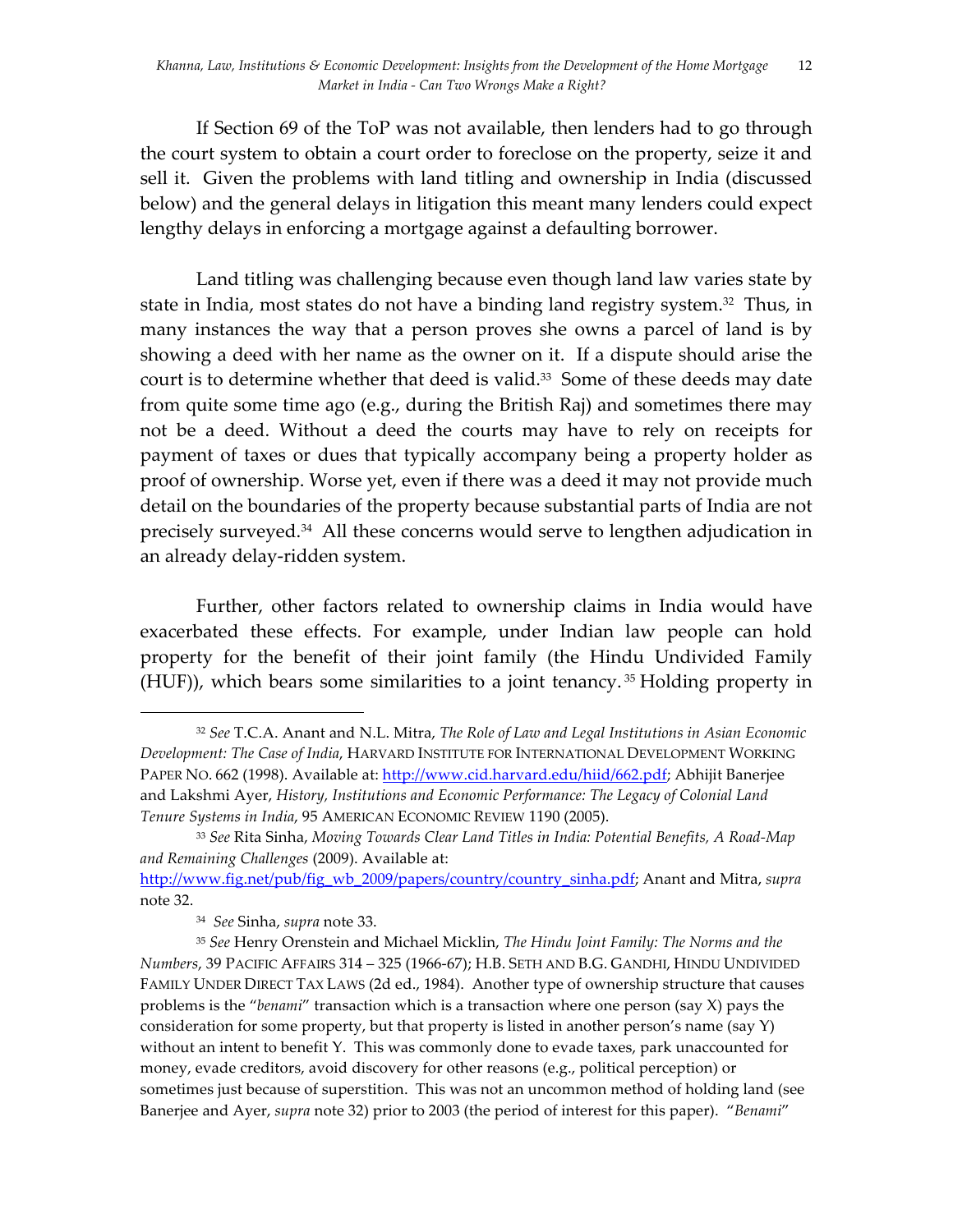this manner is fairly common given the ubiquity of multi-generational households in many parts of India during this period. This is problematic because, for example, to alienate land held by a HUF may require obtaining the approval of all those entitled to inherit or operate the land. Given weak land records this provides an opportunity for people to claim an interest in land based on an alleged (though often undocumented) inheritance claim or based on oral statements (or promises) made between members of an extended family. When a purchaser buys land in such a situation there is a risk that the transaction will be challenged by a person who claims (i) the property was really held on behalf of a HUF (or grew out of HUF assets), (ii) that he is a member of the HUF, and (iii) that his approval for the transaction was allegedly not obtained thereby making the transaction invalid.<sup>36</sup> These concerns would also plague someone who believes they have a security interest in the land as a result of a mortgage because enforcing the mortgage will involve transferring the land and addressing these sorts of claims.<sup>37</sup>

These types of issues led to it taking around 15 to 20 years to foreclose on a property and, given that the typical mortgage might be for 20 years, this would have made it unattractive for lenders to rely on mortgages.<sup>38</sup> Moreover, even if

<u> 1989 - Andrea Santa Andrea Andrea Andrea Andrea Andrea Andrea Andrea Andrea Andrea Andrea Andrea Andrea Andr</u>

<sup>37</sup> One might wonder why there has not been a movement to address these concerns. In fact, multiple attempts have been made to clarify title (and some are on-going), but implementation has been challenging and often there are market intermediaries who may find the current state of "confusion" important to their business model. *See* Pavan K. Mamidi, *Negotiating Out of Holdouts in Land Aggregation in India: Small Town Lawyers, Contingent Contracts, Social Norms, and Auctions* (December 11, 2012). HLS PROGRAM ON THE LEGAL PROFESSION RESEARCH PAPER NO. 2013-1. Available at SSRN: http://ssrn.com/abstract=2344239 or http://dx.doi.org/10.2139/ssrn.2344239 (discussing certain market intermediaries in Indian land markets). See also Section 44 of the ToP for additional rules regarding transfers of co-owned land.

transactions were officially prohibited with the enactment of The *Benami* Transactions (Prohibition) Act 1988, but its operation was stalled due to procedural issues and weaknesses in the drafting of the Act. In 2011 the Government of India proposed another Bill (the *Benami* Transactions (Prohibition) Bill, 2011) to address these issues. Information on compliance with the 1988 Act or with the general drive to remove *benami* transactions is either not available or incomplete.

<sup>36</sup> Studies also indicate that family business structures in India can serve other beneficial purposes (e.g., reducing the risk of bankruptcy because families will support firms that are failing in their business group to avoid the stigma of bankruptcy). *See* Tarun Khanna and Yishay Yafeh, *Business Groups in Emerging Markets: Paragons or Parasites*, 45 JOURNAL OF ECONOMIC LITERATURE 331 – 372 (2007). This does not always require the presence of a HUF. Moreover, HUFs in the land context are often not associated with family businesses where the concerns of reputation might act as a countervailing consideration.

<sup>38</sup> *See* Tiwari, *supra* note 5; IR # 2,4-9, 11.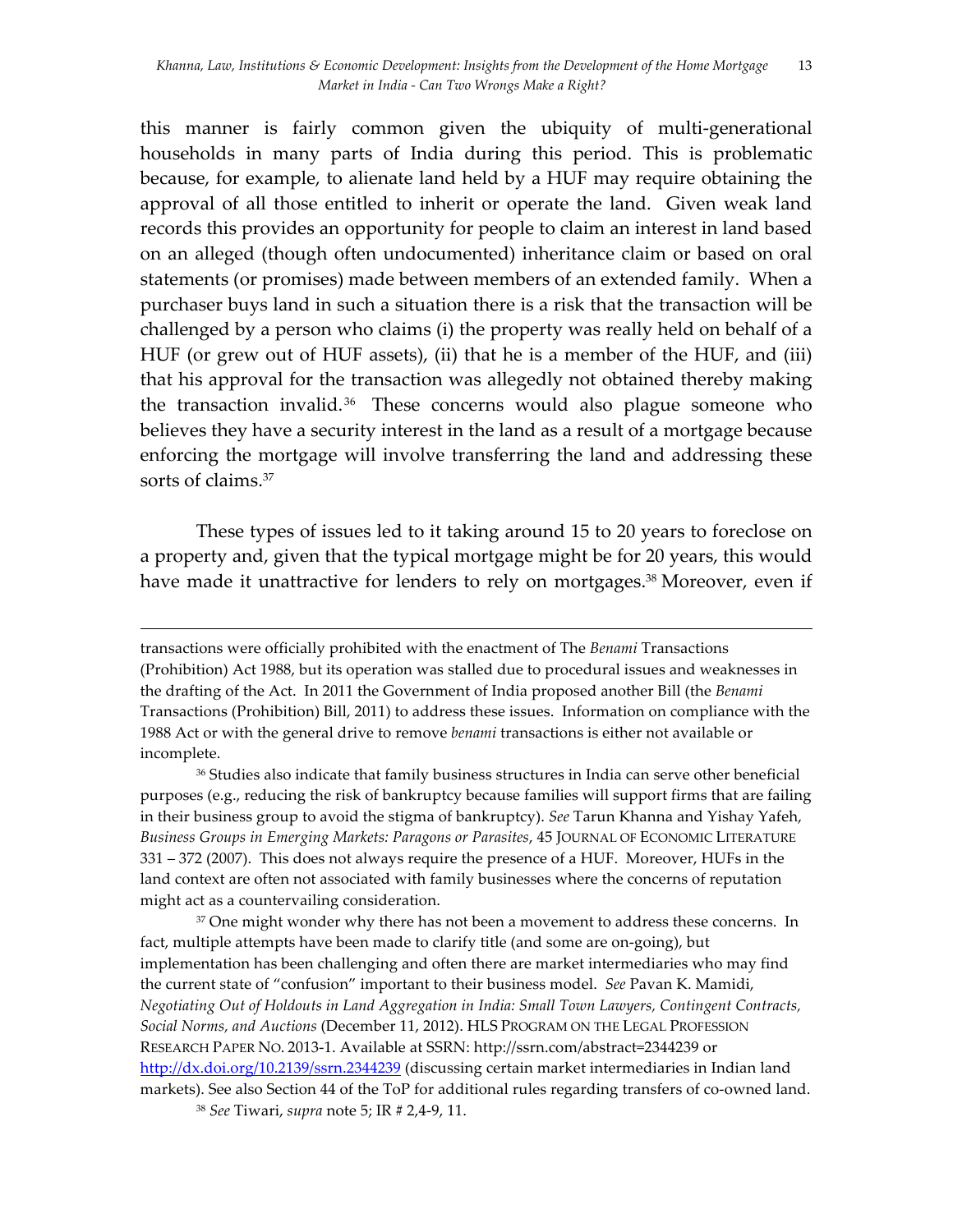you were exceptionally patient and willing to wait until a favorable judgment you might be rewarded with the property, but still be left bearing a fairly hefty charge for court fees (a fee charged for using the court to enforce some of your rights) which tended to increase with the amount claimed.<sup>39</sup>

One might respond that as long as the courts eventually enforced the mortgage and allowed the lender some appropriate judgment interest then lenders should have been willing to enter the fray. Although possible in theory, this did not eventuate in reality for a number of reasons.40

First, such lengthy delays meant that lenders had funds tied up in the property for a very long time making them unavailable for other potentially profitable purposes. 41 The longer the delay the larger this cost. Of course, this might have been ameliorated to some extent if the Indian courts granted "prejudgment" interest (interest from the date the suit was filed not from when it was adjudicated). Although Indian courts have the power to allow for such prejudgment interest, it is rarely granted. <sup>42</sup>

Second, delays in adjudication tend to weaken the accuracy of decisionmaking. <sup>43</sup> Delays may lead to evidence becoming stale or witnesses forgetting details, which tends to reduce the accuracy of decision-making. This is particularly problematic in property disputes where issues of inheritance (often unwritten) and boundaries (often un-surveyed) arise and the primary evidence is witness testimony. As accuracy declines the lenders who are trying to secure property subject to a mortgage are less likely to obtain the property. This reduces the deterrent effect of the law and can be expected to increase the amount of defaults.

Third, the delays (and resultant decline in accuracy) add uncertainty and make it more difficult to come up with appropriate estimates of the expected

<sup>39</sup> *See* The Court Fees Act 1870.

<sup>&</sup>lt;sup>40</sup> The reasons listed below are part of a larger project examining the problems raised by delays in India's justice system. *See* Vikramaditya Khanna, *Causes and Implications of the Delays in the Indian Judicial System*, Draft (2018).

<sup>41</sup> *Cf.* Bernstein, *supra* note 4, Richman, *supra* note 4, Feldman, *supra* note 4.

<sup>42</sup> For criminal or non-monetary sanctions, this is more difficult to address. A 10 year jail term that could have been granted in 2020 may carry a different impact if granted in 2040 to the defendant, victim and the state.

<sup>43</sup> *See* Khanna, *supra* note 40; Louis Kaplow, *The Value of Accuracy in Adjudication: An Economic Analysis*, 23 JOURNAL OF LEGAL STUDIES 307 – 401 (1994).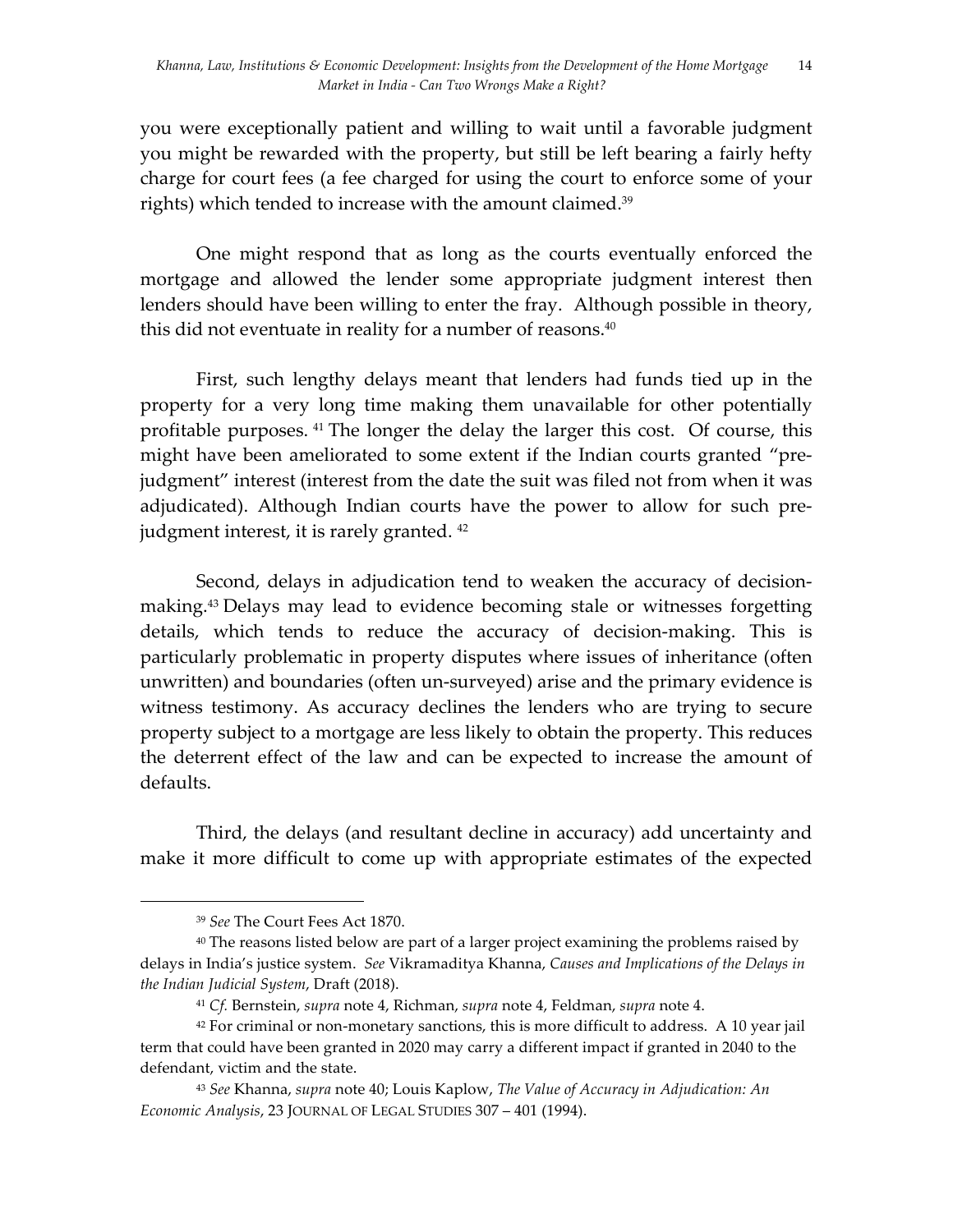value of bringing a civil suit (e.g., predicting the probability of success is more difficult).44 This means that it becomes more complicated to price the risk of lending as the outcome range is expanding.

### *B. Credit Risk Assessments*

 

Another key problem was that assessing credit risk was very difficult at this time.<sup>45</sup> The core reasons for this were that (i) many individuals and businesses had opaque financial statements due to the presence of a large informal sector, the preponderance of family businesses, and efforts to avoid paying high taxes, and (ii) there were no credit rating agencies.

Many Indians had very opaque finances during this time. Given high tax rates for much of Post-Independence India's history it is not altogether surprising that individuals and businesses would try to hide income from the authorities to avoid having it taxed.<sup>46</sup> This would have made it more difficult for banks to estimate someone's assets and collateral. This was compounded by the fact that much of the Indian economy was in the informal sector where document

<sup>44</sup> The lower probability of conviction in criminal matters is noticeable in India as studies have found a conviction rate of around 30% to 35% as compared to the US, UK or Japan where conviction rates hover above 90% (see NHB, *supra* note 5; Tiwari, *supra* note 5; Piyush Tiwari and Pradeep Debata, *Mortgage Market in India*, *in* MORTGAGE MARKETS WORLDWIDE (Danny Ben-Shahar, Charles Leung and Seow-Eng Ong eds, 2008)). Khanna, *supra* note 29, argues that the lower probability of conviction can become a breeding ground for corruption because one can imagine police bringing cases to extort money from individuals and then dropping them once the police are paid without raising great suspicion. If the conviction rate was higher then cases that are initiated but do not result in a conviction are more likely to attract closer scrutiny than when conviction rates are low. Moreover, bribing police officers and prosecutors to drop meritorious cases is more likely when conviction rates are lower for essentially the same reason as extortion is more likely. The added problem of corruption is often overlooked when discussing some of the problems caused by delays. Indeed, corruption is often only thought of as being a cause of the delays rather than also a result of them (see Toke Aida, *Corruption, Institutions and Economic Development*, 25 OXFORD REVIEW OF ECONOMY POLICY 271 – 292 (2009); Nathan Rehn, Abhayraj Naik, Dipika Jain, Aditya Singh, Nick Robinson, Winky Wang So, J. Aniruddha, JSulbha Rai, Chakravarti Patil, Amit Bindal, Ruchira Goel, Ruchira and Vik Kanwar, *Justice Without Delay: Recommendations for Legal and Institutional Reforms in the Indian Court*, JINDAL GLOBAL LEGAL RESEARCH PAPER NO. 4/2011 (2011). Available at SSRN: http://ssrn.com/abstract=1679350). Corruption and delays likely interact in complicated ways with each other. *See* Khanna, *supra* note 29.

<sup>45</sup> *See* Tiwari, *supra* note 5.

<sup>46</sup> *See* Anil Kumar Jain, *Tax Avoidance and Tax Evasion: The Indian Case*, 21 MODERN ASIAN STUDIES 233-255 (1987); Anant and Mitra, *supra* note 32.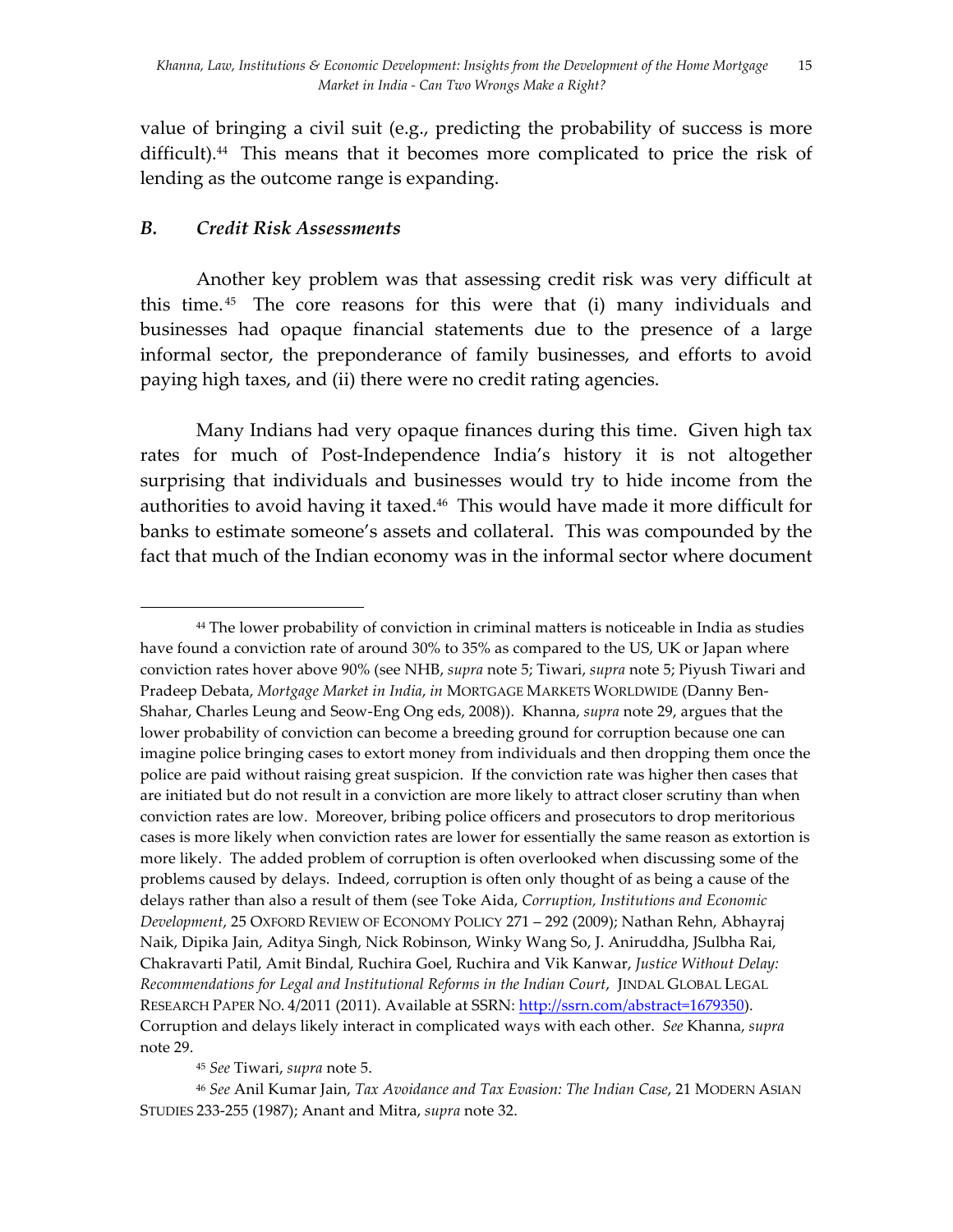trails and transparency were less common and less cost-justified.47 Finally, the dominance of family business in India would have added an additional layer of opacity. This is because people in a family business are often concerned about attempts to break up (or partition) the family business (usually by other family members to obtain their "share"), which is often one more factor that leads them to devise convoluted and difficult-to-follow ownership structures. <sup>48</sup> If ownership structures are difficult to understand for family members (who presumably know something about each other) then they are likely to be difficult to fathom for outsiders like lenders.

Finally, the absence of a credit rating market during this time would have only worsened these problems. These agencies were not present because the law at this time required the permission of the borrower to aggregate credit information in the manner necessary for a credit rating agency.  $49$  Such permission was not likely to be forthcoming if the borrower was trying to obfuscate ownership of assets to avoid taxes or make the break up of a family business more difficult. Combining these factors would have made credit risk assessments for large lenders quite difficult.

In light of these concerns, it is hardly surprising that banks did not grant many mortgages. Moreover, even when banks did occasionally grant mortgages their in-house and collections departments were reduced to relying on subtle ways to pressure borrowers into paying. Interviews suggested that once a borrower had not paid a regular installment the lender's staff would start a process of trying to first ascertain the likely cause of the failure to pay and then work towards a negotiated outcome.<sup>50</sup> Lenders would frequently remind borrowers of the social opprobrium and shame that might accompany a default and how it might harm their social standing which would be relevant for other business transactions and social engagements, such as arranged marriages. 51 Moreover, it was common practice that lenders would not grant a mortgage unless the borrower could obtain a personal guarantor for the loan. $52$  Although

<sup>47</sup> *See* RESERVE BANK OF INDIA, HANDBOOK OF STATISTICS ON THE INDIAN ECONOMY (2013- 14). Available at: http://dbie.rbi.org.in; Mohanty, *supra* note 16.

<sup>48</sup> *See* Khanna and Yafeh, *supra* note 36; Radhakrishnan Gopalan, Vikram K. Nanda, and Amit Seru, *Reputation and Spillovers: Evidence from Indian Business Groups*, 86 JOURNAL OF FINANCIAL ECONOMICS 759 – 795 (2007); IR #2, 3, 5, 8, 10.

<sup>49</sup> *See* Tiwari, *supra* note 5.

<sup>50</sup> *See* IR # 2, 3, 6.

<sup>51</sup> *See* IR # 2, 3, 6, 11.

<sup>52</sup> *See* IR # 2, 3, 4.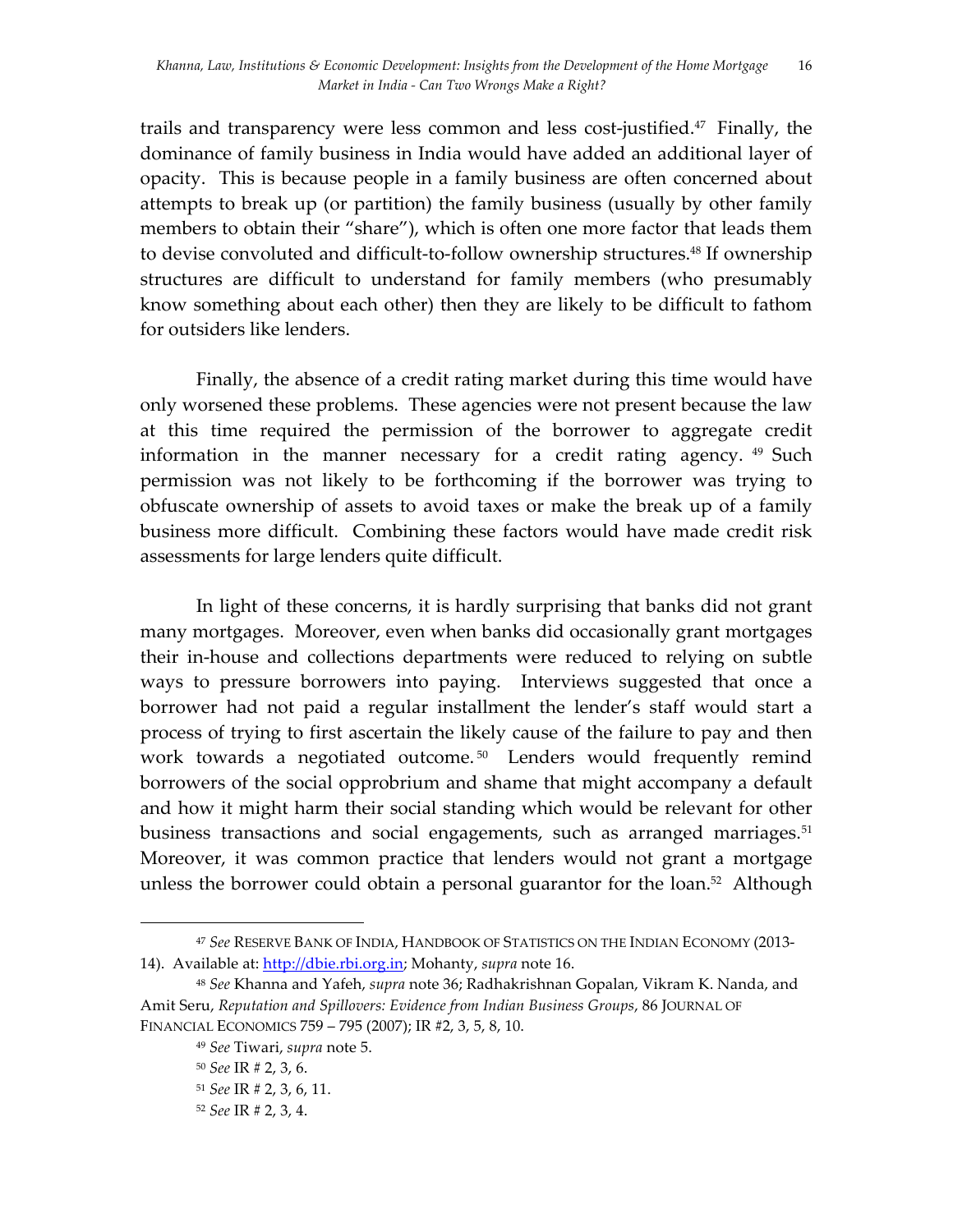such guarantors were unlikely to have to pay on such a personal guarantee even if the borrower defaulted (because of delays in the court system), the pressure such guarantors could bring (because they knew the borrower) was substantial.<sup>53</sup> In particular, the guarantor could, because of her close relationship with the borrower, inform the lender about better ways to pressurize the borrower into paying. 54 However, respondents all indicated that these costly and often unreliable methods further discouraged them from aggressively targeting the mortgage market. 55

#### **III. EARLY STAGES OF GROWTH IN THE HOME MORTGAGE MARKET (1994 – 2003)**

In spite of these many weaknesses, the formal HMM in India began to grow at an impressive rate from 1994 to 2003, without major reforms to the mortgage laws or secured credit laws. During this period the mortgage-to-GDP ratio increased from around 0.33% or 0.5% to 3% or so – about a ten-fold increase (albeit from a low base).<sup>56</sup> This actually underestimates the growth because India's GDP also grew during this time. In addition, the amount of loaned funds provided as a percentage of the home value increased dramatically to around 80% of home value (compared to about 33% prior to 1994).<sup>57</sup> This impressive growth without mortgage law reforms begs the question: why did growth occur in these years? This Part addresses that question in three sections. Section A examines how India's Liberalization program affected the demand for housing in certain areas and the home mortgage market. Section B examines an important strategy used by the banks and other lenders to enhance the chances of recovery. This strategy relies on Section 138 of the Negotiable Instruments Act, 1881, which criminalizes bounced checks. Section C rounds out the discussion by elaborating on the operational and institutional conditions that made the Section 138 bounced check strategy effective.

#### *A. Liberalization*

One of the important changes that impacted the mortgage market was India's decision to begin a more focused Liberalization effort in 1991 following a

 <sup>53</sup> *See* IR # 2, 3, 4.

<sup>54</sup> *See* IR # 2, 3, 4.

<sup>55</sup> Banks might have considered relying on organized crime to enforce mortgages. None of the respondents indicated that this was common. Further discussion of this is found at *infra*  note 79.

<sup>56</sup> *See* NHB, *supra* note 5; JOSHI, *supra* note 20; Tiwari, *supra* note 5.

<sup>57</sup> *See* Tiwari, *supra* note 5; IR# 3-7, 9, 11.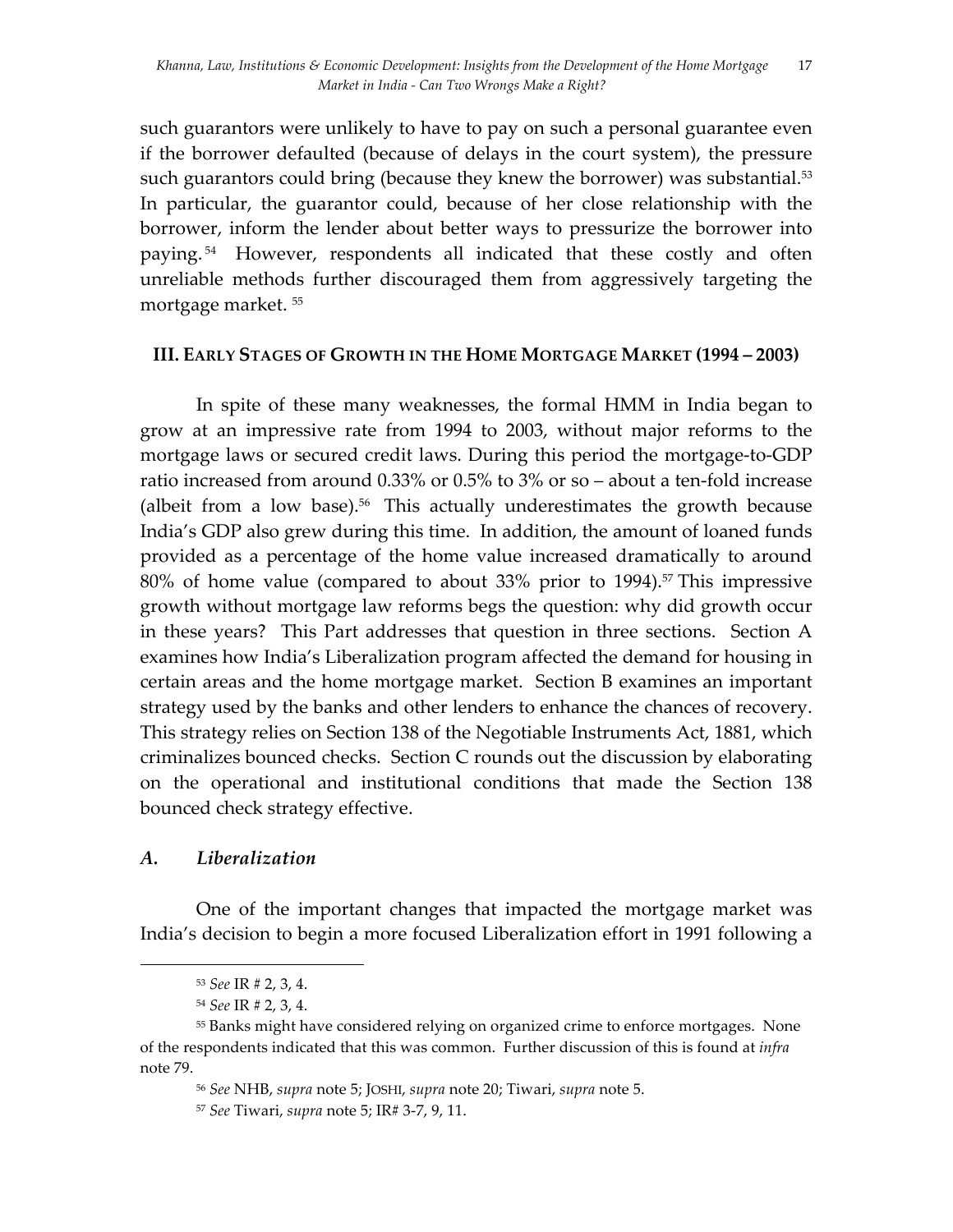balance of payments crisis.<sup>58</sup> The economic changes unleashed by Liberalization propelled a number of people to move into urban India. This had multiple effects on the home finance market.

First, the influx of people led to dramatic increases in home prices making home purchases a more attractive market for lenders. Second, the people who were moving to the urban environments were primarily younger people working in salaried positions with corporate and public sector entities.<sup>59</sup> This meant that their finances were more transparent than the cohort of individuals prior to Liberalization. Further, many of these individuals were not active members of family businesses and because they were salaried individuals there was less scope for them to be receiving unaccounted for money. This in turn led them to be more willing to provide accurate information on their financial situation thereby making credit risk assessment easier.<sup>60</sup> Third, compared to nonurban areas, land titling in urban environments was by and large better. This is a relative statement – there were (and are) many issues with land titles in urban environments, but they appear to present fewer problems than the rural environment.<sup>61</sup> Fourth, Liberalization involved lightening restrictions on foreign investment in India, including into the housing and home finance market, as well as permitting domestic banks to use more of their funds for home lending.<sup>62</sup> This led to more capital being available for the home financing market (although this did not necessarily mean it would be used).

 

<sup>60</sup> *See* NHB, *supra* note 5; IR # 1 – 11. After Liberalization began economic growth started to blossom with more and more people leaving the villages and moving into the cities (see Tiwari, *supra* note 5, NHB, *supra* note 5). This urbanization often meant that families were separated and that they became smaller leading to a need for more (and smaller) homes. In addition, the urban areas often were congested leading to another constraint on large families being able to move in. Thus, post-Liberalization there was an increase in younger urban professionals with smaller families seeking housing. This led to a large increase in demand for housing in the cities.

<sup>61</sup> *See* Banerjee and Ayer, *supra* note 32. In addition to titling issues, land in India often has use restrictions – frequently land owned by a farmer can only be used for agricultural purposes unless its purpose can be converted (a lengthy and difficulty process) or there may be land ceilings. *See* Abhijit V. Banerjee, *Land Reforms: Prospects and Strategies* (April 1999). Conference Paper, Annual World Bank Conference on Development Economics, Washington D.C.; and MIT Department of Economics Working Paper No. 99-24 (1999). Available at SSRN: http://ssrn.com/abstract=183711 or http://dx.doi.org/10.2139/ssrn.183711.

<sup>58</sup> *See* ANNE O. KRUEGER, ECONOMIC POLICY REFORMS AND THE INDIAN ECONOMY (2002), Kochhar, Kumar, Rajan, Subramanian and Tokatlidis, *supra* note 20.

<sup>59</sup> *See* NHB, *supra* note 5; Tiwari, *supra* note 5; IR # 1 – 11.

<sup>62</sup> *See* Tiwari, *supra* note 5; Mohanty, *supra* note 16; NHB, *supra* note 5.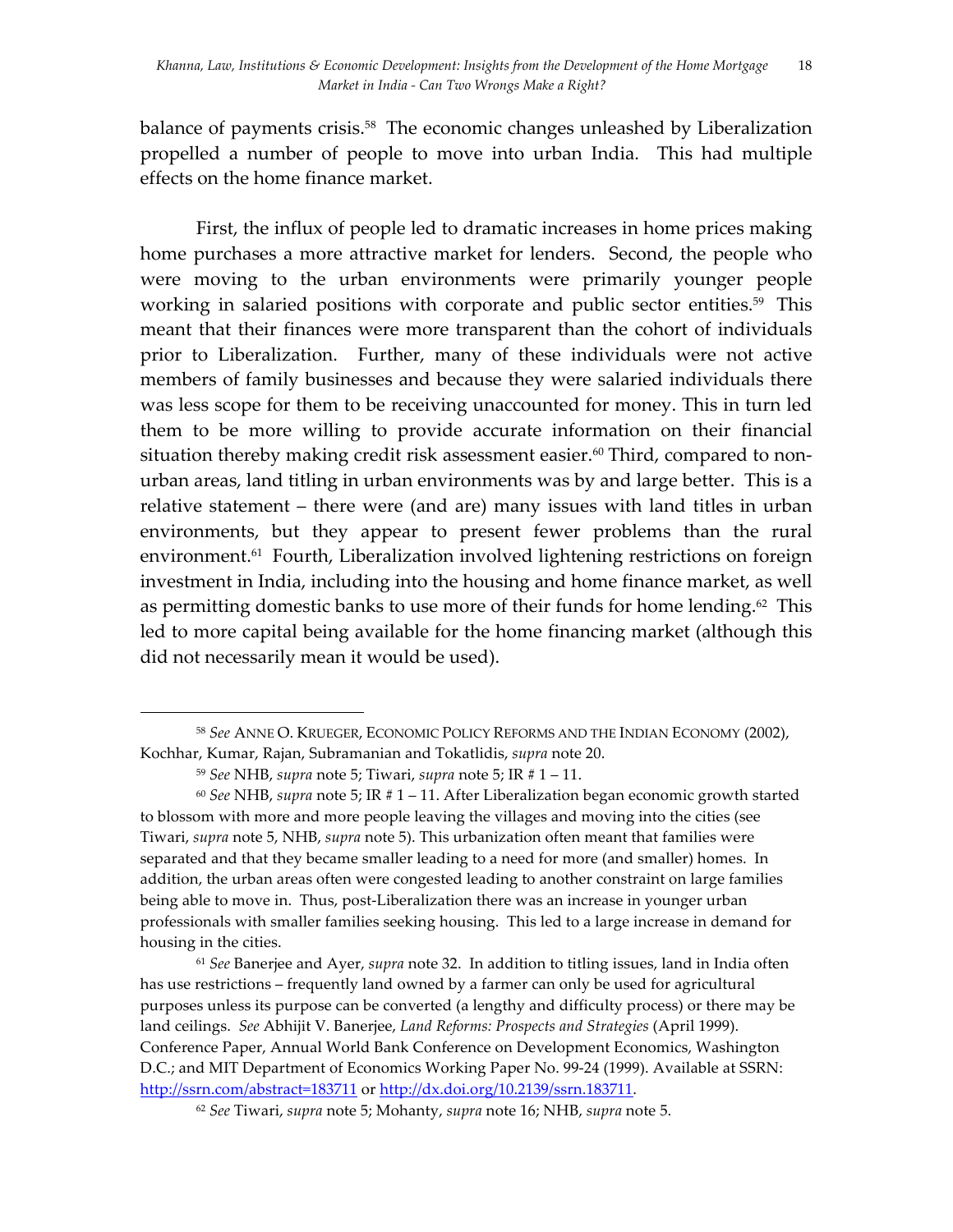The combination of these factors made the home mortgage market more attractive, but did not, by itself, make it easier to ensure payment of mortgages. The Government of India enacted a new general debt recovery law (the Recovery of Debts Due to Banks and Financial Institutions Act, 1993 – the "1993 Act") that applied to all debts and which envisioned relying on newly formed Debt Recovery Tribunals (DRTs) to speed up collections, relative to the courts, by streamlining and reducing some legal procedures. However, this law ran into a number of Constitutional challenges and its full implementation was delayed until the early  $2000s.^{63}$ 

Thus, in the mid 1990s lenders were faced with a home mortgage market that was palpably ready for substantial growth, but did not have an effective mechanism for enforcing mortgages given the delays with the 1993 Act. This might have stymied the growth of the HMM, but in-house departments at lenders became quite creative. In particular, respondents suggested that lenders found a way to credibly threaten borrowers with negative consequences if they failed to pay even with a weak civil justice system.

## *B. The Mighty Section 138*

 

This began with lenders exercising some care in selecting borrowers (e.g., relying on more transparent finances) and offering them a mortgage for a 20-year term with monthly payments. Lenders would then require the new borrower to sign post-dated checks for all monthly mortgage payments and give them to the lender on the day the mortgage was approved (i.e., 240 checks in this example because there are 12 monthly payments per year times 20 years). If the borrower's check(s) did not clear when presented then the lender could initiate a claim under Section 138 of the Negotiable Instruments Act, 1881 (i.e., for bounced checks), which was added in 1988 and carried with it a one year prison

<sup>63</sup> Among some of the key arguments that led the Delhi High Court (which is one level below the apex Supreme Court, as all High Courts are) to declare the 1993 Act unconstitutional were that it did not allow for a counter-claim and that it harmed the independence of the judiciary by restricting the jurisdiction of the civil courts and vesting it in the DRTs. See *Delhi High Court Bar Association* v. *Union of India & Anr*, AIR1995, Delhi 232. After nearly 7 years (2002) the Supreme Court of India heard the appeal, but by that time the Government had made substantial amendments to the 1993 Act that addressed the key Constitutional concerns raised in the Delhi High Court. The Supreme Court thus upheld the 1993 Act in 2002. *See Union of India & Anr* v. *Delhi High Court Bar Association*; AIR 2002 SC 1479.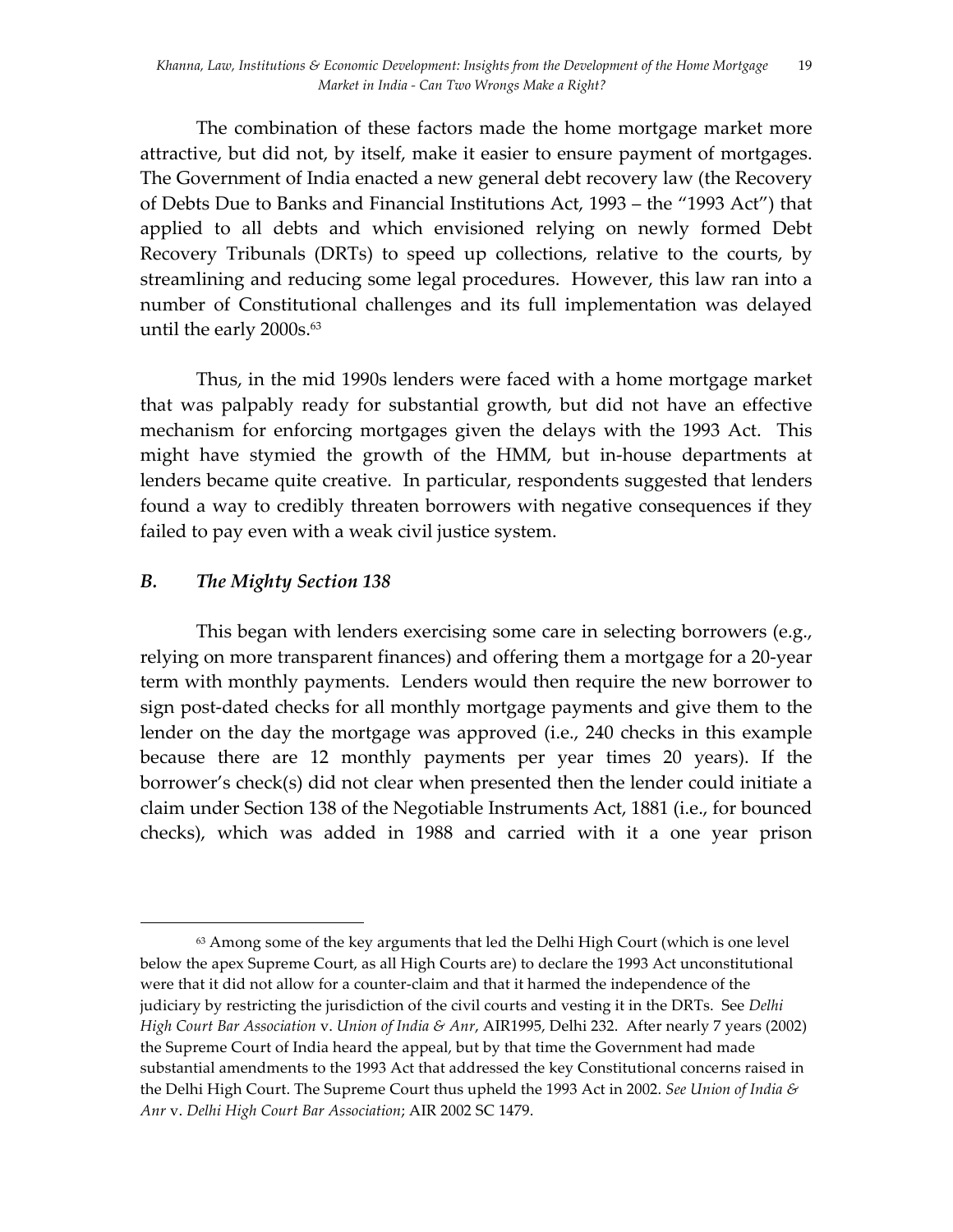sentence.<sup>64</sup> The criminalization of bounced checks was not, however, the result of lobbying by the home finance industry, but rather the result of deep and longstanding concerns, predating Liberalization by many years, that individuals were issuing (and bouncing) checks. 65

Interview respondents consistently indicated that this Section 138 bounced check strategy started being utilized at a much faster pace in the mid 1990s because there appeared few alternatives to enhancing the likelihood of repayment. 66 However, these same respondents did not think it likely that the borrower would be convicted or that a criminal adjudication decision would happen quickly.<sup> $57$ </sup> This is borne out by the extant data indicating that conviction rates were quite low (as is common in criminal matters in India) and criminal cases – while moving faster than civil cases – would still regularly take 5 or more years to be resolved. 68 In light of this, a natural question arose as to why inhouse departments thought the threat of a distant low probability conviction

<sup>64</sup> In 1988 the Government of India enacted The Banking, Public Financial Institutions and Negotiable Instruments Laws (Amendment) Act, 1988, which inserted a new Chapter XVII into the 1881 Act comprising Sections 138 to 142 including the one year criminal penalty for bouncing a check. The criminalization of this was intended to bolster confidence in the check system (see Law Commission of India (1958). Report No. 11, Negotiable Instruments Act 1881). In 2002 the Indian Parliament further strengthened the bounced check penalty to 2 years in prison if convicted. *See* Negotiable Instruments (Amendment and Miscellaneous Provisions) Act, 2002 (55 of 2002).

<sup>65</sup> *See* LAW COMMISSION OF INDIA, REPORT NO. 11 (1958). *See also* J. Bradford DeLong, *India Since Independence: An Analytic Growth Narrative*, *in* IN SEARCH OF PROSPERITY: ANALYTIC NARRATIVES ON ECONOMIC GROWTH (Dani Rodrik Ed., 2003)(arguing that India's economic growth began to improve around the early 1980s which was before Liberalization in 1991 began). Nonetheless, the concern with bounced checks pre-dates this too because the first discussion of attempting to address bounced checks stems from the late 1950s. *See* LAW COMMISSION OF INDIA, *supra* note 64. The concern was that these individuals appeared confident that payee would face lengthy delays (judicial and others) in coming after the payor for failure to pay. In response, the law was amended in 1988 to criminalize bounced checks on concerns that the check writing system was under increasing stress. It is noteworthy that there are other criminal provisions a lender could rely upon in case of a bounced check – such as Section 420 of the Indian Penal Code (dealing with "cheating") (*see Dashrath Rupsingh Rathod* v. *State of Maharasthra*, (2014) 9 SCC 129), but these other provisions had more requirements than Section 138 (e.g., *mens rea, see Dashrath supra*).

<sup>66</sup> *See* IR# 1–11. The respondents were not sure when exactly Section 138 started being used in the context of home mortgages (perhaps that will remain shrouded in the mists of time) but most seemed to recall it by the mid 1990s and of course it could not have been before 1988 when bounced checks were criminalized.

<sup>67</sup> *See* IR# 1–11.

<sup>68</sup> *See* NATIONAL CRIME RECORDS BUREAU, CRIME IN INDIA (2013).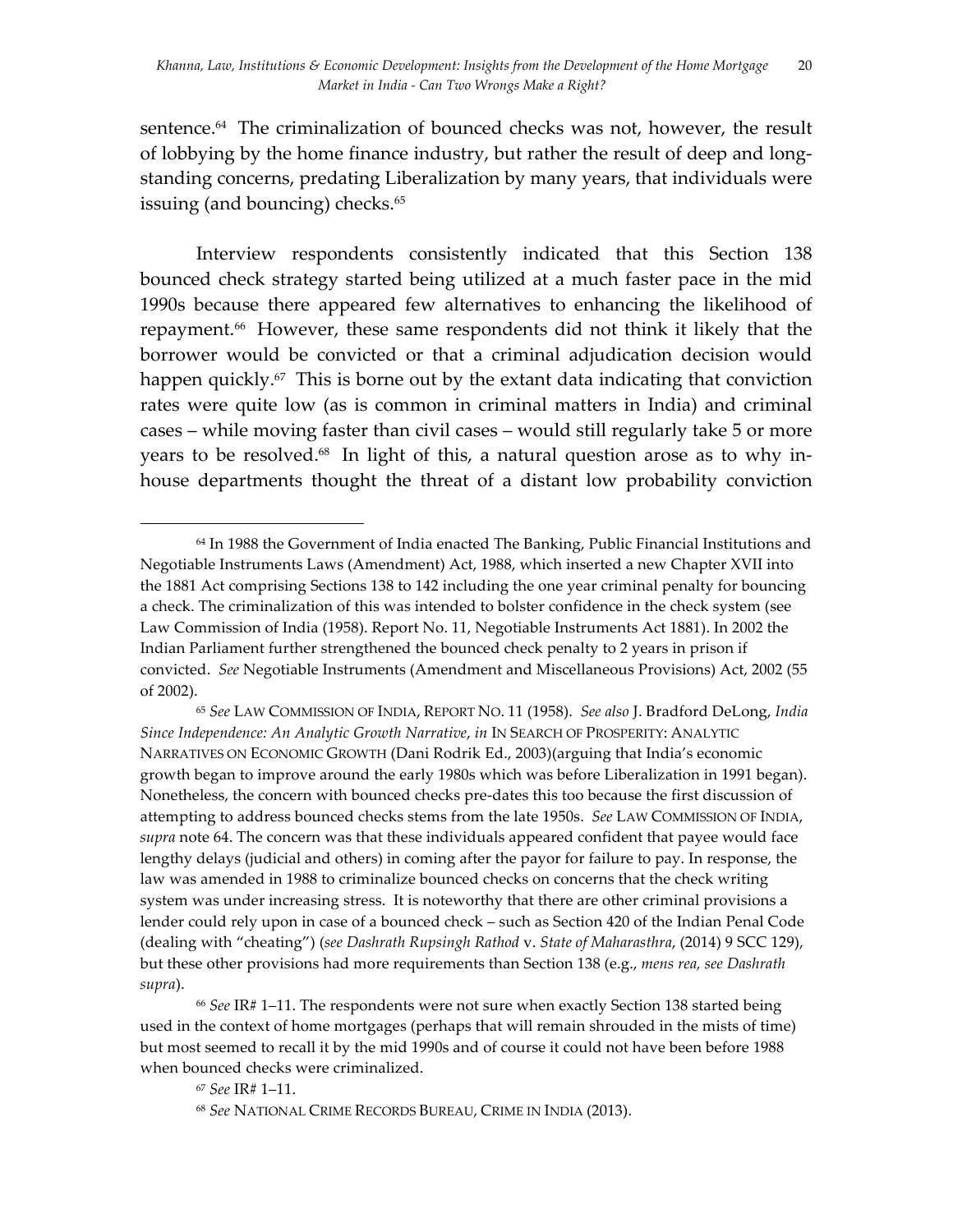would motivate borrowers to pay when borrowers stood to gain large amounts of money as house prices raced upwards?69

Respondents indicated that for some borrowers even this distant low probability outcome would be sufficient to induce payment (perhaps due to a fear of spending any time in jail and stigma concerns), but for the majority the *process* of going through the criminal justice system was so costly that it would induce many to pay.<sup>70</sup> Elements of the process that seemed to have this effect were the inconvenience associated with having to appear in court (or more likely to seek delays of the case to stretch it out to 5 years) and the embarrassment and social stigma that might attach if people thought you were not paying your debts. <sup>71</sup> However, further discussion with the respondents made it clear that an important cost was the cost associated with dealing with the police.

Before 2002, when a criminal matter was commenced in India the police were usually involved (e.g., serving an initial summons or warrant)  $\frac{72}{2}$  and interacting with the police as the matter progressed was fairly common (e.g., later summons or warrants informing the borrower about the next hearing date).<sup>73</sup> These interactions with the police carry costs both in terms of delay (e.g., getting to work late because of being served a summons at home), embarrassment (e.g., being served at work by a uniformed officer) and the costs associated with paying (i.e., bribing) the police to leave and allow you to continue on with your day.74 As one respondent said "the police in India might think their time spent in serving a summons is quite valuable." 75 Although such

 

<sup>73</sup> Some of these matters may also be done in other ways (i.e., the borrower's attorney may be informed of the next hearing date and then inform the borrower).

 $69$  For information on the growth in the Indian housing market see National Housing Bank's Residex, available at: http://nhb.org.in/Residex/About\_Residex.php as well as the National Housing Bank's Annual Reports.

<sup>70</sup> *See* IR# 1–11.

<sup>71</sup> *See* IR# 1–11.

<sup>72</sup> *See* Section 62 (1), Code of Criminal Procedure, India (1973)[*hereinafter* Cr.PC], which directs the police, or a court/public officer, to serve a summons.Sections 61 – 90 of the Cr.PC generally describe the process of serving a summons. Note after 2002, the law changed with the addition of Section 144 of the Cr.PC (discussed *infra text accompanying note* 118), but that is after the time frame being discussed here. *See generally* Vikramaditya Khanna and Kartikey Mahajan, *Anticipatory Bail in India: A Novel Way to Address Misuse of the Criminal*, *in* RESEARCH HANDBOOK ON COMPARATIVE CRIMINAL PROCEDURE (Jacqueline Ross and Steven Thaman Eds., 2016) for a more complete description of the criminal investigatory and adjudicatory processes in India.

<sup>74</sup> *See* IR # 2, 3, 5 – 11.

<sup>75</sup> *See* IR #2. Other respondents essentially had very similar statements. *See* IR# 3-11.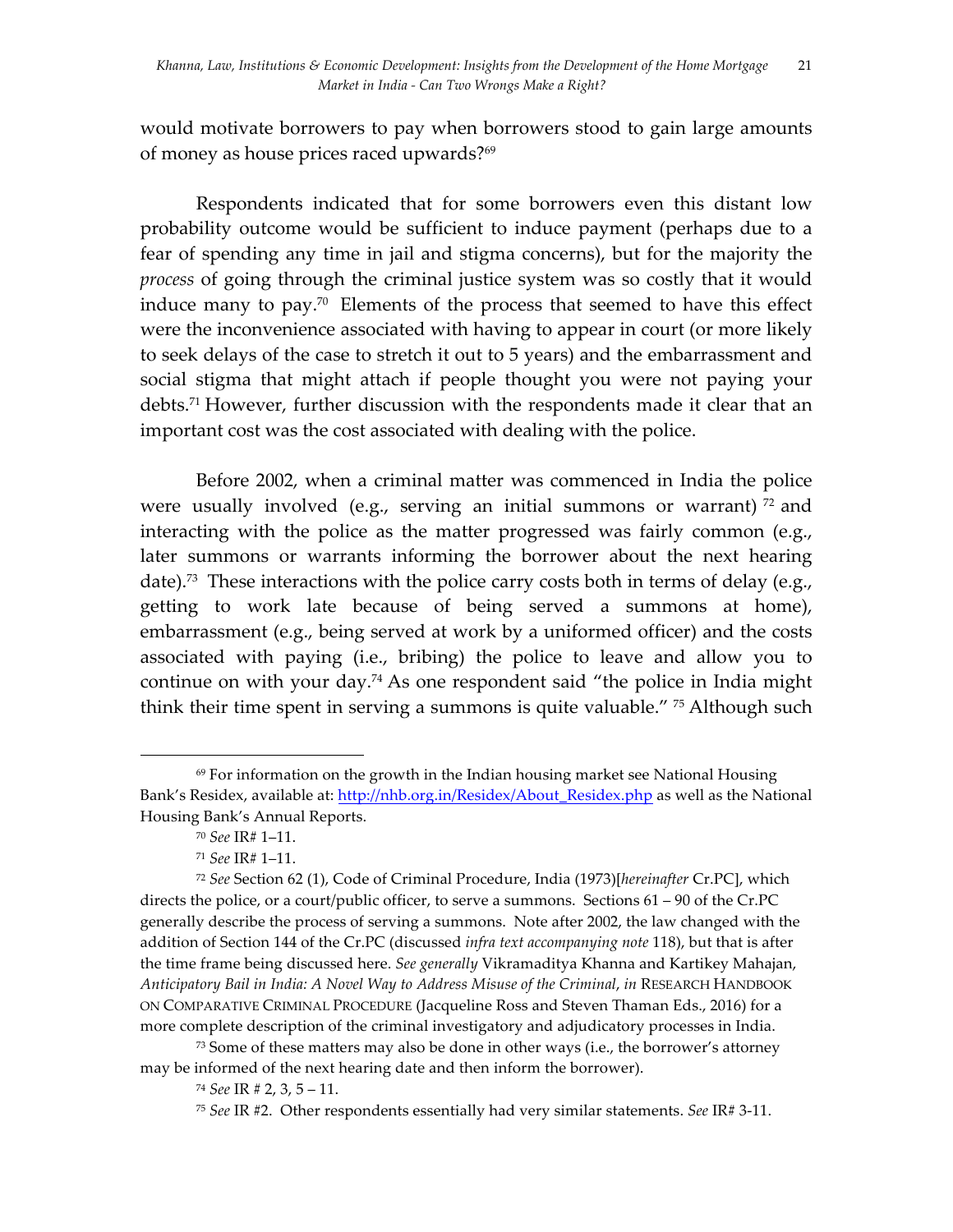payments may not occur with every interaction, the possibility that they might would increase the costs of defaulting on the mortgage.<sup>76</sup> Moreover, for every new court date a new summons would arise thereby making delaying negotiating with the bank more costly over time. These payments, combined with the rest of the costs, generally made it more desirable for borrowers to simply pay the bank (or re-negotiate) rather than default and deal with the Section 138 process (or once they are in default to simply arrange to pay the bank).

Although the Section 138 strategy relies, in part, on what appears like extortion by the police, it is noteworthy that filing bounced check cases is not illegal by itself. Lenders are simply using rights granted under India's law and the notion that they may anticipate police engaging in extortion as a key component in enforcing their rights is not per se illegal. Of course, if the lenders bribed the police to bring or pursue such actions that would be illegal. Thus, the bounced check strategy relied on dysfunctional aspects of the criminal justice system (e.g., police behavior, extortion-like payments, delays) to address problems created by dysfunctional aspects of the civil justice system (lengthy delays in enforcing a mortgage).

The bounced check strategy seems to have been commonly used across many kinds of loans (e.g., mortgages, car loans, home appliance installment plans) with some respondents indicating that it would not surprise them if banks had filed tens of thousands of bounced check claims in any given year.<sup>77</sup> There are, however, some operational and institutional details related to the use of Section 138 that merit comment.

# *C. Institutional Matters Relating to Operationalizing the Section 138 Bounced Check Strategy*

In terms of operational details, when a bank (or other payee) wants to pursue a Section 138 claim for a bounced check they have to file a complaint with the relevant court or file a "First Information Report" (FIR) with the police. The costs of filing primarily involve the time of the individuals in the in-house or collections department of a bank in forming the complaint, contacting the police, any costs of hiring legal counsel, any on-going follow up as the case progresses,

<sup>76</sup> Of course, not every police officer serving a summons might expect (or be willing) to get paid, but what matters is that borrowers may think that many officers expect to get paid.

<sup>77</sup> *See* IR # 1, 2, 6 – 11.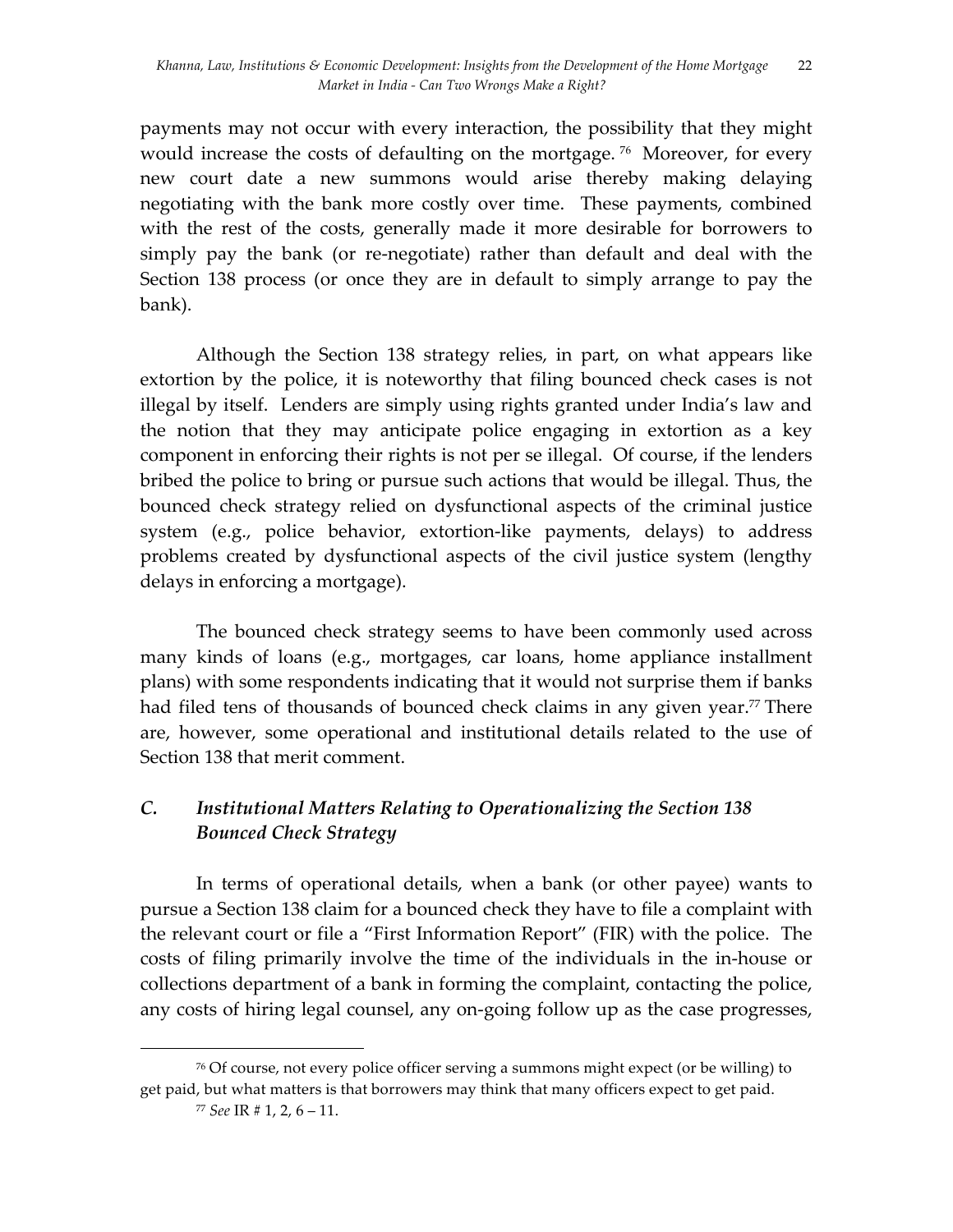and then any further effort should there be a trial. In addition, in India there are court fees for bringing suits, but typically criminal cases (such as Section 138 cases) have very small fees (e.g., INR 10). Civil court fees about the same underlying matter are substantially greater as they are based on the damages being sought. 78 This suggests that each bounced check case in India would have been very low cost for the bank to pursue at this time (of course, the aggregate cost across thousands of cases would be larger). Indeed, such a low cost would have made Section 138 preferable to relying on organized crime or the "land mafias" to enforce security interests in land.<sup>79</sup>

Further, some respondents indicated that they had heard that police officers often like to serve the first summons at the borrower's home address. $80$ This might appear desirable both because it provides the police with an opportunity to embarrass the borrower in front of neighbors (thereby imposing costs), but it also allows the police to assess the borrower's standard of living, which may be useful in setting an extortion price. The police know the amount of the missed mortgage payment, which would probably be the upper limit on an extortion price. However, where between that amount and zero an extortion price should be struck might depend in part on what the borrower's standard of living was.<sup>81</sup> Thus, a borrower could be living in a fairly fancy part of the city, but in a small apartment rather than a house and this might influence the extortion price.82 Later visits by the police could occur either at home or the office, but office visits seemed particularly effective given that the presence of the police would be fairly embarrassing in front of the borrower's colleagues and superiors.

A borrower might try to avoid paying the police, but that involves substantial risks. This is because the police might just stay at your residence or office for a while and make your (or your family's or colleagues') ability to get on

<sup>78</sup> *See* The Court Fees Act 1870.

<sup>79</sup> *See* Liza Weinstein, *Mumbai's Development Mafias: Globalization, Organized Crime and*  Land Development, 32 INTERNATIONAL JOURNAL OF URBAN AND REGIONAL RESEARCH 22 - 39 (2008). Banks may also have been concerned about entanglements with organized crime because of the stigma from association and the possibility of having to provide further funds or other favors to these groups.

<sup>80</sup> *See* IR #1, 2, 4 – 7, and 10.

<sup>&</sup>lt;sup>81</sup> This might not only include the specific residence, but also any information the police pick up from neighbors or others. For example, if the borrower is living in a HUF that is likely to influence the borrower's standard of living.

<sup>&</sup>lt;sup>82</sup> The police may not need to serve the borrower at home in all instances to assess the borrower's standard of living. Sometimes it is fairly easy to assess a person's standard of living by their address or identity (e.g., movie stars) without visiting them.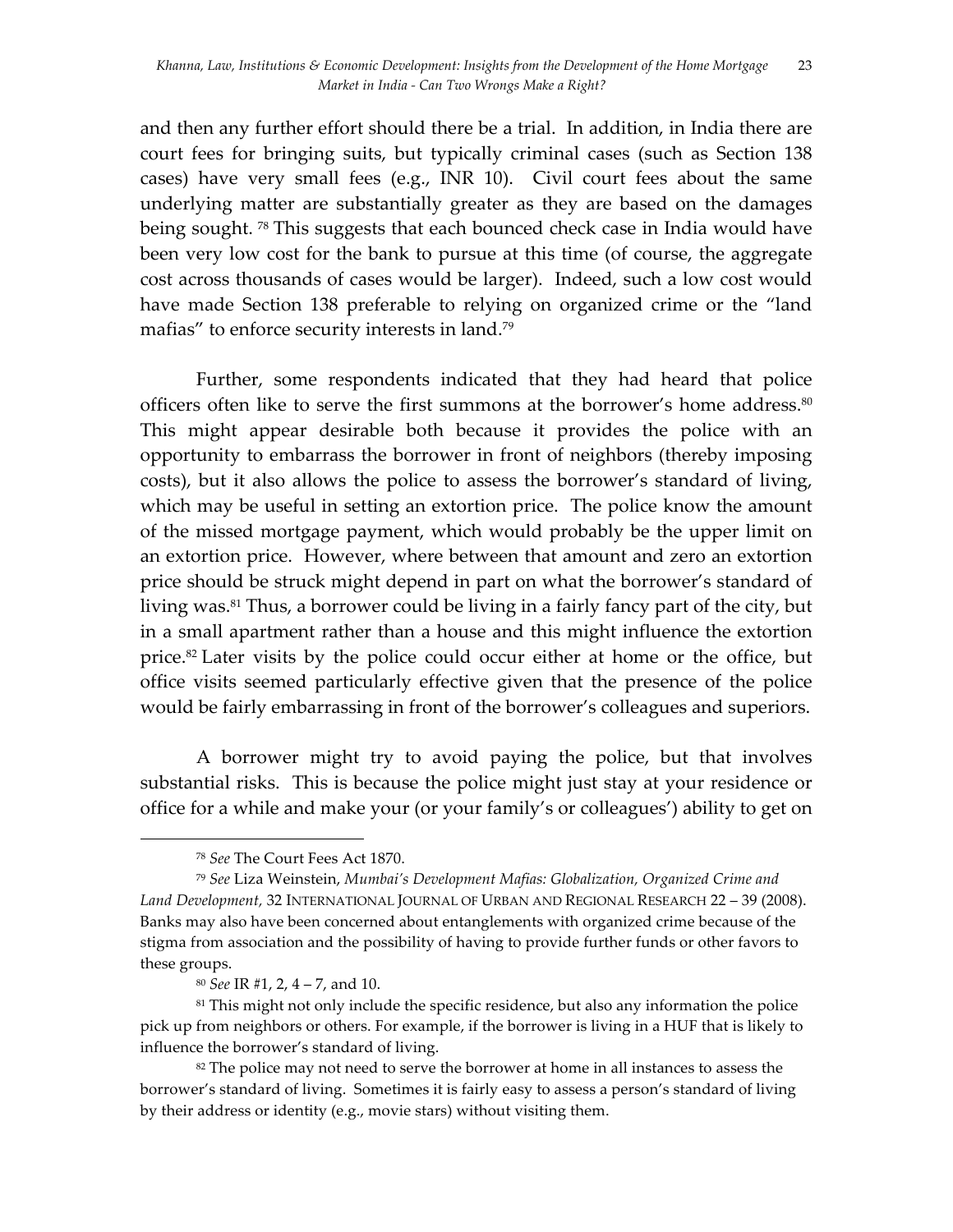with the day more difficult. Further, refusal to pay might trigger the police into using their fairly broad arrest powers or otherwise lead them to harass the borrower (e.g., shouting epithets, visiting more often). <sup>83</sup> One might consider complaining about the police (or about demands for extortion payments) to other authorities, but this is not without risk given the broad arrest powers of the police and general concerns about abuse of police power. 84

Of course, it might have been possible for the police and borrowers to strike a side deal where the borrower could offer the police some part of the value of the house in exchange for the police officer doing little to aid the Section 138 case. Although plausible, such a move is unlikely because there was no guarantee that every time a new summons was issued that the same police officer would be expected to serve it. Thus, a borrower could not be sure that such side deals would need to be made only once – that would have reduced the value of such deals.

In terms of institutional features, I begin with Section 138 being a "compoundable" offense under Indian law. 85 Compoundable offenses are offenses in which the complaining party (here the lender) can withdraw their complaint for whatever reason with no penalty (the most likely reason being that the borrower and lender come to agreement on re-payment). This means the prosecution would be dropped (i.e., "compounded"). This made Section 138 a useful method to enhance the likelihood of collecting on bounced checks.<sup>86</sup>

 

<sup>86</sup> Compoundable offenses are crimes where the primary harm might be thought to occur between the victim and the perpetrator (and less to society). Classification of offenses into compoundable or not is governed by Section 320 of the Criminal Procedure Code of India 1973. Some compoundable offenses require the approval of the court before the offense can be

<sup>83</sup> For a discussion of the arrest powers of Indian police see Khanna and Mahajan, *supra*  note 72.

<sup>84</sup> *See* Khanna and Mahajan, *supra* note 72. It is also noteworthy that often police officers do not ask for a bribe, but expect the individual to understand that a bribe or other payment is necessary (e.g., imposing delays on whatever the individual is seeking until payment is made).

<sup>85</sup> Section 138 was originally a non-cognizable offense (where the police cannot arrest someone without a judicial warrant) and a bailable offense (offenses for which after an arrest the police can grant bail themselves (without going to court) if sufficient bonds or sureties are provided). This is an accurate statement for the time frame being examined (1994 to 2003), but in 2006 the Government made Section 138 a cognizable offense (enabling the police to arrest the borrower without a court order). *See* Dhananjay Mahapatra, *Cheque Bouncing a Cognizable Offense*, TIMES OF INDIA*,* June 4, 2006. Available at: http://timesofindia.indiatimes.com/india/Chequebouncing-a-cognizable-offence/articleshow/1612638.cms. For greater discussion of concerns with the police arrest power, especially for cognizable offenses see Khanna and Mahajan, *supra* note 72.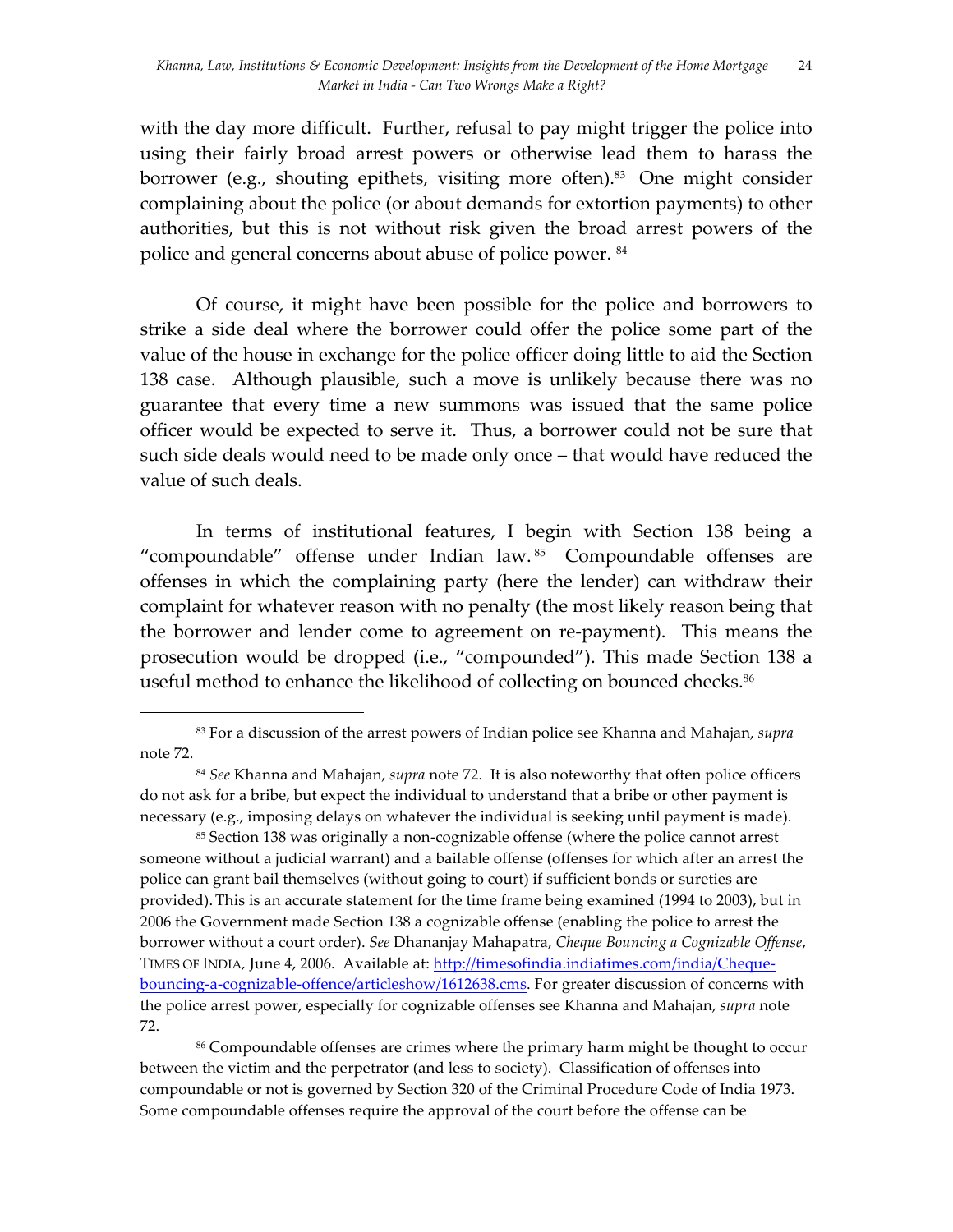Another institutional feature, prosecutorial discretion, adds to the utility of bringing Section 138 claims related to mortgages. Prosecutors in India do have prosecutorial discretion in bringing cases, but they are generally expected to bring cases where there appears to be merit (this is often present in bounced check cases brought by banks or mortgage lenders). <sup>87</sup> Moreover, there is little cost to prosecutors in bringing these cases.

First, many of these cases are likely to be compounded, which is something prosecutors anticipate so prosecutors likely do not invest much time and energy in these cases. Second, prosecutors in India are not generally assessed or promoted on conviction rates so they may find it expedient to bring cases and invest little effort in them.<sup>88</sup> Third, prosecutors generally do not run for elected office in India so there are few outside incentives to achieve high conviction rates. This must also be viewed against the background that failing to initiate a prosecution might generate public scrutiny or occasionally lead complaining parties to ask the court to run a prosecution. <sup>89</sup> Taking these all together prosecutors generally pursue cases that have a plausible basis but may not invest great effort in them at least until the full hearing dates (if they ever arise).

Finally, a few words about the police are important. Like prosecutors they too are not assessed on conviction rates and generally do not run for elected office. Further, they also probably do not spend much time and effort on bounced check cases given that it is a compoundable offense. Of course, the police often make the effort to serve a summons, but the police may be motivated to engage in this effort because they are likely to receive a payment when serving a summons, are thought to be underpaid, and seem unlikely to face any sanctions for such behavior.

These institutional details underscore why Section 138 was useful for obtaining payment for bounced checks. Indeed, Section 138 has been used so frequently for all kinds of debts that it has become one of the most, if not the

<u> 1989 - Andrea Santa Andrea Andrea Andrea Andrea Andrea Andrea Andrea Andrea Andrea Andrea Andrea Andrea Andr</u>

compounded (Section 138 is not one of them). There are ways to make non-compoundable offenses useful for extortion, but they require more effort (i.e., cost) than compoundable offenses.

<sup>87</sup> *See* Anant and Mitra, *supra* note 32; RATANLAL RANCHHODDAS, DHIRAJLAL KESHAVLAL THAKORE, K.T. THOMAS, AND M.A. RASHID, RATANLAL & DHIRAJLAL'S THE INDIAN PENAL CODE (ACT XLV OF 1860)(34TH ED., 2014).

<sup>88</sup> For a broader discussion of prosecutors in criminal law in India see Khanna and Mahajan, *supra* note 72.

<sup>89</sup> *See generally* RANCHHODDAS, THAKORE, THOMAS, AND RASHID, *supra* note 87.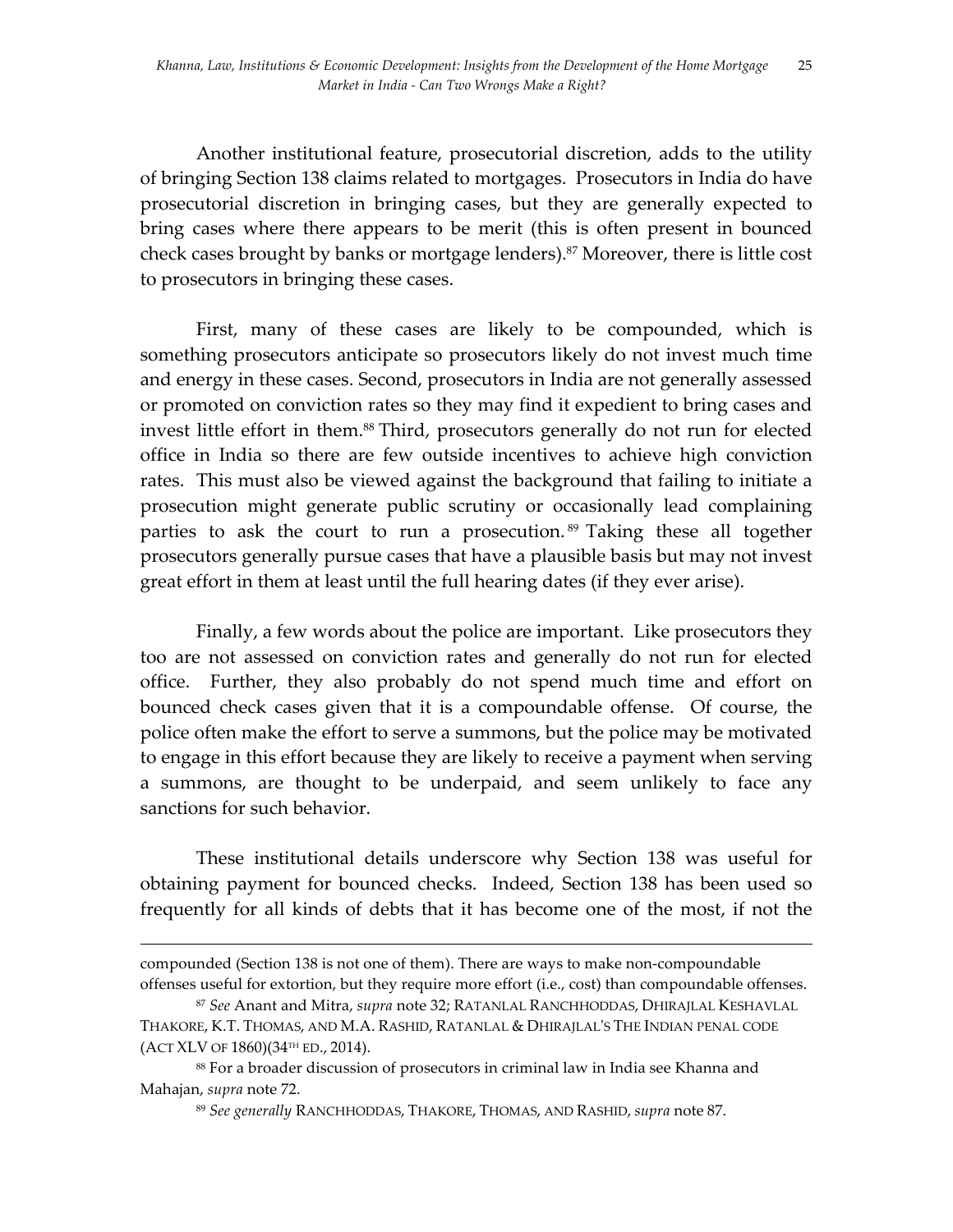most, frequently used provisions in India.<sup>90</sup> By the early 2000s, most High Courts in India (which are just below the apex Supreme Court of India) had three divisions – civil, criminal and bounced check – and bounced check cases represented around 13% to 16% of all cases in the Indian courts (with one firm reporting that it filed nearly 73,000 claims in one day). <sup>91</sup> These cases were so common and ubiquitous that some businesses sprang up which specialized in helping other firms file these suits in larger numbers.<sup>92</sup> Of course, these cases were not all, or primarily, mortgages (many involved other kinds of debts paid using checks such as car loans or student loans), but home finance lenders clearly relied on this provision.

# **IV. REFORMS SUPPORTING GROWTH OF THE HOME MORTGAGE MARKET AFTER 2002**

The use of Section 138 combined with changes in the economy were very important in explaining the growth of the formal HMM in India during the 1994 to 2003 time frame. However, from 2002 to 2004 a number of legal changes occurred, or became effective, that directly affected the trajectory of the HMM in India. Many of these were supported by banks and other lenders who benefited from the growth in the HMM. This Part explores these developments in two sections. First, Section A examines why did banks and other lenders support these reforms if Section 138 was available and being used? Second, Section B examines SARFAESI – a critical legislation that eased the process of debt collection for certain kinds of debts.

# *A. Is Section 138 Enough?*

Although Section 138 facilitated the growth of the HMM early on, many respondents expressed concern with continued reliance on Section 138. In particular, respondents indicated that as the HMM grew the costs to them for relying on Section 138 also grew, which provided the impetus for seeking a different approach.

<sup>90</sup> *See* LAW COMMISSION OF INDIA, REPORT NO. 213, FAST TRACK MAGISTERIAL COURTS FOR DISHONOURED CHEQUE CASES (2008).

<sup>91</sup> *See id.*

<sup>92</sup> *See* IR # 3, 4, 9, 10.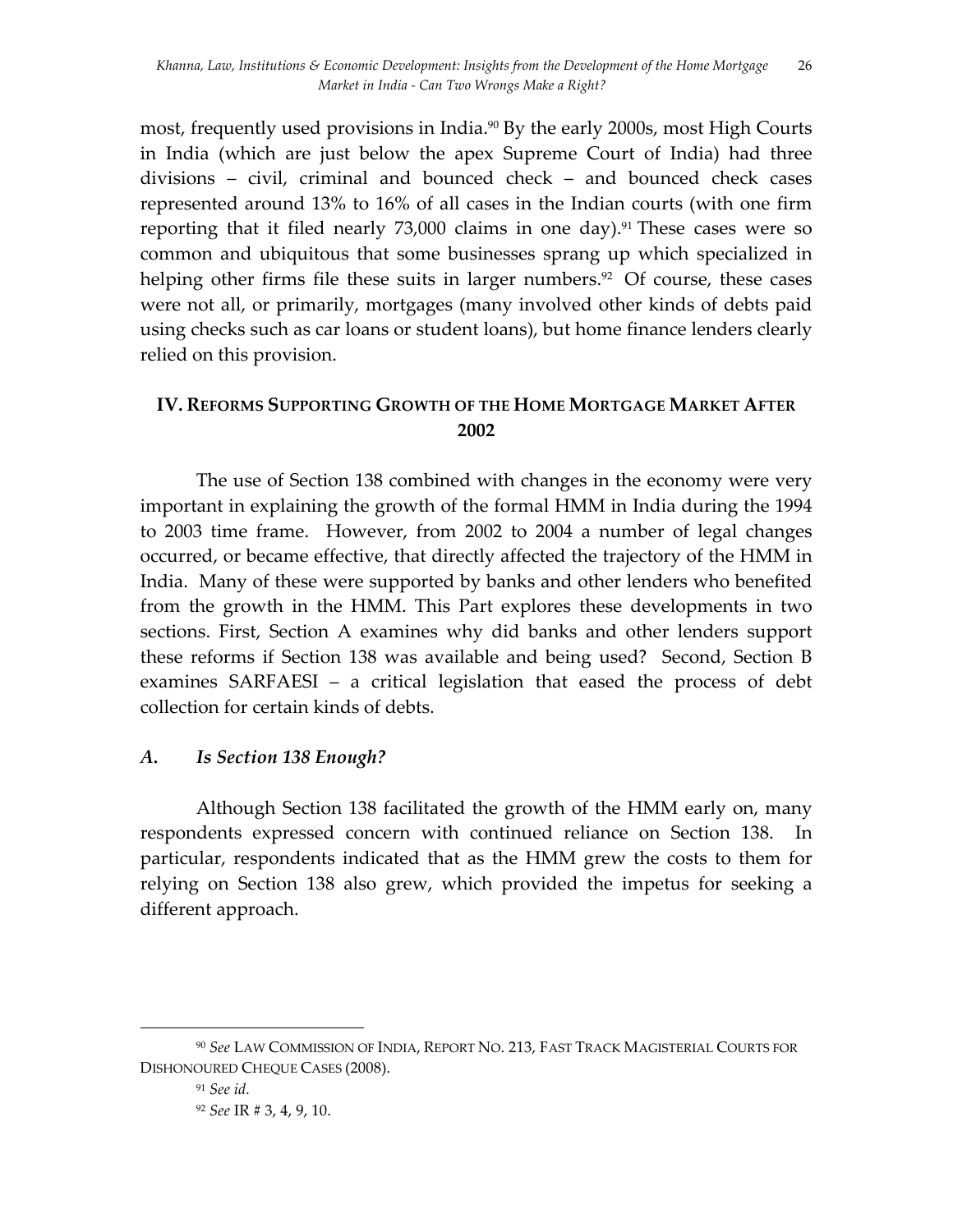First, all respondents noted that usage of Section 138 in a growing market came with costs for the in-house department.<sup>93</sup> Some respondents noted that by the late 1990s and early 2000s more than half the time of their in-house department was spent on managing Section 138 cases. Given that in-house departments at banks and other lenders were also facing rising compliance and regulatory burdens at this time that meant there was quite a lot of work for them and managing Section 138 cases was a challenge. <sup>94</sup> Of course, one potential solution was that in-house departments could hire more people to deal with the burdens. This strategy, however, suffered from a capacity constraint in the short to medium term. There were not many trained corporate lawyers in India at the time who could effectively work within a bank or other lender. Estimates of the number of people in the corporate legal profession in India today hover around 12,000 (for a country with a population of 1.25 Billion) and in the mid 1990s this number would have been quite a bit smaller.<sup>95</sup> This made it very difficult for inhouse departments to bear the work of filing more Section 138 cases as well as keeping up with their other work (e.g., compliance, contract drafting). These players would have had an incentive to look for other solutions.

Indeed, a number mentioned that they would attempt to outsource part of the Section 138 management process to firms that specialized in assisting banks and lenders in filing and managing these cases. $96$  This, of course, came at some cost and still required the involvement of the in-house departments (though to a lesser extent than before). Moreover, even these outside firms were limited in their ability to scale up for the same reasons as in-house departments (i.e., not enough trained and knowledgeable people in the short to medium term).

Second, respondents expressed some concerns about how the growth in the HMM (and increased filing of suits) might influence interactions with the police. Respondents indicated they had heard that other lenders were concerned that police might also charge *lenders* some money to file a case, act on a complaint, or go in person to deliver a summons.<sup>97</sup> A few respondents noted that

 <sup>93</sup> *See* IR # 1 – 11.

<sup>94</sup> *See* IR # 1-3, 6-8, 10, 11.

<sup>95</sup> *See* THE INDIAN LEGAL PROFESSION IN THE AGE OF GLOBALIZATION (David B. Wilkins, Vikramaditya S. Khanna and David M. Trubek Eds., 2017); Arpita Gupta, Vikramaditya Khanna, and David B. Wilkins, *Mapping Corporate Legal Practice in India*, *in* THE INDIAN LEGAL PROFESSION IN THE AGE OF GLOBALIZATION (David B. Wilkins, Vikramaditya S. Khanna and David M. Trubek Eds., 2017).

<sup>96</sup> *See* IR # 3, 4, 9, 10. <sup>97</sup> *See* IR # 1- 6, 8 – 11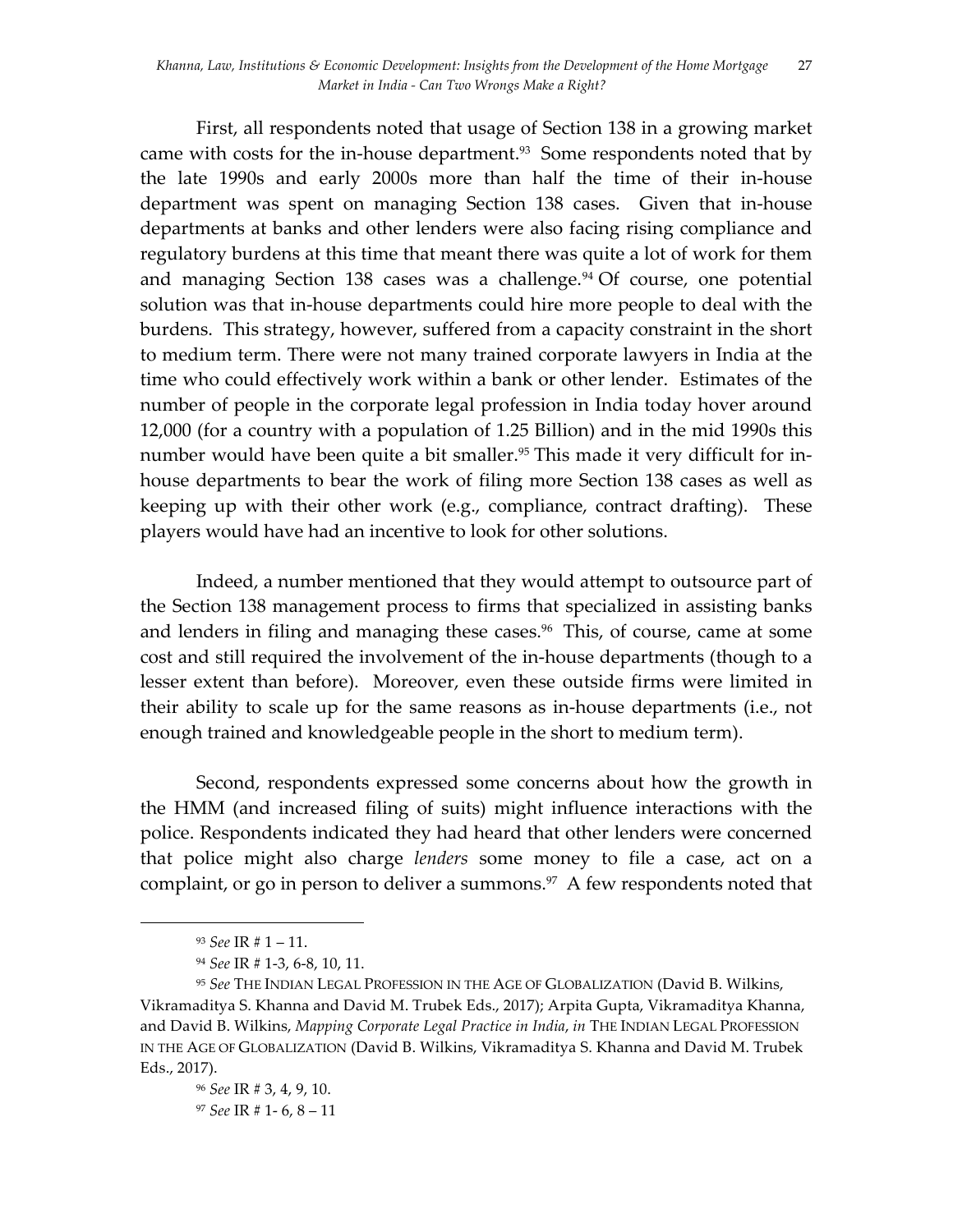they had heard that the police could place the bank's complaints at the top of their stack of things to do or somewhere else. 98 Respondents noted that such payments would probably be illegal (as corruption) and would also squeeze margins in the HMM. <sup>99</sup>

Finally, some respondents indicated that the courts were also dismayed with the number of Section 138 cases. One respondent said the "Bombay High Court communicated to us that it [the Court] was not our collection agent and we should find other ways to increase collections."<sup>100</sup>

These costs of using Section 138 appeared to make it a less appealing strategy as the HMM continued to grow. In other words, reliance on Section 138 might have been a useful short-term strategy when the market was beginning to grow, but not when the market was growing quickly and expanding its base.

## *B. The Rise of SARFAESI*

In light of this banks and lenders supported reforms to improve their ability to enforce mortgages and foreclose on property. The most effective of these various reforms has been the Securitisation and Reconstruction of Financial Assets and Enforcement of Security Interest Act, 2002 (SARFAESI).<sup>101</sup> To better appreciate the significance of this new law it is important to note that it does at least two important things.

First, it makes it easier for secured lenders (i.e., banks and financial institutions) to recover pledged property in case of default.<sup>102</sup> Section 13(1) permits secured lenders to enforce a security interest (e.g., a mortgage) without court intervention if the conditions in Section 13 are satisfied. The primary

<sup>98</sup> *See* IR # 1- 6, 8 – 11

<sup>99</sup> Once the police demand payments from the banks then this looks much more like an extortion racket run by organized crime. Indeed, one suspects the relatively cheaper cost of relying on Section 138 in the mid 1990s made it an attractive alternative to banks compared to relying on organized crime or "land mafias" (see Weinstein, *supra* note 79) to enforce their security interests. Of course, there may be other reasons for the banks to prefer filing legally permitted claims rather than relying on organized crime (e.g., one is permitted by law, the other forbidden; concerns with entanglements with organized crime).

<sup>100</sup> IR# 6.

<sup>101</sup> *See* Narasimham Committee II (1998); Anshu S.K. Pasricha, *On Financial Sector Reform in Emerging Markets: Enhancing Creditors' Rights and Securitizing Non-Performing Loans in the Indian Banking Sector—An Elephant's Tale*, 55 BUFFALO LAW REVIEW 323 – 376 (2007).

<sup>102</sup> *See* Section 2(1)(zd).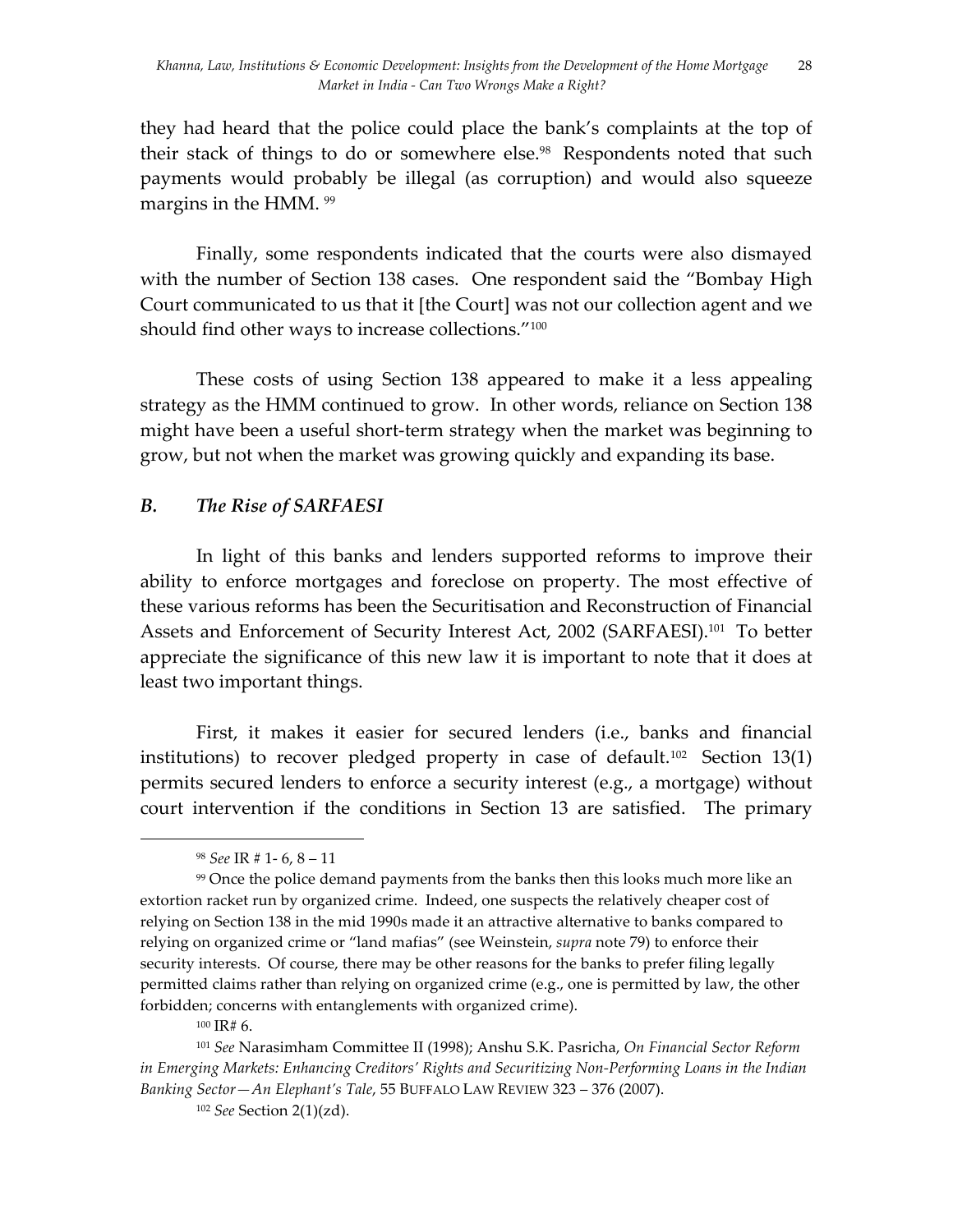conditions are that the borrower has defaulted on the loan, that the lender has given the borrower notice that she must pay within 60 days, and the borrower has failed to do so.103 The Supreme Court of India has held in *Mardia Chemicals* v. *Union of India* <sup>104</sup> that the lender must also meet standards of natural justice, including giving the borrower the right to be heard and a chance to pay before any action under Section 13 is taken.105

If these conditions are met then the lender can take the measures provided in Section 13(4) which include: taking possession of the property and leasing or selling it, taking over management of that part of the borrower's business that related to the pledged property, appointing someone to manage the property, and potentially seeking recovery from third parties who purchased the pledged asset before the lender could secure it. These broad powers can be exercised without court intervention thereby significantly easing the process of foreclosing on property within a matter of a few months.

The borrower can challenge the lender's activity by bringing suit in the courts or other fora on fairly limited grounds. Indeed, as recently as March 2016 the Karnataka High Court held, consistent with the Supreme Court of India's decision in *Kanaiyalal*, <sup>106</sup> that the courts would not interfere unless there was something seriously amiss.<sup>107</sup> Overall, the general sense is that Section 13 has made it considerably easier for banks to either enforce (or recover much of the value of) their secured credit of which mortgages are a key example. 108

Second, SARFAESI also attempted to spur development of the securitization market in India. Securitization generally involves a party (the "originator") taking a series of assets (in this case mortgage claims) and placing them in a separate entity – called a special purpose vehicle – and then raising capital by issuing securities in the separate entity. Thus, a bank might take the amounts owed to it in many mortgages (with a total face value of say \$100

<sup>103</sup> Another condition is that the borrower must fit within the definition of a nonperforming asset under Section 2(1(o)).

<sup>104</sup> (2004) 4 SCC 311.

<sup>105</sup> *See id.*

<sup>106</sup> *Kanaiyalal Lalchand Sachdev* v. *State of Maharashtra*, (2011) 2 SCC 78.

<sup>107</sup> *See M/s. Deepak Apparels Pvt. Ltd*. v. *City Union Bank Ltd.,* 2016 SCC Online Kar 686, decided on 22.03.2016.

<sup>108</sup> *See* Pasricha, *supra* note 101; IR # 1 – 11. Reducing non-performing assets was one of the key goals of the Narasimham committee reports that lead to SARFAESI (see Narasimham Committee I (1991) and Narasimham Committee II (1998)).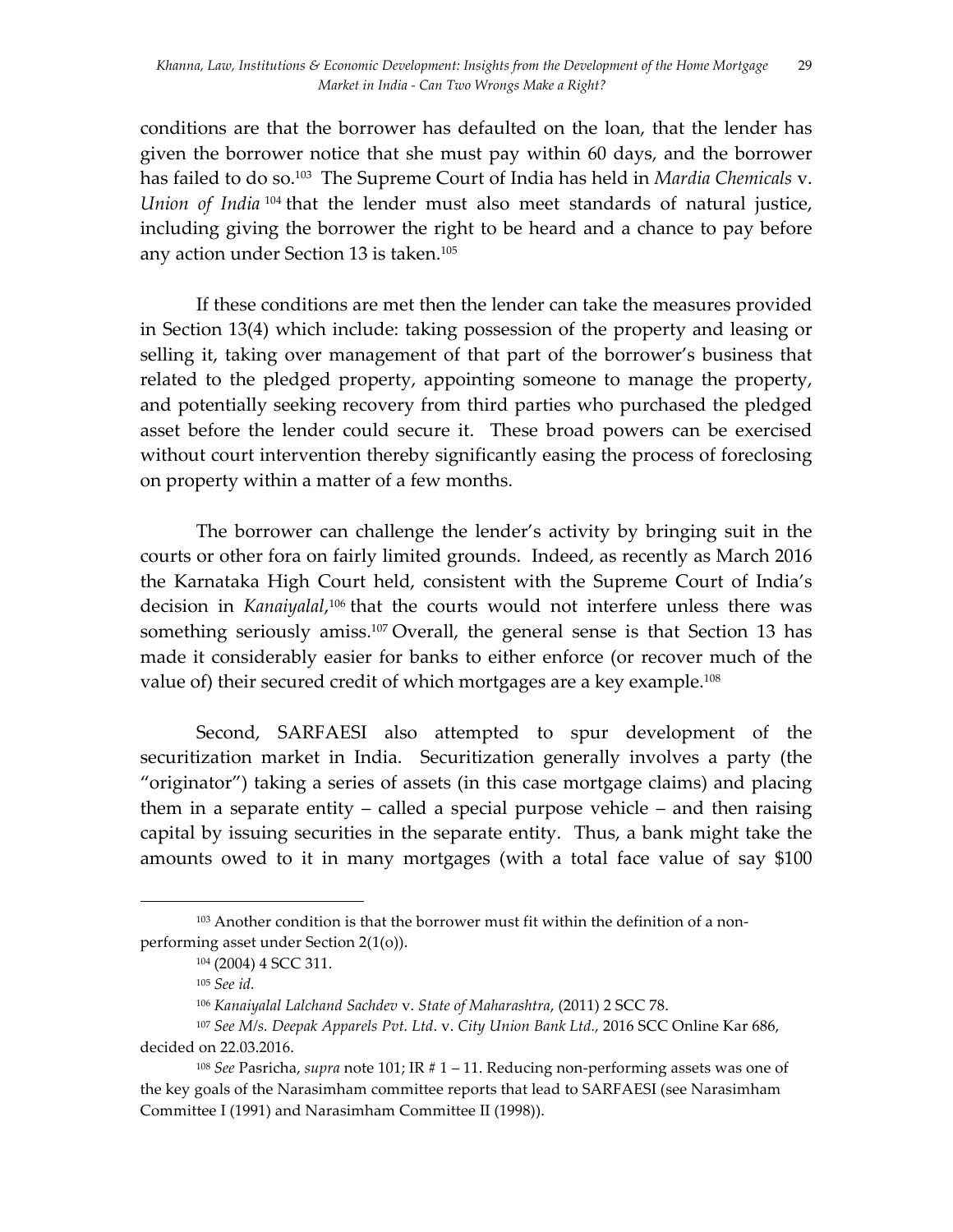million) and put them in a separate entity called an asset recovery vehicle (ARV) and then issue securities in ARV. The amount raised would reflect the anticipated value of these mortgages accounting for the likelihood of collection, its timing and the likely cost. Let us assume, reflecting these concerns, people are willing to invest \$80 million in the ARV at most. That is then the amount the originator recovers (less any fees for securitization) which enables the originator to extract some value from such mortgages. The people who purchase the ARV's securities may believe they can collect more than \$80 million because they have better or more effective methods of collection compared to the originator.

Thus far, the securitization market in India has been growing somewhat, but the general sense is that SARFAESI has not done much for the growth of the securitization market because other market factors seem to have mattered more. <sup>109</sup> However, the presence of the securitization option would most likely make the HMM a more attractive market for lenders because of the possibility of more timely recover of some value.

Although SARFAESI was subject to Constitutional challenge, it was held to be Constitutional with some amendments and went into effect fairly quickly.110 This stands in contrast to the reception and effect of the 1993 Act – which established Debt Recovery Tribunals (DRTs) as specialized and fast moving debt recovery adjudicators.111 The 1993 Act's nationwide implementation was delayed until the early 2000s due to a series of Constitutional challenges. Even after the

<sup>109</sup> *See* Pasricha, *supra* note 101, Vikrant Vij, *Access to Collateral and Corporate Debt Structure: Evidence from a Natural Experiment*, 68 JOURNAL OF FINANCE 881 – 928 (2013); Stephen Wells and Lotte Schou-Zibell, *India's Bond Market – Developments and Challenges Ahead*, ADB REGIONAL ECONOMIC INTEGRATION WORKING PAPER NO. 22 (2008). Available at SSRN: http://ssrn.com/abstract=1328192.

<sup>110</sup> *See Mardia Chemicals* v. *Union of India* AIR 2004 SC 2371. The Court held that SARFAESI did allow for the borrower to raise objections to the lender's activity under Section 17 of SARFAESI, but that the condition that the borrower had to deposit 75% of the alleged claim to proceed under Section 17 was arbitrary and unreasonable. The deposit requirement was struck down, but the rest of SARFAESI was held to be Constitutional.

<sup>111</sup> There was also the National Housing Bank Act 1987 (NHBA), which was designed to help financing get into the home mortgage market. Its provisions were designed to speed up the process for bringing a civil suit to enforce a mortgage or to allow for the lender to sell the mortgaged property with limited court intervention. However, the NHBA was available for only a handful of lenders and the general sense is that the NHBA had limited effect on speeding up civil mortgage matters for most lenders (see Tiwari, *supra* note 5). This has led to further attempts at reforming the law – see The National Housing Bank (Amendment) Bill 2012.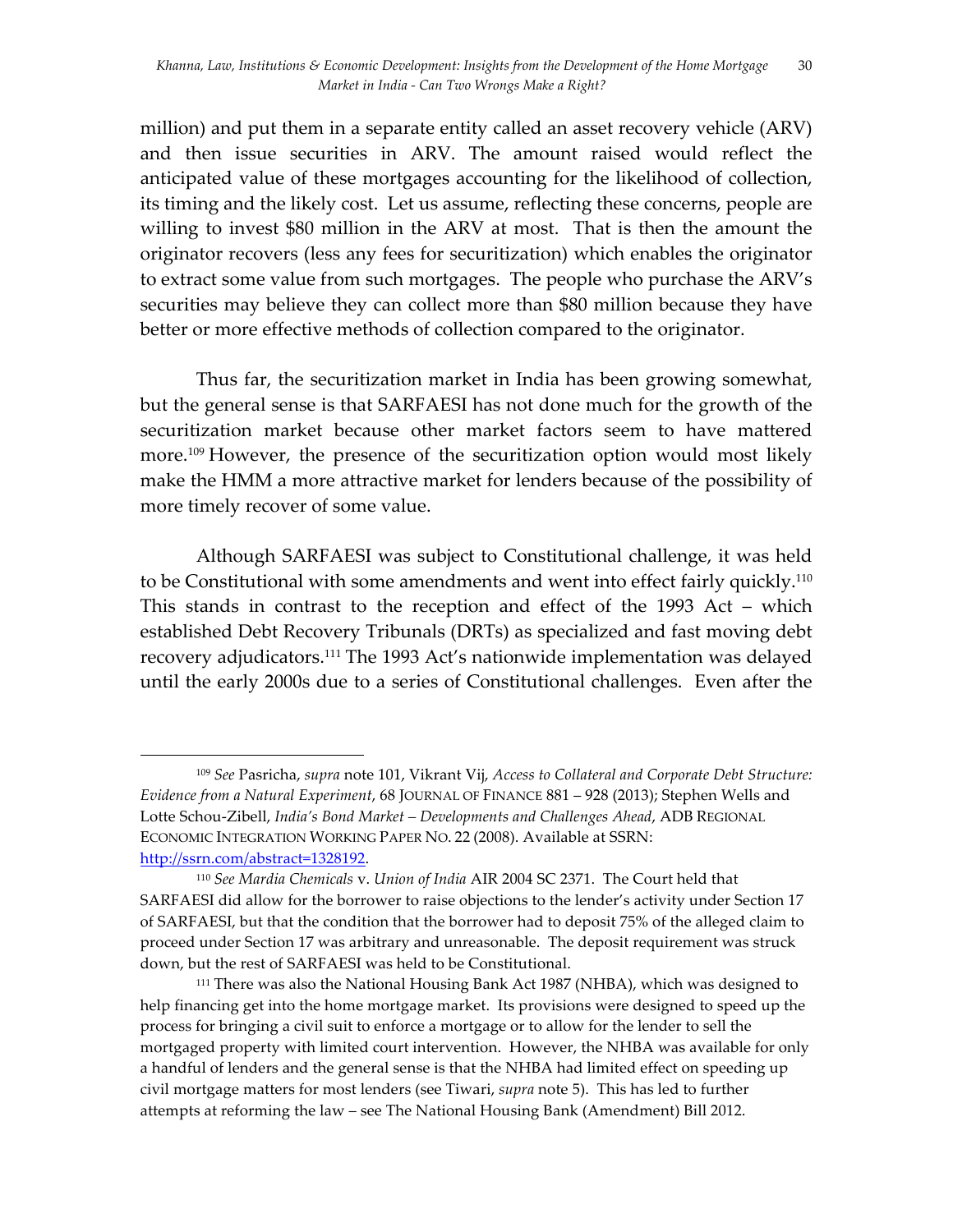early 2000s, most accounts of the DRTs suggest that they have also fallen prey to the same forces that cause delays in the Indian courts.112

The differing fates of SARFAESI and the 1993 Act merit some brief commentary. When the 1993 Act was enacted India was still in the early phases of the Liberalization process and most banks at that time were owned by the state. 113 This meant that the 1993 Act would have applied primarily to state run banks thereby weakening the position of the individual vis-à-vis the state right after a Balance of Payments crisis arising under heavy state management of the economy. This might have appeared like the state was benefitting from its own mismanagement. Second, the 1993 Act would also have applied to the fairly new, and small in number, private banks (or privatizing banks) that could have been viewed with suspicion by some as might the Liberalization program more generally.114 Indeed, one can imagine some degree of resistance or skepticism to such a law and also that the proponents of the law may not have had the base of political support then that they likely had later in the Liberalization process when its success seemed more clear. Further, the 1993 Act tried to limit the role

<sup>112</sup> *See* Tiwari, *supra* note 5; Mukund P. Unny, *A Study on the Effectiveness of Remedies Available For Banks in a Debt Recovery Tribunal - A Case Study on Ernakulam DRT*, CENTRE FOR PUBLIC POLICY RESEARCH WORKING PAPER SERIES, February 2011. Available at: http://www.academia.edu/3888585/A\_Study\_on\_the\_Effectiveness\_of\_Remedies\_Available\_For Banks in a Debt Recovery Tribunal - A Case Study on Ernakulam DRT. This is not to suggest that the DRTs had no impact. *See* Sujata Visaria, *Legal Reform and Loan Repayment: The Microeconomic Impact of Debt Recovery Tribunals in India*, 1 AMERICAN ECONOMIC JOURNAL: APPLIED ECONOMICS 59-81 (2009)(showing some improvement in general debt markets, but nothing that appears to target the HMM or other secured credit sectors).

<sup>113</sup> *See* GRANVILLE AUSTIN, WORKING A DEMOCRATIC CONSTITUTION – A HISTORY OF THE INDIAN EXPERIENCE (1999); D. MURALEEDHARAN, MODERN BANKING: THEORY AND PRACTICE (2009), *RAJESH* CHAKRABARTI, THE FINANCIAL SECTOR IN INDIA: EMERGING ISSUES (2006); Reserve Bank of India, *Social Controls, the Nationalisation of Banks and the era of bank expansion - 1968 to 1985*. Available at: https://www.rbi.org.in/scripts/chro\_1968.aspx (accessed on April 12, 2016).

<sup>114</sup> The debates on the direction, magnitude and effects of India's Liberalization programs are quite active. *See, e.g.,* JAGDISH BHAGWATI AND ARVIND PANAGARIYA, WHY GROWTH MATTERS: HOW ECONOMIC GROWTH IN INDIA REDUCED POVERTY AND THE LESSONS FOR OTHER DEVELOPING COUNTRIES (2013); JEAN DRÈZE AND AMARTYA SEN. (2013). AN UNCERTAIN GLORY: INDIA AND ITS CONTRADICTIONS (2013); Ranjit Goswami, *India's Ponzi-styled economic reforms run out of steam*, EAST ASIA FORUM, June 4, 2013. Available at: http://www.eastasiaforum.org/2013/06/04/indiasponzi-styled-economic-reforms-run-out-of-steam/., DeLong, *supra* note 65; Phillipe Aghion, Robin Burgess, Stephen J. Redding and Fabrizio Zilibotti, *The Unequal Effects of Liberalization: Evidence from Dismantling the License Raj in India*, 98 AMERICAN ECONOMIC REVIEW 1397 – 1412 (2008). It is perhaps worth noting that collecting on non-performing assets can raise other types of political issues (e.g., are politically favored groups receiving the loans that are not being paid back), but I do not discuss those here for reasons of brevity.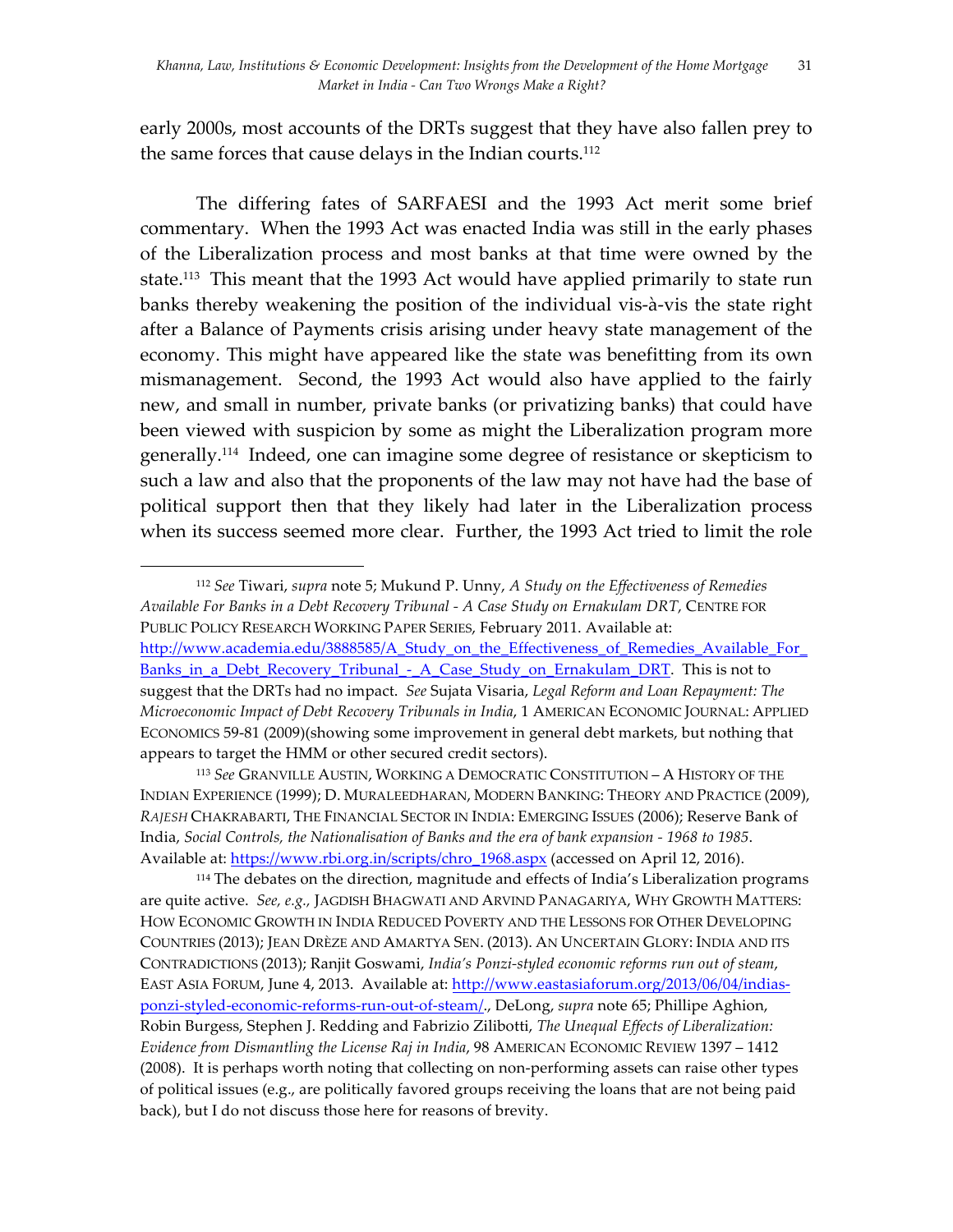of the courts in the debt recovery system by creating a separate tribunal (the DRTs) to hear these matters, which would have had fewer procedures. This might not have been received with aplomb by the judiciary or by attorneys who might have felt that some of their livelihood was being threatened.

The situation had changed by the time of SARFAESI's enactment in 2002. India now had more private banks, more experience with these banks, a growing housing market, and a greater base of support for this sector than at the time of the 1993 Act. Moreover, SARFAESI was considerably more targeted (and hence limited) than the 1993 Act because it focused only on secured credit, required the creation of no new institutions (such as the DRTs), did not officially reduce the role of the courts or attorneys and was not advertised as something related to debt recovery, but rather appeared aimed at enhancing a type of financial transaction (i.e., securitization). Both the ground reality and the optics for SARFAESI were very different than for the 1993 Act. Undoubtedly, this influenced the reaction to it.

This also raises the question of why parties did not try the Section 138 strategy earlier than they did or why SARFAESI was enacted when it was or more generally why did the factors leading to the development of the HMM occur when they did. Section 138 could not have been used before 1988, which is when it was enacted. It was not the home mortgage industry that lobbied for this section, but rather people concerned with the payments system (also, the HMM was nearly non-existent at this time). Banks could have tried Section 138 soon after it was enacted (e.g., early 1990s) but one suspects that the possibility of the 1993 Act being implemented might have led banks to focus on that rather than search for improvisational methods like Section 138. However, after the 1993 Act was stalled the players in the various debt markets would have been motivated to find alternatives to enhance debt recovery or else face the prospect of not being able to service India's fast growing demand for more formal mortgage credit markets. This is about the time that the banks started using Section 138 more often for mortgages. Given that Section 138 worked well for banks for a few years that would have made it less valuable to the banks to lobby for further law reforms. However, by the turn of the millennium the costs of Section 138 (to the banks) was rising and it is not that surprising that we find attempts to create other methods for recovering secured credit such as SARFAESI.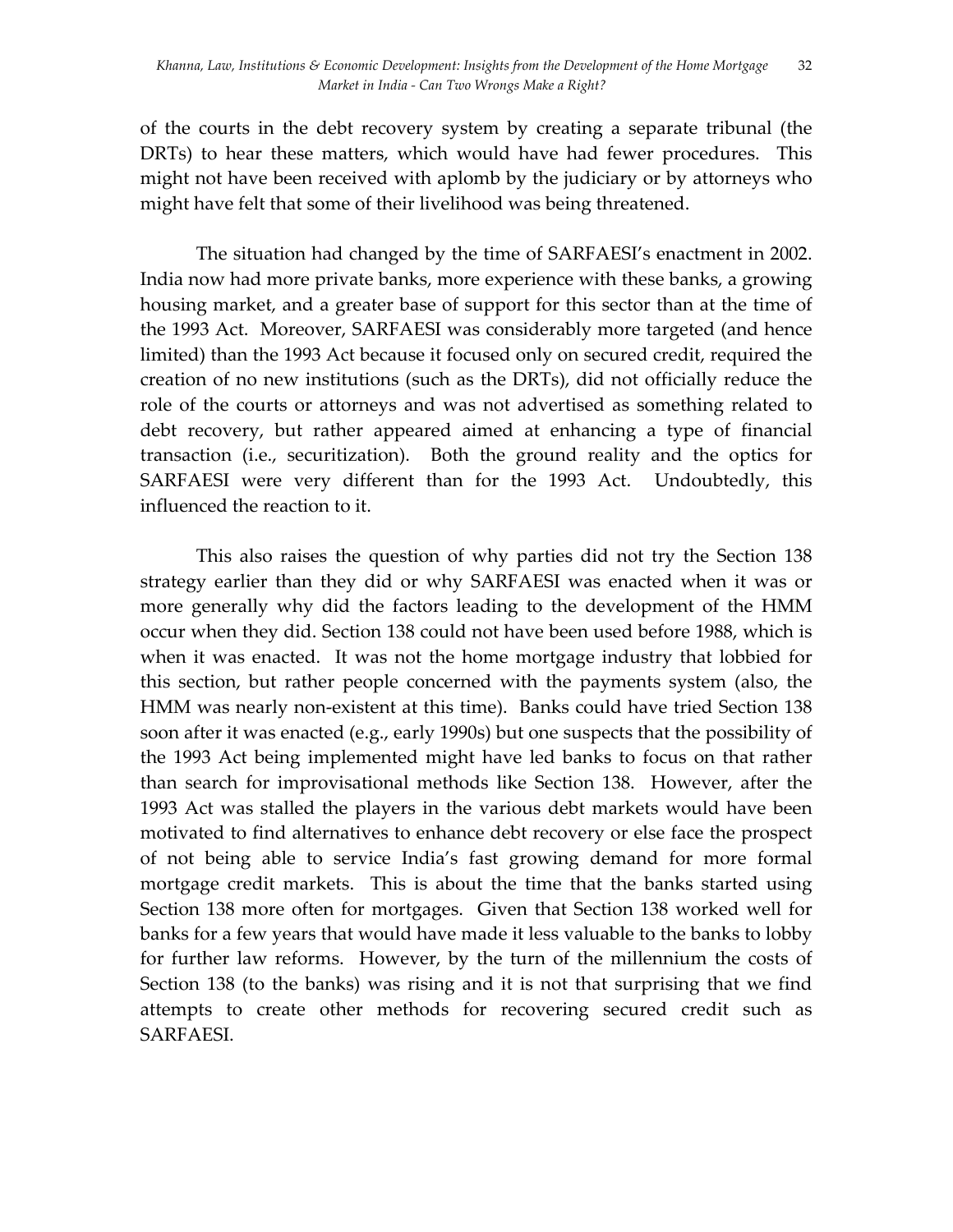Once SARFAESI was enacted the ground realities began to change. Mortgages created after SARFAESI came into effect (circa 2003) would be subject to Section 13 and its quicker recovery provisions, while mortgages granted before then were largely left to the DRTs, the fairly nascent securitization market, and the old reliable Section 138 bounced check strategy. Given that most mortgages in India run for 15 to 20 years one might expect to see the use of Section 138 in the HMM beginning to diminish in only the last few years as the mortgages in existence at the time of SARFAESI's enactment would be beginning to wind down over the last few years thereby changing the mix of mortgages towards those arising after SARFAESI came into effect.

In addition to the legal reforms represented by SARFAESI, there was the development of a credit rating system in India in the early 2000s (called Credit Information Bureau (India) Limited (CIBIL)), <sup>115</sup> which was aided by the relaxation of the restrictions on sharing of credit information. 116 It is, perhaps, a measure of the success of SARFAESI and CIBIL that in the last year or so some bank in-house counsels have started suggesting that Section 138 should be decriminalized. <sup>117</sup> In part, this is because the mortgage or debt enforcement function associated with Section 138 is increasingly being overtaken by SARFAESI as more and more secured loans fall within its ambit. Further, the role of the police in Section 138 cases was reduced in 2002 when the law changed to allow for service of summons by registered post. <sup>118</sup> This in turn decreased the prospect of having to pay the police to serve summons, which could be done by registered post now. Moreover, for banks – which have many matters pending in litigation – reducing one of the largest areas of litigation in India (Section 138) may be beneficial because it will reduce the delays they face in addressing their other matters. **<sup>119</sup>**

<sup>115</sup> For more information on CIBIL (which is controlled by TransUnion) see https://www.cibil.com/.

<sup>116</sup> *See* Tiwari, *supra* note 5.

<sup>117</sup> *See* FIRM: CORPORATE LAW IN INDIA, "Bounced Cheque: Jurisdiction?", June 22, 2015.

It is plausible that increasing creditor protections may result in lenders being more willing to lend, but might also lead some borrowers to be wary of borrowing. *See* Vig, *supra* note 109.

<sup>118</sup> *See* Section 144 Cr. PC. Police could still be involved in case a warrant was needed because, for example, the borrower did not appearing for a hearing and in cases where postal service seemed problematic, but the need for police involvement declined relative to the position before 2002 when the police were largely involved in the service of summons.

<sup>119</sup> Another potential benefit to debt recovery is the recent enactment of Bankruptcy Reform in 2016 in India. Its implementation will likely ease debt recovery further.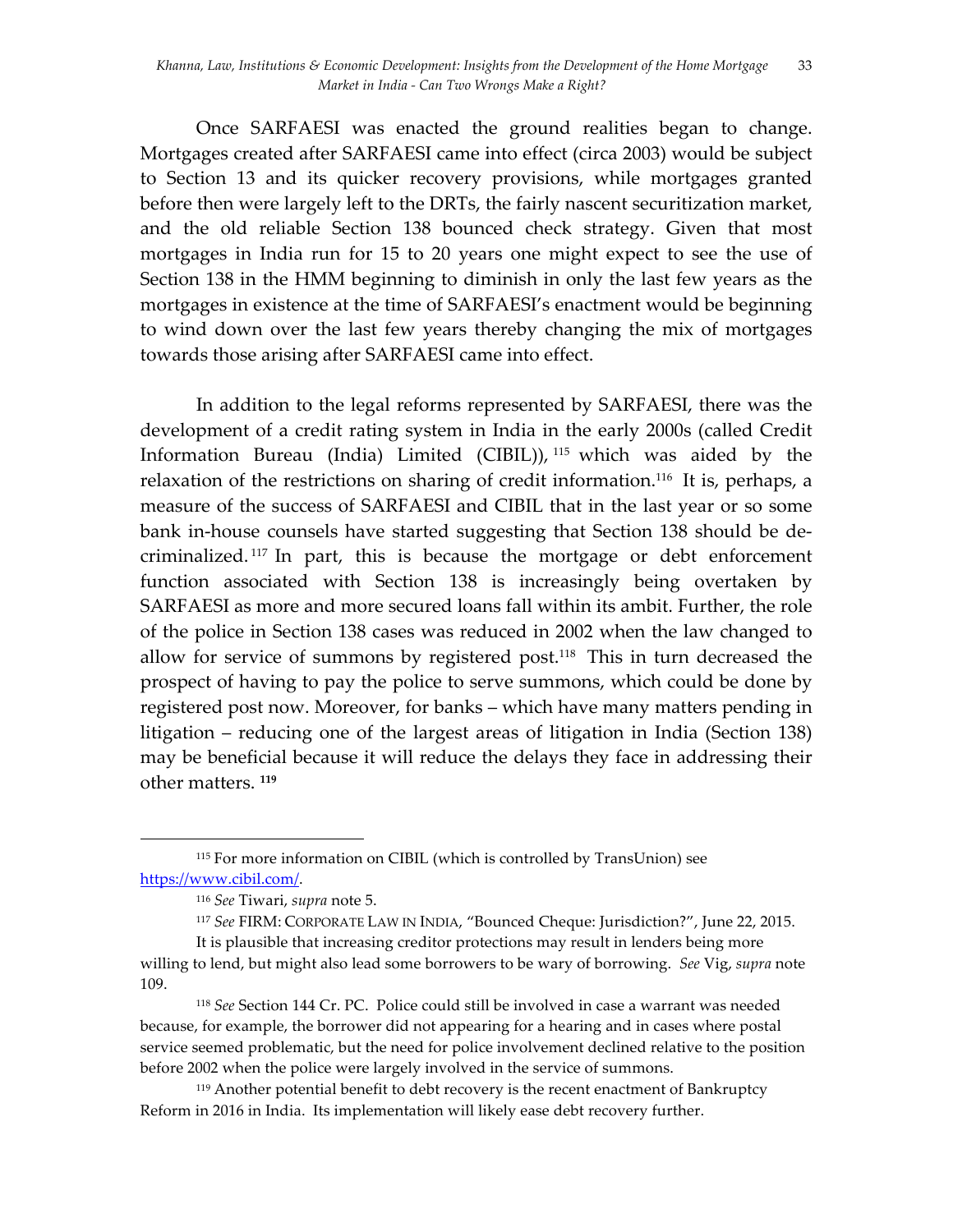## **V. INSIGHTS FROM THE GROWTH OF THE HOME MORTGAGE MARKET**

The growth of the HMM in India provides a number of insights into multiple areas of scholarly inquiry. This Part begins, in Section A, by examining the implications of this account for the debate on the interactions between law, institutions and economic growth. Section B explores what insights the growth of the HMM provides about private ordering and the role of key players in the development process. Section C discusses what this account suggests for other issues such as the impact of corruption and the role of foreign players, amongst others, in market development.

## *A. Interactions Amongst Law, Institutions and Growth*

The HMM in India provides an example of where a market can develop when the law and its enforcement are weak. The ingenuity demonstrated underscores the, often, improvisational nature of development when working in a weaker rule of law environment.120 This has implications for at least two of the major debates on the interactions between law, institutions, and economic development: does legal and institutional change precede economic growth or *vice versa* (discussed in Section 1 as the "what comes first" debate) and how do institutions change or transition (explored in Section 2).

# *1. The "what comes first" debate*

 

One school of thought argues that legal and institutional change leads to economic growth. 121 Adherents to this school argue that institutions enabling greater protection of property and contract rights incentivize economic activity. However, another school of thought argues that causation runs in the opposite direction – economic growth leads to legal and institutional change.<sup>122</sup> Here the argument is that economic growth provides the incentives for the development,

<sup>120</sup> *See* ANG, *supra* note 1; Olufunmilayo B. Arewa, *The Rise of Nollywood: Creators, Entrepreneurs and Pirates*, (February 27, 2012), UC IRVINE SCHOOL OF LAW RESEARCH PAPER NO. 2012-11. Available at SSRN: http://ssrn.com/abstract=2011980 or

http://dx.doi.org/10.2139/ssrn.2011980; MILHAUPT AND PISTOR, *supra* note 3.

<sup>121</sup> *See* NORTH AND THOMAS, *supra* note 1; NORTH, *supra* note 1; NORTH, INSTITUTIONS, *supra* note 1; NORTH, CONSTITUTIONS, *supra* note 1; NORTH, INSTITUTIONAL CHANGE, *supra* note 1; North, *Overview Institutions*, *supra* note 1; North, *Economic Performance*, *supra* note 1; NORTH, ECONOMIC CHANGE, *supra* note 1; ACEMOGLU, GROWTH, *supra* note 1; ACEMOGLU, INTRODUCTION*, supra* note 1; ACEMOGLU AND ROBINSON, *supra* note 1; Acemoglu, Johnson and Robinson, *supra* note 1.

<sup>122</sup> *See* Lipset, *supra* note 2; INGELHART AND WELZEL, *supra* note 2.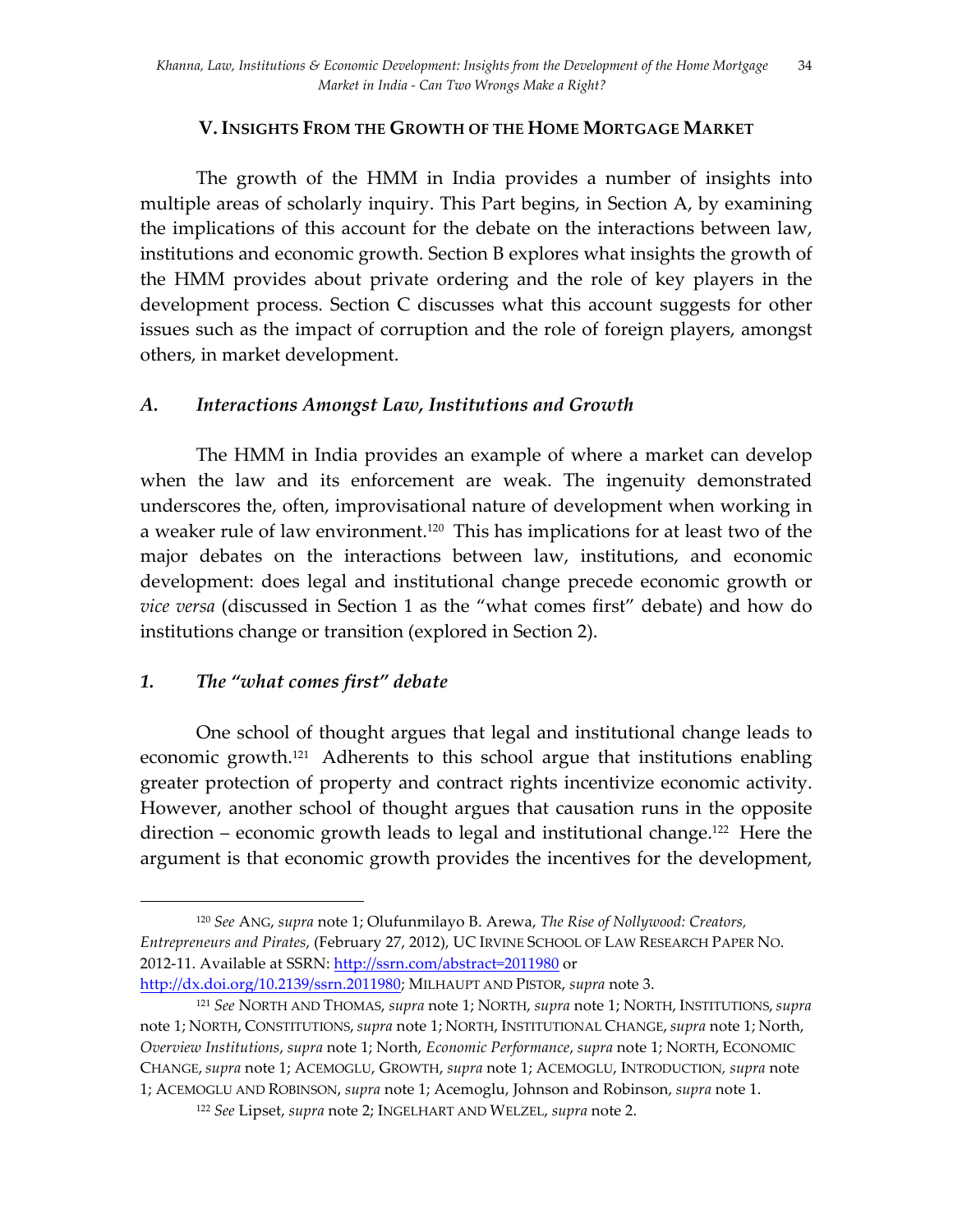enactment and implementation of laws and institutions that protect property and contract interests.

The growth of the HMM in India provides a more complicated story with some evidence in support of both schools of thought, but also evidence suggesting neither account provides a full picture. The HMM in India grew in a multi-step process – first, reliance on Section 138 in the 1994 to 2003 time frame (although with substantial negative collateral effects) and then enactment of SARFAESI in 2002, which had a role in facilitating growth after 2003. The Section 138-related growth is driven by reliance on various dysfunctions associated with India's criminal justice process and policing practices rather than attributes associated with the rule of law or laws designed to be protective of property and contract. <sup>123</sup> Further, treating SARFAESI as a model debt recovery law is very controversial, as much of the commentary on it has suggested.124 Moreover, the "law first" account does not address the sizeable collateral damage associated with the Section 138 strategy in terms of flooding the Indian courts with additional litigation thereby worsening the existing delays and also exacerbating police corruption.

On the other hand, one might view the development of the HMM as being more in line with the "economic growth first" theories because the growth of the HMM from 1994 to 2003 aided in strengthening the constituencies that lobbied for SARFAESI. Although this is a fair summary of the forces leading to SARFAESI's enactment, it does not provide a very complete explanation for the 1994 to 2003 growth. This growth appears to be the result of a mix of economic growth arising from Liberalization (which can be treated as law and policy

<sup>123</sup> One could argue that "better" law may simply mean law (or a state organ) has an impact – in that sense the Section 138 strategy may be "better" but that does some violence to the concept of better laws and institutions discussed in NORTH AND THOMAS, *supra* note 1; NORTH, *supra* note 1; NORTH, INSTITUTIONS, *supra* note 1; NORTH, CONSTITUTIONS, *supra* note 1; NORTH, INSTITUTIONAL CHANGE, *supra* note 1; North, *Overview Institutions*, *supra* note 1; North, *Economic Performance*, *supra* note 1; NORTH, ECONOMIC CHANGE, *supra* note 1; ACEMOGLU, GROWTH, *supra* note 1; ACEMOGLU, INTRODUCTION*, supra* note 1; ACEMOGLU AND ROBINSON, *supra* note 1; Acemoglu, Johnson and Robinson, *supra* note 1.

<sup>124</sup> *See* Pasricha, *supra* note 101; V.D. Rao, *Critical issues under SARFAESI Act, 2002?*, Available at: http://indiancorporatelaws.blogspot.com/2012/04/critical-issues-under-sarfaesi-act-2002.html (2012) . In some ways SARFAESI is not a true *substitute* for the 1993 Act, but rather a workable solution to the problems faced by one sector (secured credit) in India given the institutional structures in place at the time. SARFAESI might be viewed as a second best solution in the given circumstances (*see* Dani Rodrik, *Second Best Institutions*, 98 AMERICAN ECONOMIC REVIEW: PAPERS & PROCEEDINGS 100 – 104 (2004).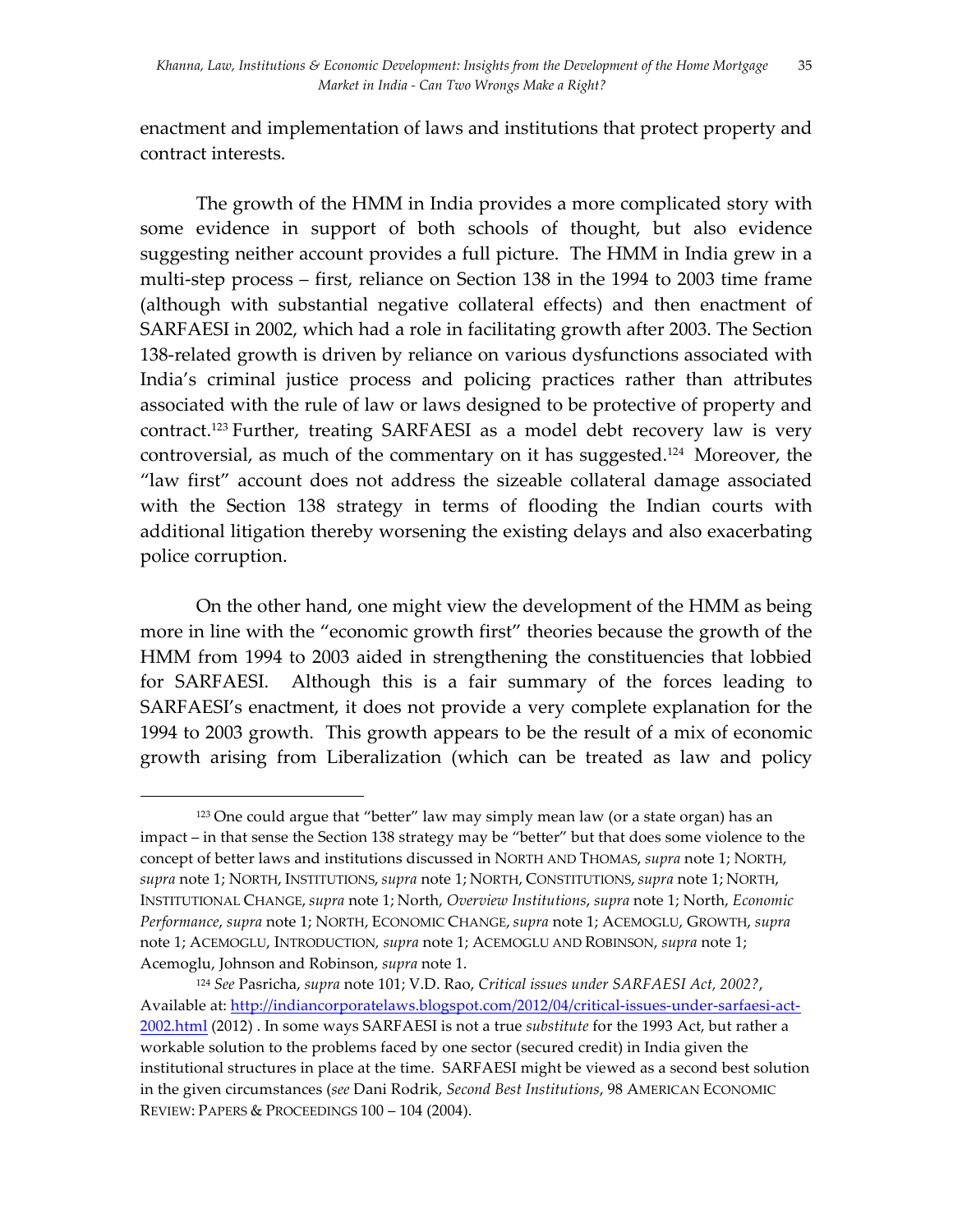changes) and the "creative" use of existing laws and dysfunctions to improvise a temporary solution to the problem of enforcing mortgages in the Indian civil justice system. Moreover, the "economic growth first" theories provide little accounting for the collateral effects of the Section 138 strategy.

Neatly categorizing the growth of the HMM in India into either school of thought is thus somewhat challenging. This is not too surprising because recent literature on economic development (and institutional change) in emerging markets suggests that the story of development is quite complicated and involves the law, institutions and growth often developing in an iterative "rolling" manner,  $^{125}$  being endogenously determined,  $^{126}$  co-evolving,  $^{127}$  being highly contextual while depending on the surrounding institutions,<sup>128</sup> and at times emerging in an *ad hoc* manner while taking advantage of institutional voids. <sup>129</sup> This multi-step or rolling pattern of development connects to the next area of scholarly interest impacted by the development of the HMM.

# *2. Multi-step development, institutional change, and uncertainty*

A question that arises from development experiences in India and elsewhere is why does institutional change so often appear in the form of multistep or "rolling" development? I argue that multi-step development may provide a way to address concerns stemming from the uncertainties surrounding institutional reforms and market development.

The role of uncertainty in institutional change and market development has garnered the attention of many leading scholars. For example, Fernandez and Rodrik provide a model of how trade reform (and more generally any kind of reform) can be stalled when uncertainty about the winners and losers is significant when the reforms are being considered. 130 Relatedly, Acemoglu, Egorov and Sonin more recently develop a dynamic model of reform to show

<sup>125</sup> *See* MILHAUPT AND PISTOR, *supra* note 3.

<sup>126</sup> *See* Greif and Laitan, *supra* note 3.

<sup>127</sup> *See* ANG, *supra* note 1.

<sup>128</sup> *See* Greif, *supra* note 3.

<sup>129</sup> *See* TARUN KHANNA, KRISHNA G. PALEPU, AND RICHARD BULLOCK, WINNING IN EMERGING MARKETS: A ROAD MAP FOR STRATEGY AND EXECUTION (2010).

<sup>130</sup> *See* Raquel Fernandez and Dani Rodrik, *Resistance to Reform: Status Quo Bias in the Presence of Individual-Specific Uncertainty*, 81 AMERICAN ECONOMIC REVIEW 1146 – 1155 (1991). The authors also note that reforms might be reversed if the reform's initial effects are less bountiful than anticipated. *See id.*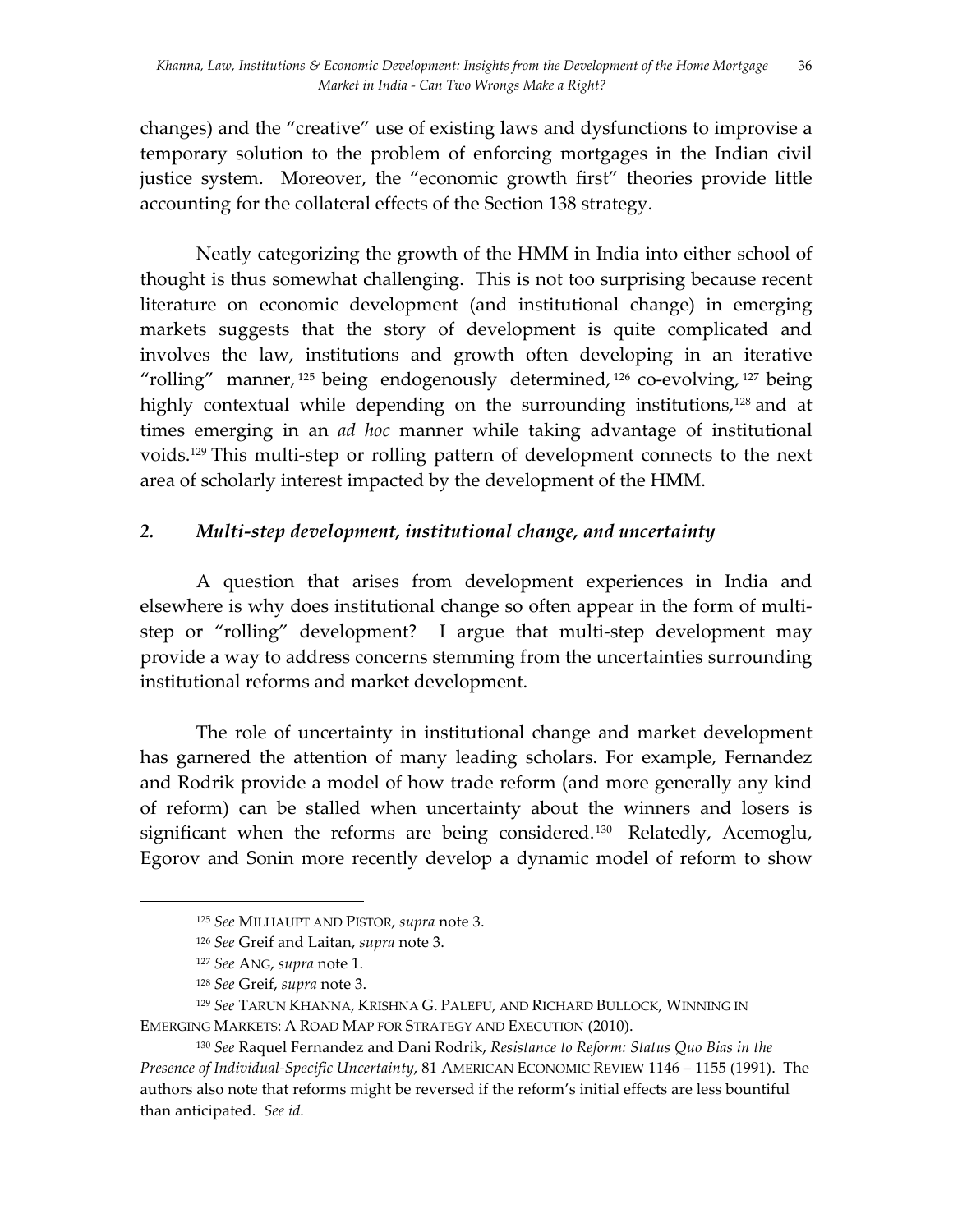that parties may oppose reforms that benefit them in the current period because they think there is a possibility of these reforms leading to other reforms in later periods they may consider unattractive.<sup>131</sup> The uncertainty about what are the possible reforms in later periods create a fear of a "slippery slope" of sorts that might make elites reluctant to support reforms that are beneficial to them in the short run. Greif, Iyigun and Sasson approach the issue of uncertainty from a different vantage point by examining how social institutions can make other kinds of institutional reform more attractive by providing risk-sharing to assuage some of the downside risks of uncertainty from institutional change.<sup>132</sup> In all these papers uncertainty, without some countervailing considerations, can stall or hinder institutional reform.

Addressing uncertainty or finding ways to reduce its downside risks would then be an important factor in institutional change. Multi-step development may be one way in which to address or reduce uncertainty.

To examine this more fully I note that in the early transition phases of a market it can be difficult, given the various uncertainties, to convince people to invest the time and resources needed to devise, enact and implement new laws or institutions (as, for example, Fernandez and Rodrik suggest for trade reform). 133 In emerging markets like India where many reforms have been tried and have failed one can imagine people being reluctant to expend (or invest) the resources for new laws and their enforcement until there is some proof that the market is likely to be profitable and to develop.<sup>134</sup> One way in which to address these uncertainties is for institutional change to occur in multiple steps, because each step provides an opportunity to learn and obtain information about the

<sup>131</sup> *See* Acemoglu, Egorov and Sonin, *supra* note 3 (relying on Markov voting equilibrium to show the dynamic effects).

<sup>132</sup> *See* Avner Greif, Murat Iyigun and Diego L. Sasson, *Social Institutions and Economic Growth: Why England and Not China Became the First Modern Economy* (November 12, 2012). Available at SSRN: https://ssrn.com/abstract=1783879 or http://dx.doi.org/10.2139/ssrn.1783879. *See also* Avner Greif and Guido Tabellini, *Cultural and Institutional Bifurcation: China and Europe Compared*, 100 *American Economic Review: Papers & Proceedings* 1 – 10 (2010).

<sup>133</sup> *See* Fernandez and Rodrik, *supra* note 130.

<sup>&</sup>lt;sup>134</sup> This bears some similarity to the general literature on punctuated equilibrium, see FRANK BAUMGARTNER AND BRYAN D. JONES, AGENDAS AND INSTABILITY IN AMERICAN POLITICS (1993); PAUL PIERSON, POLITICS IN TIME: HISTORY, INSTITUTIONS, AND SOCIAL ANALYSIS (2004). Also, the reticence in investing in institutional development in the early stages seems related to the discussion in AVINASH K. DIXIT, LAWLESSNESS AND ECONOMICS: ALTERNATIVE MODES OF GOVERNANCE (2004); MILHAUPT AND PISTOR, *supra* note 3, and Davis and Trebilcock, *supra* note 15.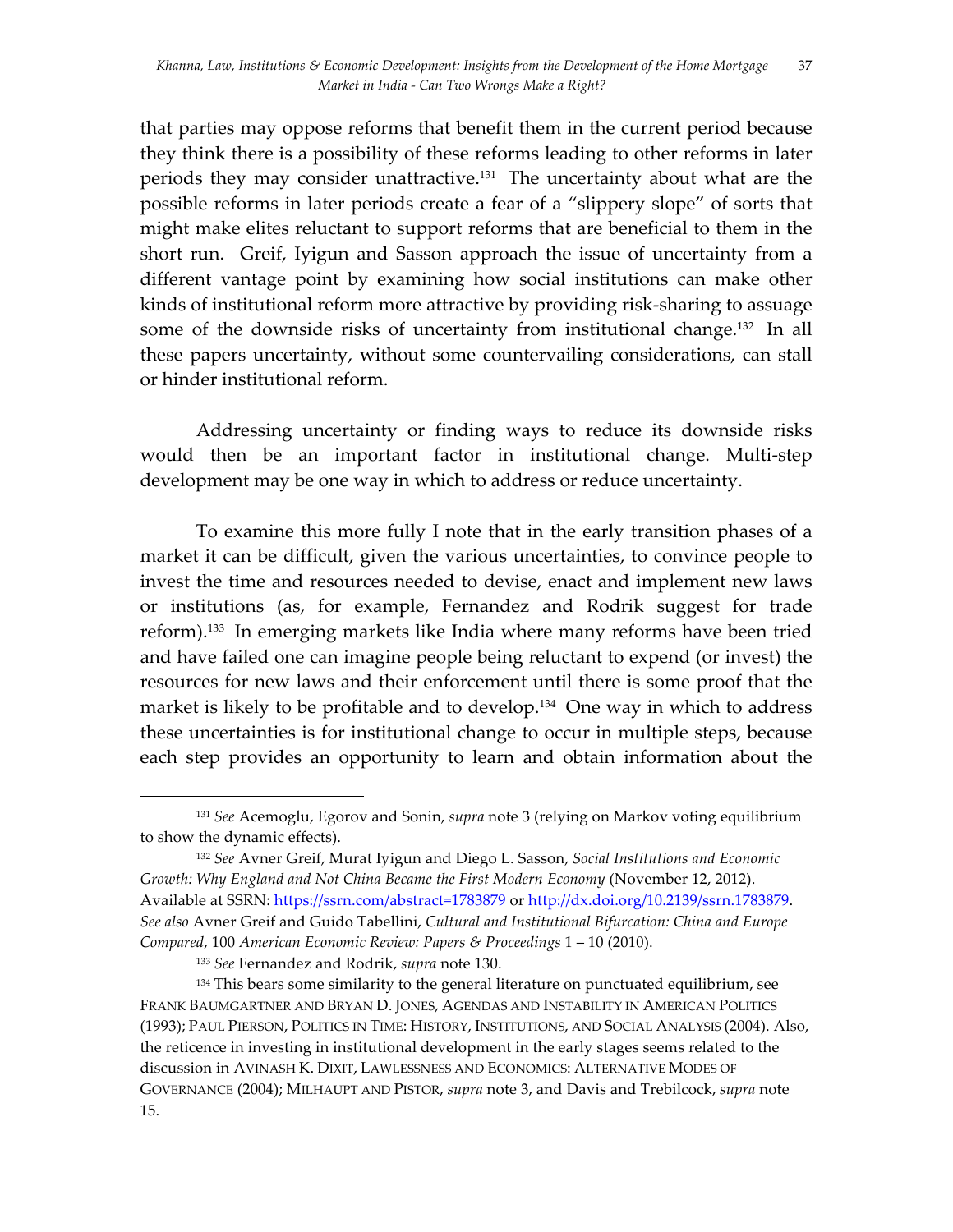potential success of the reforms and market development. This information could serve to reduce uncertainty and increase the chances of greater investment should there be some indication of likely success. Institutional change would then develop in steps as a way to address concerns over uncertainty.

A sketch of how this might be operationalized is that at the start, because other people are initially unwilling to invest in institutional change due to uncertainty, at least in part, entrepreneurs would need to rely on existing tools to try to make the market grow (i.e., improvise) and show that this market can generate profits (i.e., "proof of concept"). If growth is achieved then one can imagine that broader institutional reforms may become more attractive to other people. In such environments the early growth of markets may often involve improvisation using existing structures (such as the Section 138 strategy) or reliance on informal norms followed by other institutional change (should the initial entrepreneurial efforts appear promising) – in other words, multi-step development. 135

I hasten to add, of course, that not all improvisation leads to success and it can often generate large collateral effects (negative or positive) that may overwhelm it. However, if there is some measure of success then an opportunity arises for considering whether greater institutional structure is worth pursuing. Whether this leads to actual institutional change depends on a number of factors. For example, whether new institutional structures generate expected net benefits (i.e., incremental benefits less incremental costs, including costs to implement the new structures) that exceed the expected net benefits under the improvisational method. Further, the expected net private benefits must be distributed in a manner that they would induce sufficient constituencies to push for new institutional structures to develop and be implemented.136 If these conditions are

<sup>135</sup> In the Chinese context ANG, *supra* note 1 provides examples of "directed improvisation" with the directing occurring by the state. In India the HMM involves improvisation, but with little state direction. MILHAUPT AND PISTOR, *supra* note 3 discuss the "rolling" iterative manner of development via examples in the US, Germany, Japan, South Korea, China and Russia.

It is noteworthy that the "investment" in new law and institutions argument appears similar to those arguing that growth precedes institutional development. My account of the HMM suggests that this argument is important but that the relationship between growth and institutional development is not as linear as suggested in the growth-leads-to-institutions literature. Indeed, the HMM account suggests the relationship is rather complex.

<sup>136</sup> *See* NORTH, INSTITUTIONAL CHANGE, *supra* note 1. Moreover, any collateral effects would need to be tolerable in both size and distribution so that they do not scuttle efforts at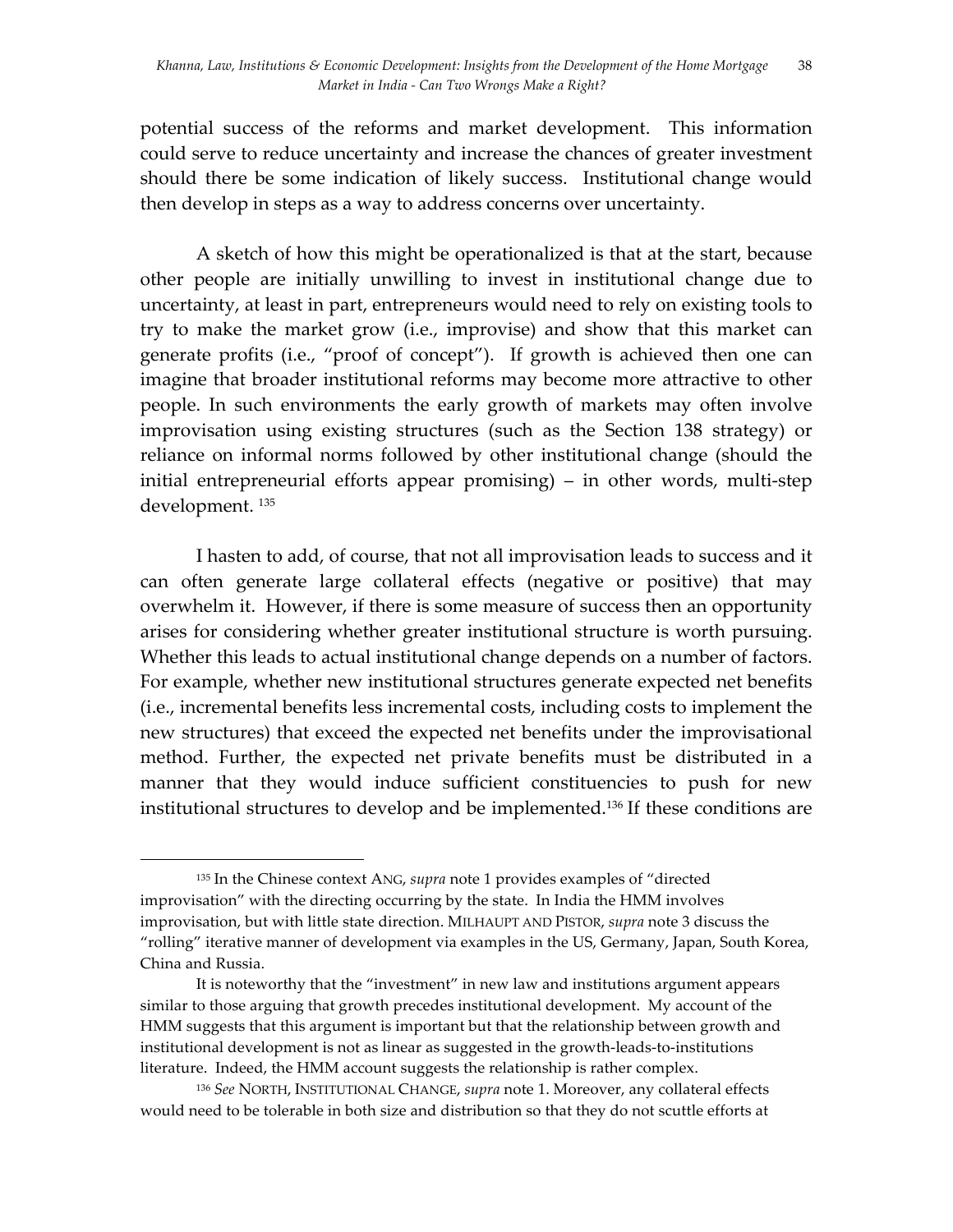met then beneficial institutional reform may be likely to occur. This process may then repeat at some time in the future when there is another prospect for institutional reform.

The development of the HMM essentially fits this pattern. Beginning with India's liberalization efforts we witness an increase in demand for home finance, but little change in institutional structures (i.e., debt recovery is still slow). This is followed by improvisational efforts (i.e., the Section 138 strategy), which suggest the market is profitable (though with sizeable collateral costs). This in turn leads to legal and institutional change (e.g., SARFAESI) reducing the need to rely on the improvisational strategy. These changes do not reflect global best standards, but are consistent with incremental reform that appears cost justified.

Further, this multi-step pattern is consistent with the small handful of detailed explorations of development experiences in other countries. For example, Ang argues that China's development was often the result of "directed improvisation" where the state gave local authorities some room to improvise and then observed what occurred and built from there. This allowed for multiple pathways for development in multiple steps.<sup>137</sup> When examining the development of the Nigerian Cinema Industry (sometimes called "Nollywood"), Arewa finds that development there began with weak intellectual property law and enforcement, which facilitated local cinema by allowing it to grow, often by "borrowing" ideas from other Cinema Industries (e.g., Hollywood).<sup>138</sup> This was then followed by stronger intellectual property laws and enforcement which were often the result of lobbying by the Nigerian Cinema Industry, which now stood to profit from them – again a case of multi-step development.<sup>139</sup> Another example is Greif's classic account of how Medieval Mediterranean traders organized their affairs when the law was weak and then how they changed as trade expanded – again suggesting a multi-step development pattern.<sup>140</sup> Further, a number of the accounts of corporate law change discussed in Milhaupt and Pistor have a similar multi-step pattern.<sup>141</sup> Undoubtedly, more sustained inquiry

<u> 1989 - Andrea San Andrea San Andrea San Andrea San Andrea San Andrea San Andrea San Andrea San Andrea San An</u>

<sup>139</sup> *See id.*

<sup>140</sup> See Greif, *Enforceability, supra* note 4.

<sup>141</sup> *See* Milhaupt and Pistor, *supra* note 3. The multi-step processes seem similar to discussions about informational cascades (see Bikhchandani, Hirshleifer and Welch, *supra* note 8). Moreover, this also suggests that reformers may wish to explicitly consider implementing

institutional reform. Note that it is conceivable that a change that is social welfare reducing could be adopted if it benefited a powerful group sufficiently.

<sup>137</sup> *See* ANG, *supra* note 1.

<sup>138</sup> See Arewa, *supra* note 120.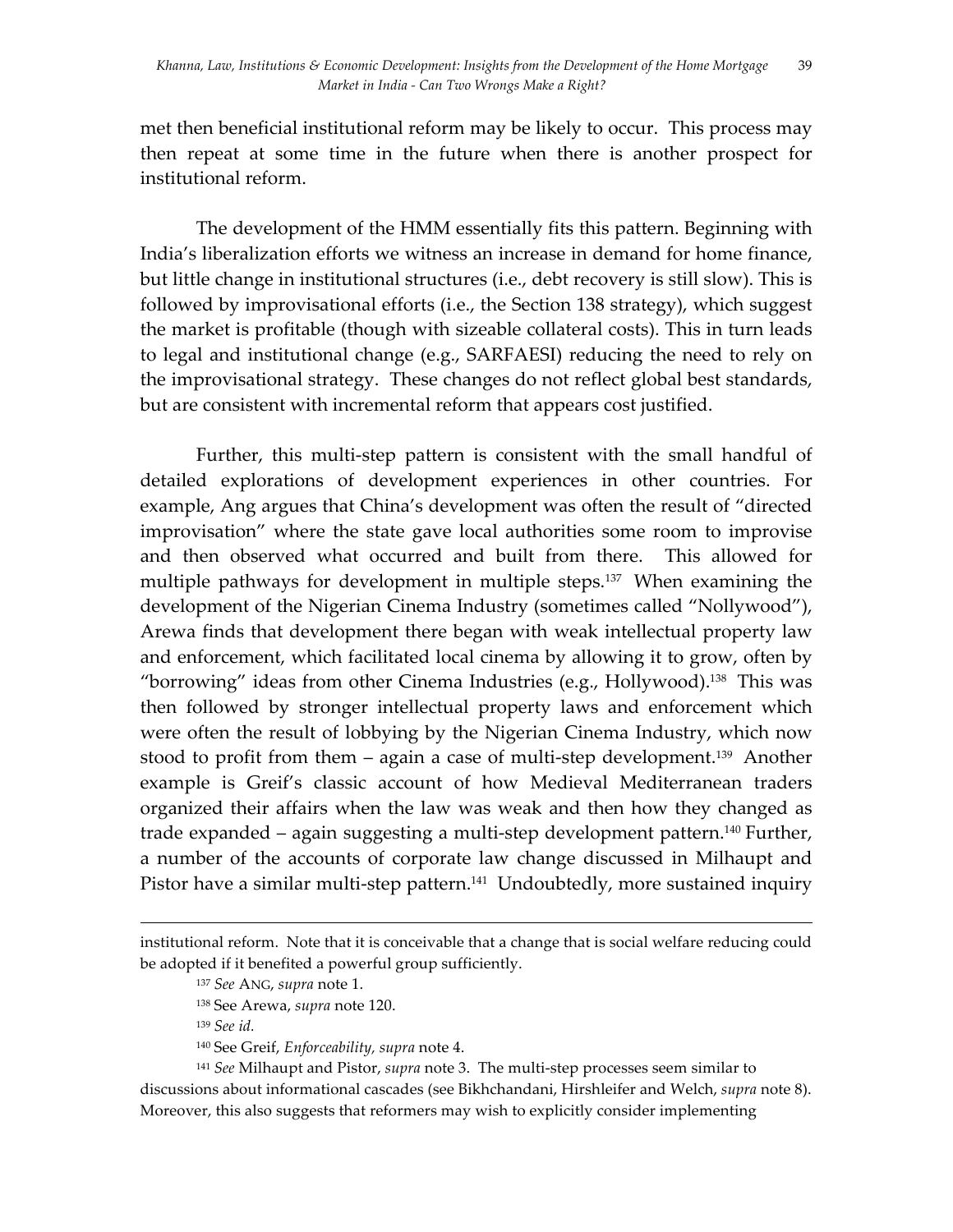into development experiences in other countries is warranted, but these initial examples and the HMM suggest that the multi-step pattern is common and an important way in which to reduce uncertainty.

The multi-step pattern also seems similar to what one sees when looking at speculative business ventures or start-ups. In the early stages there is a lot of scrambling and improvisation and if that results in something that is profitable (or likely to be) then one might find some investors and others willing to expend the resources to build structure and organization to facilitate more growth.142 This suggests that the analogy between start-up ventures (relying in part on growth and organizational innovation) and developing new legal structures seems worthy of greater analysis.<sup>143</sup>

None of this should, however, be taken to suggest that the resulting law or institutions will necessarily look the same everywhere or match a global standard quickly. This is because institutional reforms typically build on existing institutional structures that differ across places and hence may well look

<u> 1989 - Andrea San Andrea San Andrea San Andrea San Andrea San Andrea San Andrea San Andrea San Andrea San An</u>

<sup>143</sup> Another intriguing question is: given that multi-step institutional reform can stall at one of the earlier steps (for a variety of reasons) might it be better to push for a fuller reform package all at once rather than taking incremental steps that might be stalled for very long periods of time. This is a difficult question to answer and goes beyond the scope of this paper's analysis. However, choosing between "big bang" reform and incrementalism has generated a wide literature. S*ee, e.g.,* Kevin M. Murphy, Andrei Shleifer, and Robert W. Vishny, *The Transition to a Market Economy: Pitfalls of Partial Reform*, 107 QUARTERLY JOURNAL OF ECONOMICS 889 – 906 (1992); RONALD I. MCKINNON, THE ORDER OF ECONOMIC LIBERALIZATION. FINANCIAL CONTROL IN THE TRANSITION TO A MARKET ECONOMY (1992); W. Woo, *The Art of Reforming Centrally Planned Economies: Comparing China, Poland and Russia*, 3 JOURNAL OF COMPARATIVE ECONOMICS 276 – 308 (1994); GÉRARD ROLAND, TRANSITION AND ECONOMICS. POLITICS, MARKETS, AND FIRMS (2000).

institutional reforms in steps to partially address concerns with uncertainty and should examine the likely causes of uncertainty in their particular context as that may be a critical factor in determining the success of a reform.

<sup>142</sup> For general recent discussion see Florian Arun Taeube, *Culture, innovation, and economic development: The case of the South Indian ICT clusters*, *in* INNOVATION, LEARNING, AND TECHNOLOGICAL DYNAMISM OF DEVELOPING COUNTRIE*s* (Sunil Mani and Henny Romijn eds., 2003); Josh Lerner and Joacim Tag, *Institutions and Venture Capital*, IFN WORKING PAPER NO. 897; Hanni Jalonen, *The Uncertainty of Innovation: A Systematic Review of the Literature*, 4 JOURNAL OF MANAGEMENT RESEARCH 1 – 47 (2012); Amar Bhide, *Bootstrap Finance: The Art of Start-ups*, 70 HARVARD BUSINESS REVIEW 109-117 (1992); Murat Iyigun and Dani Rodrik, *On the Efficiency of Reforms: Policy Tinkering, Institutional Change and Entrepreneurship*, *in* INSTITUTIONS, DEVELOPMENT, AND ECONOMIC GROWTH (Theo S. Eicher and Cecilia Garcia-Penalosa, eds. (2006)(developing a model of institutional change that depends on the entrepreneurial environment in a society that seems consistent with this sort of approach).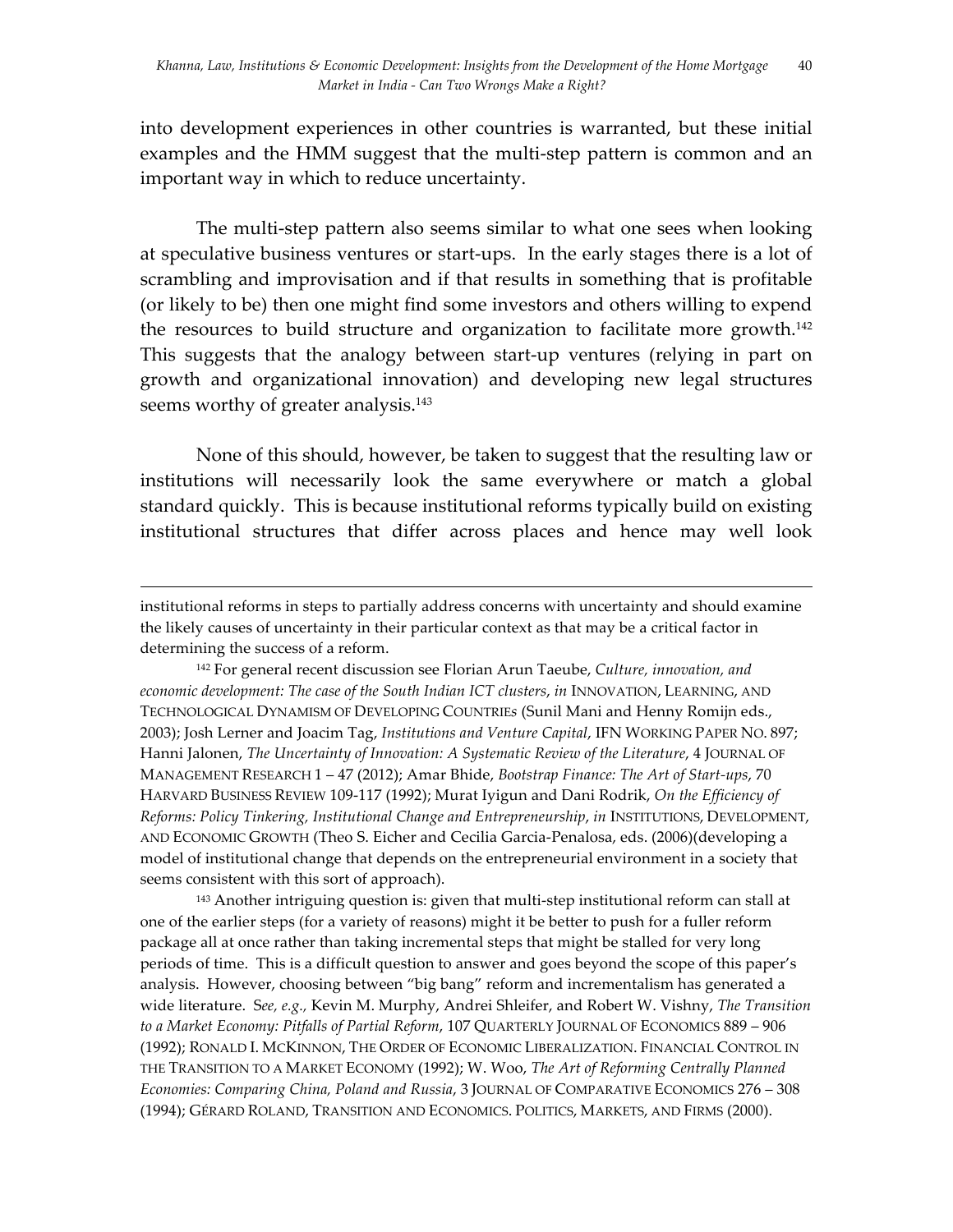different even over time.<sup>144</sup> Moreover, multi-step development is typically incremental and hence builds upon existing structures and is likely to be influenced by them – further reinforcing the notion that institutional change will often not look the same everywhere. Greater research exploring the connections between multi-step development, uncertainty and institutional change seems very promising and likely to be of substantial value to understanding how institutions change.

# *B. Implications for Private Ordering.*

 

The HMM in India is also an example of how private players – in this case lawyers (in house attorneys at banks and lenders) – can play an important role in market development and legal reform, albeit perhaps in unconventional ways. One could compare this to other instances where attorneys have played important roles in the development of markets or sectors to explore how these "transaction cost engineers" may be critical and often under-appreciated change agents. 145

In addition, one is also struck by how this example of private players being involved in market development seems different to examples in the private ordering literature. Much of the private ordering literature discusses how norms and reputational mechanisms amongst close-knit communities can supplant or supplement weaker legal regimes.146 These close-knit communities are able to

<sup>&</sup>lt;sup>144</sup> If the speed of institutional reform increases with more reforms that suggests something of an informational cascade (see Bikhchandani, Hirshleifer and Welch, *supra* note 8). Of course, the speed of institutional reforms may not accelerate over certain time periods which may appear more like "muddling" through (see Lindblom, *supra* note 8, Lipset, *supra* note 2). NORTH, INSTITUTIONAL CHANGE, *supra* note 1 highlights these concerns of path dependence and uncertainty as well.

<sup>145</sup> The phrase "transaction cost engineer" comes from Gilson, *supra* note 9. Some examples of corporate attorneys playing a role in development may be the role of New York Attorneys in curtailing corruption in the US in the late 1800s. *See* PAUL D. CARRINGTON, AMERICAN LAWYERS : PUBLIC SERVANTS AND THE DEVELOPMENT OF A NATION (2012)and more generally Wallis, *supra* note 3.

<sup>146</sup> *See* Bernstein, *supra* note 4, ELLICKSON, *supra* note 4; Ellickson, *supra* note 10; GAMBETTA, MAFIA, *supra* note 14; GAMBETTA, CODES, *supra* note 14; Milhaupt and West, *supra* note 4; Greif, *Enforceability, supra* note 4; Richman, *Reputation*, *supra* note 4; Richman, *Cooperation*, *supra* note 4.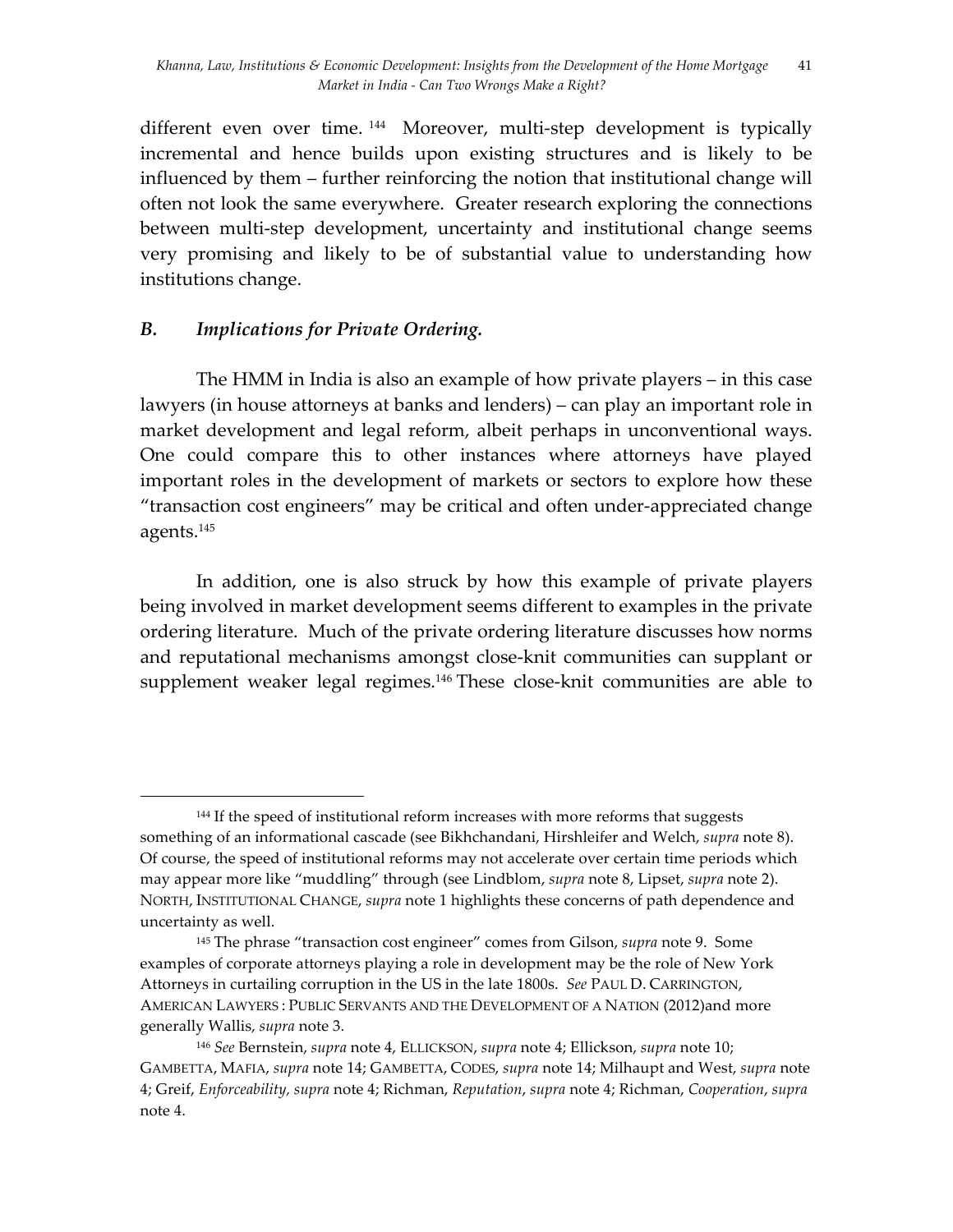acquire and share information to enable better monitoring of individuals and to coordinate behavior to engage in collective punishment of these individuals. 147

These discussions often lead to framing the question as a choice between market development being driven by social norms (with little state involvement) or by rule of law (with little space for norms).<sup>148</sup> The HMM in India does not appear to easily fit either account. It reflects an account of where an inappropriately functioning state organ (the police) is being used to counteract another poorly functioning state organ (the civil courts). Norms are relevant – in the sense that police forces have norms – but they are not the kinds of norms seen in close-knit communities that have traded with each other for centuries or with little state involvement. Instead, the HMM account seems to reflect a point on the continuum between reliance on social norms and reliance on rule of law. Further, given that most emerging economies are probably somewhere along this continuum (rather than at the extreme ends) it seems important to examine other instances of this kind of market development to understand how markets in emerging economies often develop. Moreover, this kind of exploration may help in ascertaining when markets are likely to develop using particular combinations of norms and state behavior along the continuum.

Consider for example how one might compare the development of the HMM to extortion rackets run by organized crime. Although the extortionary behavior of the police seems akin to extortion rackets (albeit cheaper for the banks in the beginning), there are important differences too. Extortion rackets typically involve payments going into the organized crime syndicate's coffers, whereas the Indian police force is probably not sharing the payments it receives with the government fisc or another group. Relatedly, extortion appears like a core element of organized crime and likely influences its internal structure, incentives and operations. However, even very cynical people would not consider extortion to be a core element of the police suggesting that the internal structure, incentives and operations of the police would not be set up to encourage this behavior. Indeed, in other areas of law where police-related extortion is a concern, senior level Indian police officers have tried to curtail this

<sup>147</sup> An interesting twist on this is the discussion in Feldman, *supra* note 4 about how the "Tuna Court" in Japan combines elements of state sponsorship and private ordering to create a fairly remarkable dispute resolution system for the purchase and sale of Tuna. The Tuna Court bears some resemblance to the initial functioning of stock markets.

<sup>148</sup> *See* Davis and Trebilcock, *supra* note 15.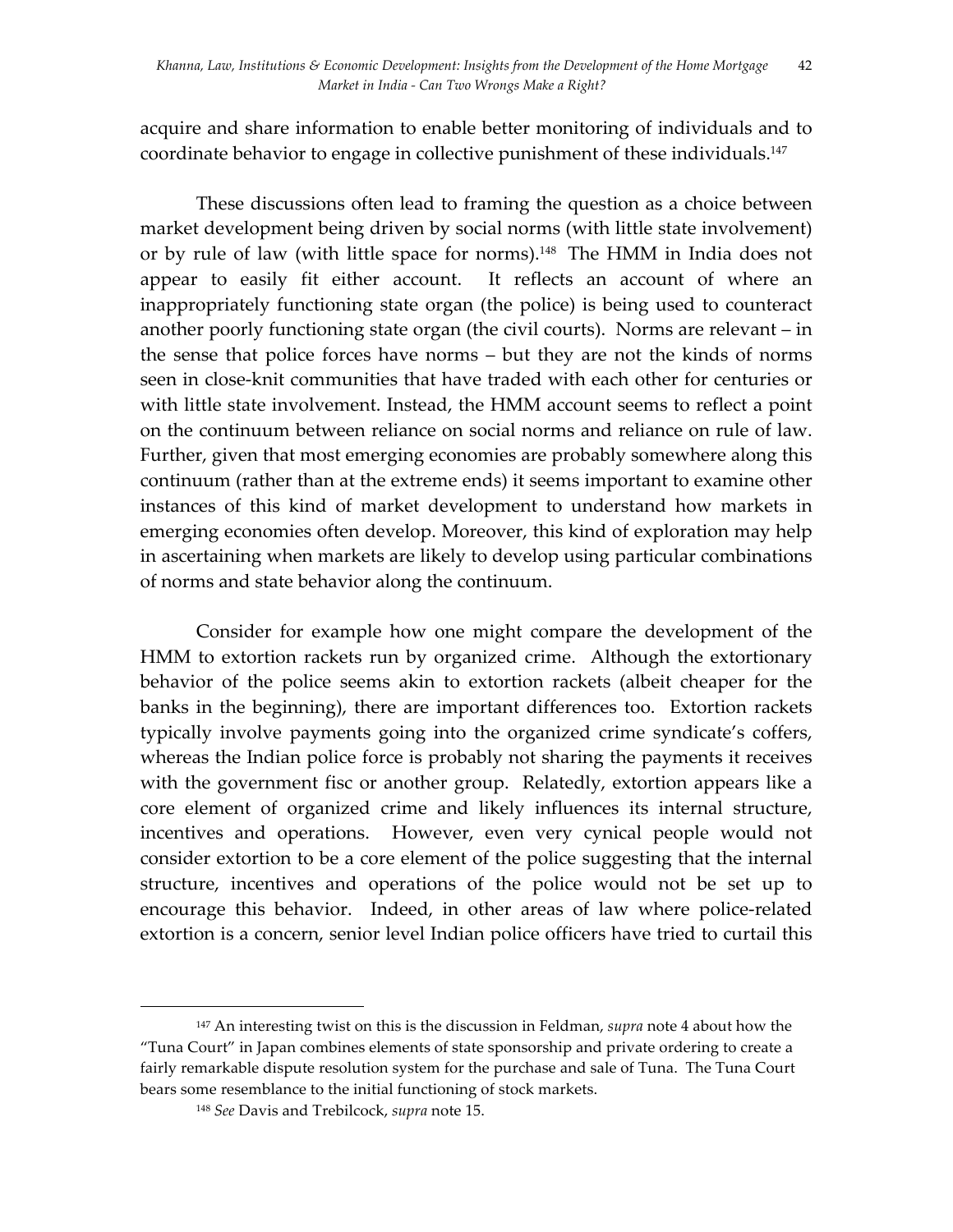type of behavior.149 Further, the general absence of strong community, kinship or religious ties amongst most police officers suggests that these sources of norms are not as powerful as in organized crime.

Given these differences one might wonder why would players in the HMM prefer to rely on extortion by police rather than hiring members of organized crime groups to engage in extortion. In the context of the HMM, the initial choice may have been influenced by the fairly low cost to the banks of relying on the police and Section 138 in the mid 1990s and concerns about dealing with organized crime. However, as the cost of relying on the police increased then a closer comparison may have been warranted.

Studies suggest that organized crime is more likely the weaker the state and the stronger the norms within the crime syndicate.<sup>150</sup> From this one might expect, all else equal, that police extortion is more useful when the state is not that weak and where strong norms are not as necessary. The Section 138 strategy seems to reflect such a mix – although the police are hardly perfect, their behavior is relatively predictable and the Indian state seems to function at the level of granting them substantial power and discretion. Further, it seems unlikely that there would be much need for many detailed norms with respect to implementing the Section 138 strategy. In such a context relying on the police could be preferred to attempting to work with organized crime where its relative advantages are limited and its relative costs might be large (e.g., hiring organized crime to extort for a bank is a crime, but using Section 138 is not). However, even this does not end the analysis because when the costs of relying on the police increased, the banks did not appear to turn to organized crime per se, but rather lobbied for a new law to address concerns with continued reliance on Section 138 suggesting that the costs of dealing with organized crime for the banks was quite substantial.

<sup>149</sup> *See* Delhi Police, Standing Order No. 330/2008 (on file with author). If senior level police officers benefited from such extortion one might expect to see the police encourage it more, but generally it seems that extortion might be thought to benefit only the lower level police officer rather than the higher level police officer the same way that certain corporate wrongdoing may benefit lower level employees more than C-suite level employees. *See* Vikramaditya Khanna, E. Han Kim, and Yao Lu, *CEO Connectedness and Corporate Frauds*, 70 JOURNAL OF FINANCE 1203 – 1252 (2015).

<sup>150</sup> See GAMBETTA, MAFIA, *supra* note 14; GAMBETTA, CODES, *supra* note 14; Milhaupt and West, *supra* note 4.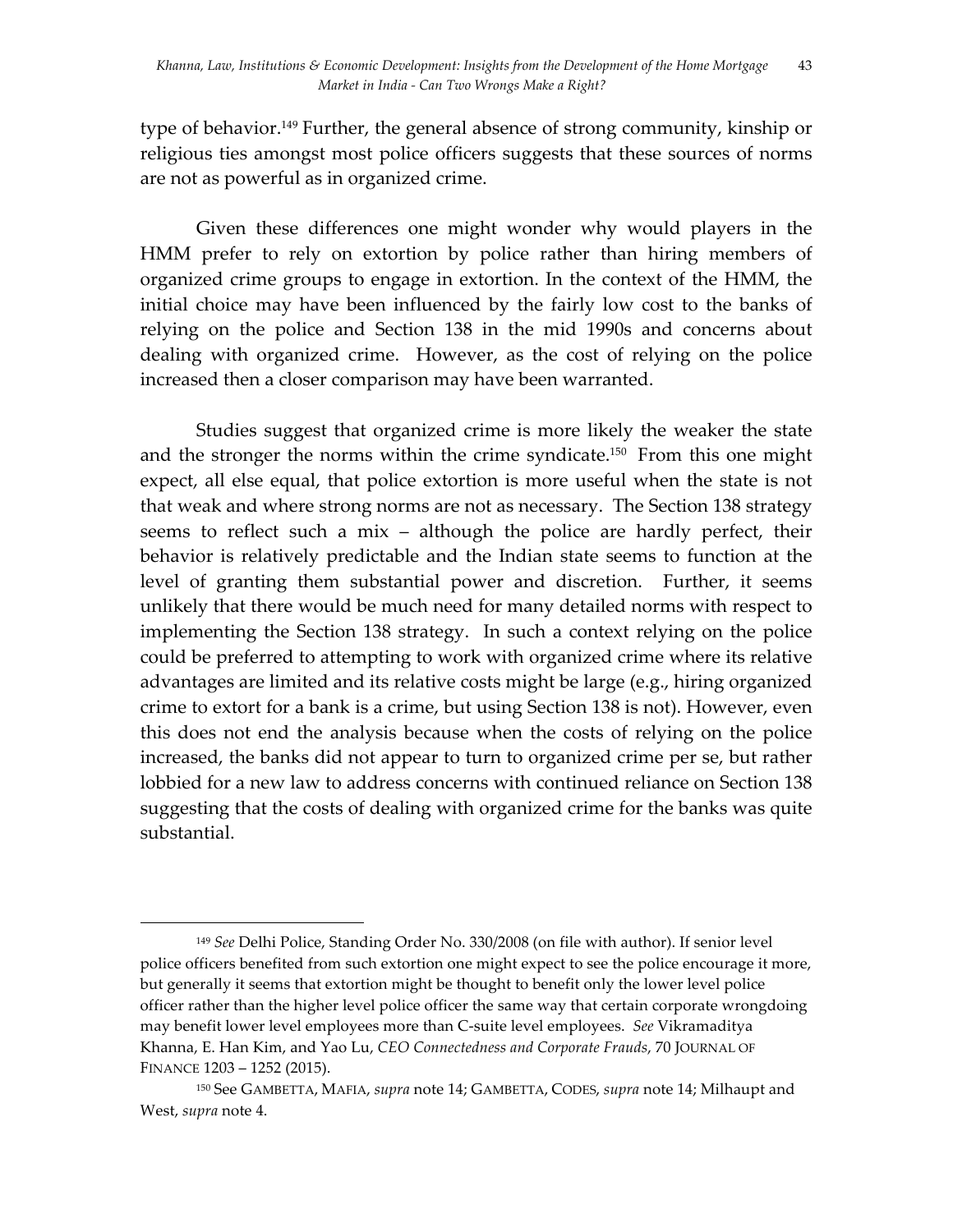This kind of comparative institutional analysis may be useful in laying out what kinds of measures along the continuum between reliance on norms and reliance on the rule of law are likely to be chosen by the players and this in turn may influence policy development and implementation. Moreover, given that many emerging economies are already somewhere along the continuum between reliance on norms and on rule of law the kind of comparative institutional analysis suggested here is likely to be useful and merits further inquiry.

## *C. Implications for Other Research Questions.*

The discussion in Sections A and B highlights two large areas of scholarly inquiry where the HMM account may make some contributions. But the HMM account may also inform other areas of scholarly inquiry. A few of these are listed below to round out the discussion, with greater discussion of them left to future research.

The development of the HMM is consistent with prior research suggesting that corruption can be useful for economic growth at early stages of market growth (because of the predictability it adds), but it is likely to be deleterious for further growth. <sup>151</sup> Further, the HMM in India provides an example of how institutional weaknesses or "voids", such as weak intellectual property protection or the absence of credit cards, might be overcome in emerging markets in order to facilitate business. 152 In particular, the HMM provides an account of how weaknesses in the debt enforcement system were first addressed and then improved upon. Yet another intriguing aspect of the HMM story is that not only were domestic players important in effecting change, but so were foreign players. The enactment of SARFAESI comes on the heels of greater foreign investment in banking in India and concerns that the Section 138 strategy might generate liability risks for banks (e.g., FCPA-like liability in their home country or corruption proceedings in India). Some respondents indicated that foreign banks were important in pushing for reforms such as SARFAESI.153 This connects with the literature examining the role of foreign investment in aiding

<sup>151</sup> *See* Fabio Mendez and Facundo Sepulveda, *Corruption, Growth and Political Regimes: Cross Country Evidence*, 22 EUROPEAN JOURNAL OF POLITICAL ECONOMY 82 - 98 (2006); Toke Aidt, Jayasri Dutta and Vania Sena, *Governance Regimes, Corruption and Growth: Theory and Evidence*, 36 JOURNAL OF COMPARATIVE ECONOMICS 195 – 220 (2008); Pranab Bardhan, *Corruption and Development: A Review of Issues*, 35 JOURNAL OF ECONOMIC LITERATURE 1320 – 1346 (1997).

<sup>152</sup> *See* Khanna, Palepu and Bullock, *supra* note 129.

<sup>153</sup> *See* IR # 1, 2, 5, 7 and 8.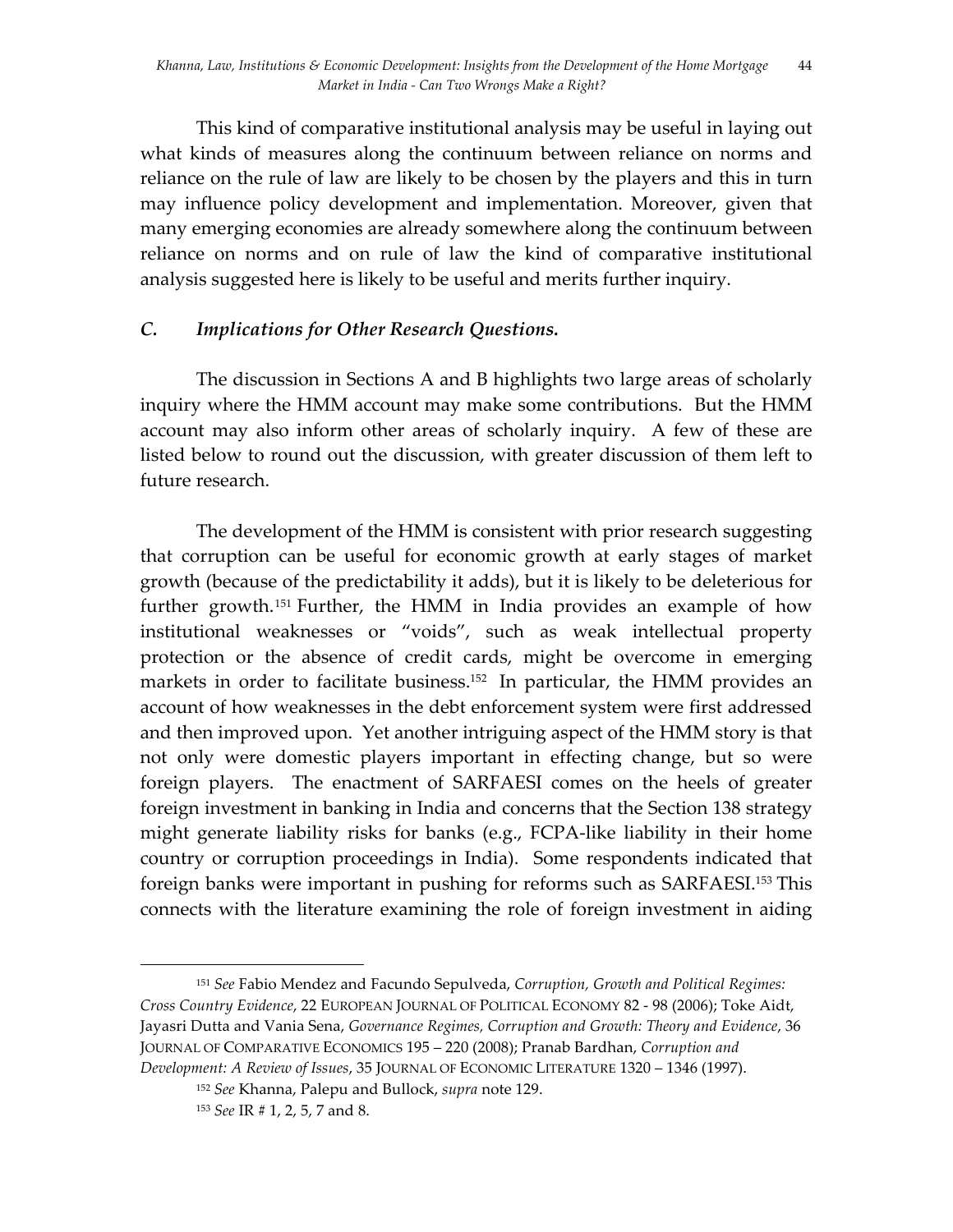economic growth. <sup>154</sup> However, in the HMM example foreign players are important not just for the capital they may invest, but their potential direct efforts at influencing policy and legal institutional features.

#### **VI. CONCLUSION**

The interactions between law, institutions, and economic development have generated an immense scholarship producing a series of important theories. However, few have studied how development actually occurs which may be critical in obtaining a better understanding of the theoretical (and practical) connections between law, institutions, and economic development. This paper addresses this gap by exploring how the HMM developed in India in a time frame (1994 - 2003) where there were no effective changes to mortgage laws.

The key findings are that critical players in the in-house departments of banks and other lenders improvised a creative strategy for overcoming the mammoth delays in enforcing mortgages in Indian courts. The in-house departments relied on what I have called the Section 138 bounced check strategy where they required borrowers to sign post-dated checks for the entire term of the mortgage at the beginning of the mortgage. If any of the borrowers' checks did not clear that might generate a Section 138 claim, which carried with it the potential for a one year jail term. The in-house departments did not anticipate a serious chance of conviction and did not expect any adjudications quickly either, but rather relied on the cost to the borrowers of responding to Section 138 and the likely extortion by the police of the borrowers as ways to enhance the likelihood that borrowers would pay. When combined with changes in the underlying economy (more young people moving to urban areas to start professional jobs), this allowed for quite speedy growth of the HMM. However, it generated substantial collateral effects that led to increased police corruption and greater delays in the India courts due to the staggering number of Section 138 cases, representing at its peak almost 15% of all litigation in India (including both mortgage matters and other debts paid for by check). This might have

<sup>154</sup> *See* Brian Aitken and Ann Harrison, *Do Domestic Firms Benefit from Foreign Direct Investment? Evidence from Venezuela*, 89 AMERICAN ECONOMIC REVIEW 605–18 (1999); V.N. Balasubramanyam, Mohammed Salisu, and David Sapsford, *Foreign Direct Investment as an Engine of Growth*, 8 JOURNAL OF INTERNATIONAL TRADE AND ECONOMIC DEVELOPMENT 27–40 (1999); Thorsten Beck and Ross Levine, *Stock Markets, Banks, and Growth: Panel Evidence*, 28 JOURNAL OF BANKING AND FINANCE 423–42 (2003); M.V. Carkovic and Ross Levine, *Does foreign direct investment accelerate economic growth?*, UNIVERSITY OF MINNESOTA DEPARTMENT OF FINANCE WORKING PAPER (2002). Available at http://siteresources.worldbank.org/INTFR/Resources/fdi.pdf.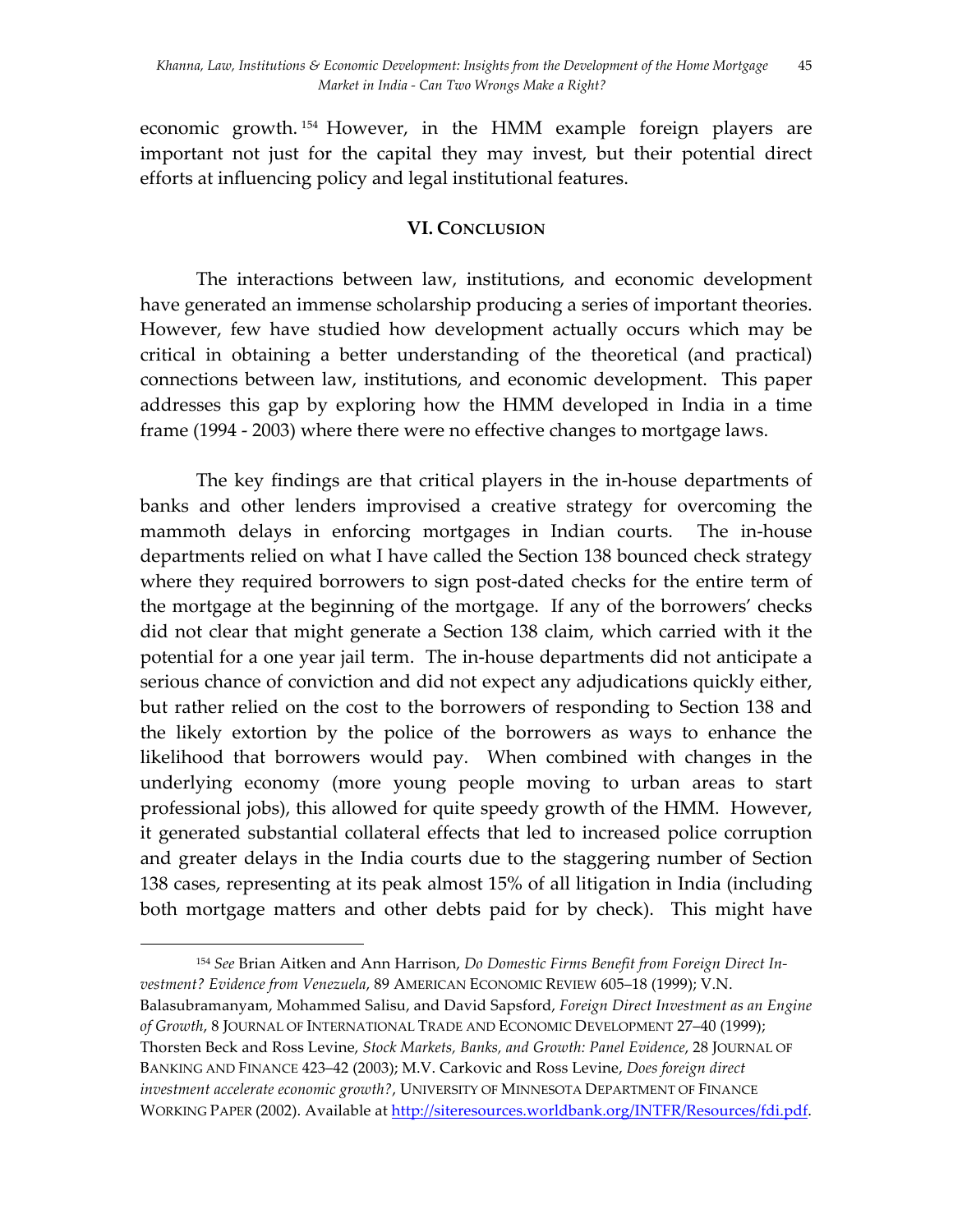continued for some time, but the Section 138 strategy became more expensive for banks as the HMM grew because the collateral costs were increasingly being borne by the banks. The banking sector then supported new laws that made it easier to enforce mortgages and to start moving away from the Section 138 strategy. The nimbleness and creativity demonstrated in the development of the HMM in India suggests a number of insights.

In particular, the multi-step pattern of development represented by the HMM in India (first improvisation using existing tools and then development of new laws and institutions that replace those tools) may provide a better description of how law, institutions, and economic development interact and why. Early stage markets are ones where people may not be willing to expend resources in building institutions, due to a variety of uncertainties, until some indicia of profitability (or "proof of concept") or reduction in uncertainty is provided. We might thus see a variety of improvisational techniques used before the laws begin to get reformed and then too the reforms are likely (at least initially) to proceed down paths that depend on prior institutional structures. In addition, the HMM case study also provides insights on a number of issues including the role of key private players, such as in-house lawyers, in economic and legal development and implications for our understanding of the role of private ordering. In particular, the account of the HMM in India suggests that we should explore more deeply institutional structures between the extremes of reliance on norms and reliance on rule of law in order to obtain a better understanding of many emerging markets, which often lie between these extremes. Such greater inquiry is likely to enhance our understanding of the role of private ordering and the interactions between law, institutions and economic development. It is further inquiry in this space that I hope will be encouraged by this research.